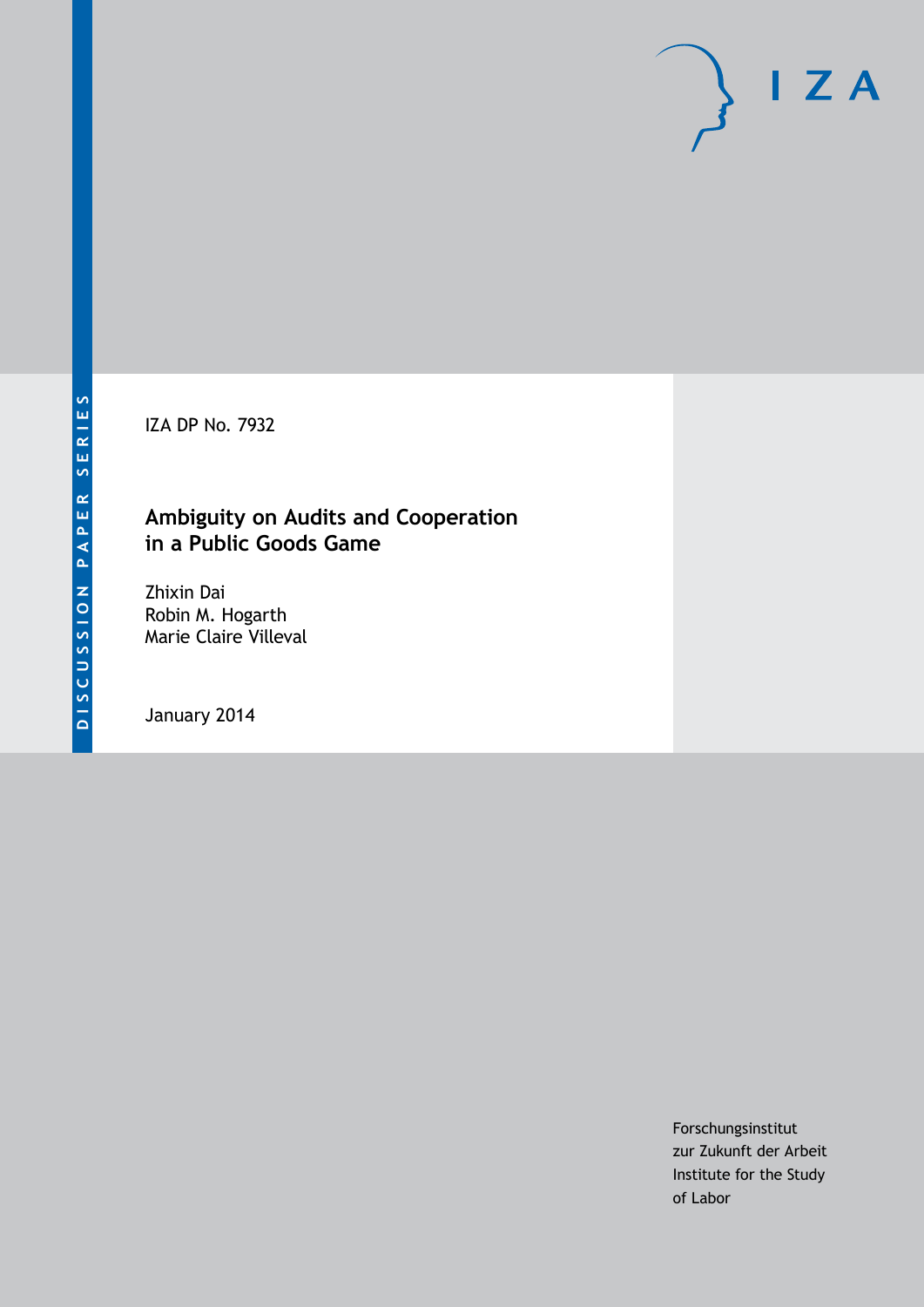# **Ambiguity on Audits and Cooperation in a Public Goods Game**

# **Zhixin Dai**

*Université de Lyon, CNRS, GATE*

# **Robin M. Hogarth**

*Universitat Pompeu Fabra and Barcelona GSE*

# **Marie Claire Villeval**

*Université de Lyon, CNRS, GATE and IZA*

Discussion Paper No. 7932 January 2014

IZA

P.O. Box 7240 53072 Bonn Germany

Phone: +49-228-3894-0 Fax: +49-228-3894-180 E-mail: [iza@iza.org](mailto:iza@iza.org)

Any opinions expressed here are those of the author(s) and not those of IZA. Research published in this series may include views on policy, but the institute itself takes no institutional policy positions. The IZA research network is committed to the IZA Guiding Principles of Research Integrity.

The Institute for the Study of Labor (IZA) in Bonn is a local and virtual international research center and a place of communication between science, politics and business. IZA is an independent nonprofit organization supported by Deutsche Post Foundation. The center is associated with the University of Bonn and offers a stimulating research environment through its international network, workshops and conferences, data service, project support, research visits and doctoral program. IZA engages in (i) original and internationally competitive research in all fields of labor economics, (ii) development of policy concepts, and (iii) dissemination of research results and concepts to the interested public.

<span id="page-1-0"></span>IZA Discussion Papers often represent preliminary work and are circulated to encourage discussion. Citation of such a paper should account for its provisional character. A revised version may be available directly from the author.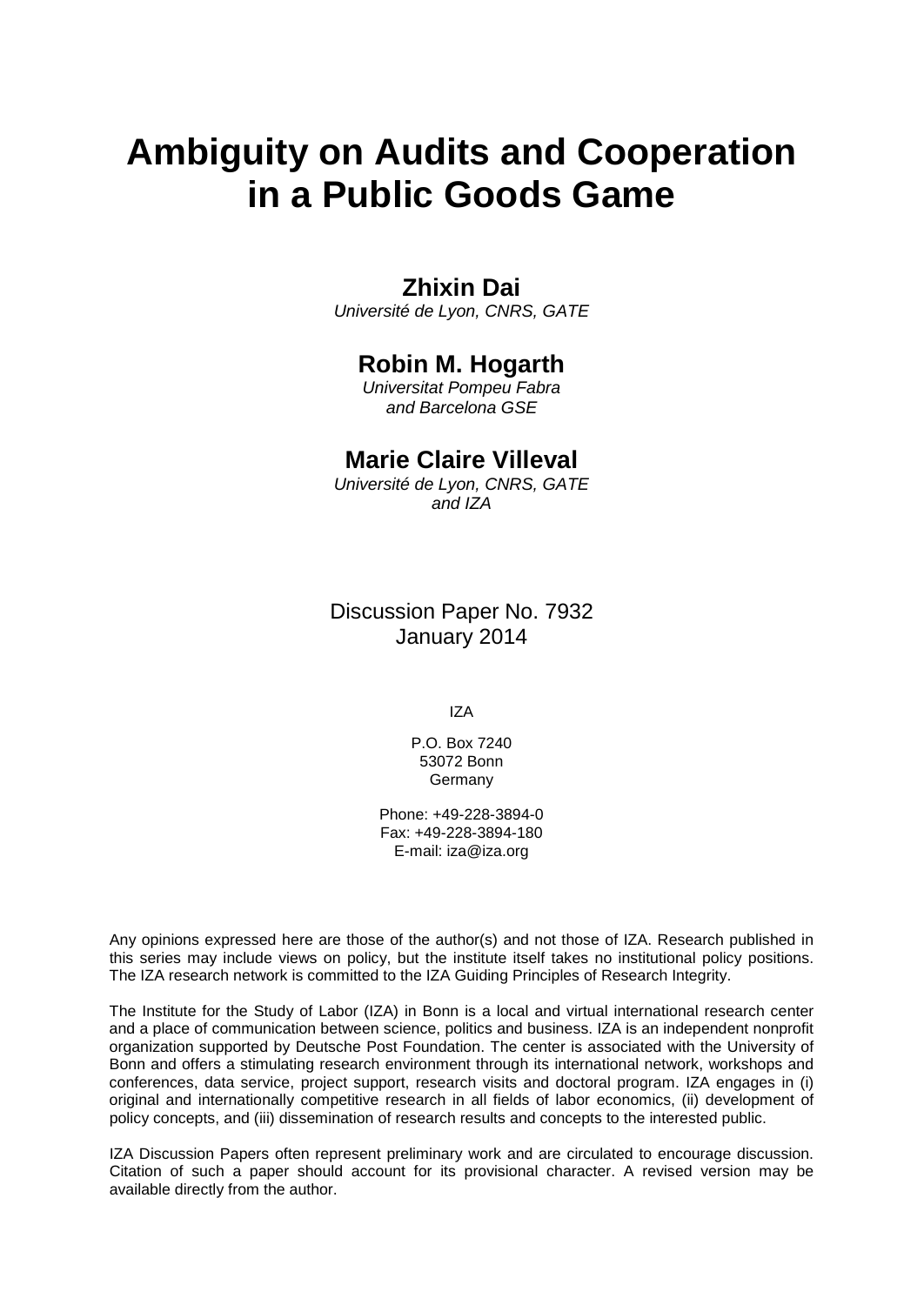IZA Discussion Paper No. 7932 January 2014

# **ABSTRACT**

# **Ambiguity on Audits and Cooperation in a Public Goods Game[\\*](#page-1-0)**

We investigate the impact of various audit schemes on the future provision of public goods, when contributing less than the average of the group is sanctioned exogenously and the probability of an audit is unknown. We study how individuals update their beliefs about the probability of being audited, both before and after audits are definitely withdrawn. We find that when individuals have initially experienced systematic audits, they decrease both their beliefs and their contributions almost immediately after audits are withdrawn. In contrast, when audits were initially less frequent and more irregular, they maintain high beliefs about the probability of being audited and continue cooperating long after audits have been withdrawn. Inconsistency in experiencing audits across time clearly increases the difficulty of learning the true audit probabilities. Thus, conducting less frequent and irregular audits with higher fines can increase efficiency dramatically.

JEL Classification: C92, H41, D83

Keywords: ambiguity, audits, sanctions, beliefs, cooperation, public goods, experiment

Corresponding author:

Marie Claire Villeval GATE CNRS – University of Lyon 93 Chemin des Mouilles 69130 Ecully France E-mail: [villeval@gate.cnrs.fr](mailto:villeval@gate.cnrs.fr)

We are grateful to O. Armantier, N. Houy, K. Konrad, L. S. Robin, J.R. Tyran, L. Vesterlund, and participants to the workshop on taxation and redistribution at the Max Planck Institute for Tax Law and Public Finance in Munich, to the ESA meeting in New-York, the AFSEE meeting in Montpellier, the BEE workshop in Toulouse, and the 11<sup>th</sup> Journees Louis-André Gérard-Varet in Marseille for useful comments. This research has been supported by a grant from the French National Research Agency (ANR, EMCO program, HEIDI grant, ANR-11-EMCO-011-01) and was performed within the framework of the LABEX CORTEX (ANR-11-LABX-0042) of Université de Lyon, within the program Investissements d'Avenir (ANR-11-IDEX-007) operated by the French National Research Agency (ANR). Hogarth gratefully recognizes the financial support of the Spanish Ministerio de Economía y Competitividad (Grant ECO2012-35545).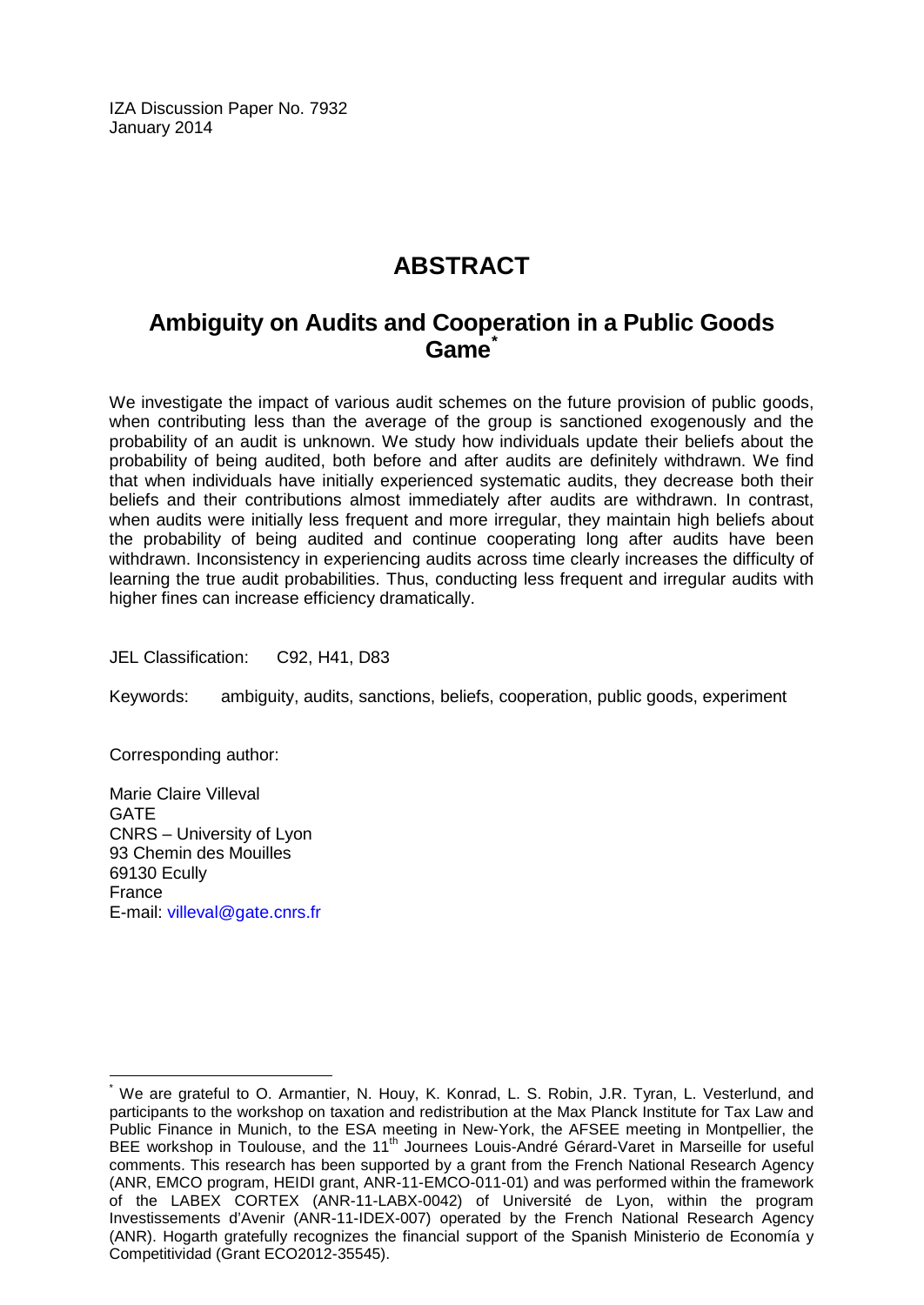#### 1. INTRODUCTION

It is well known that the provision of public goods suffers from free-riding (Samuelson, 1954; Marwell and Ames, 1981; Isaac *et al*., 1986; Andreoni, 1988; Ledyard, 1995). Peer punishment is able to increase cooperation (Fehr and Gächter, 2000; Masclet *et al*., 2003; Bochet *et al*., 2006; Carpenter, 2007; Egas and Riedl, 2008), but it has detrimental effects such as efficiency losses in the short run (Fehr and Gächter, 2000; Houser *et al*., 2008). It may alter altruistic cooperation (Fehr and Rockenbach, 2003), especially if reprisals are possible (Nikiforakis, 2008; Denant-Boémont *et al*., 2007). Replacing peer punishment with legal sanctions (Polinsky and Shavell, 2000), whether deterrent or not (Tyran and Feld, 2006), or subsidies and taxes (Andreoni and Bergstrom, 1995; Falkinger, 1996) may solve some of these problems. In particular, sanctioning negative deviations and rewarding positive deviations from the mean contribution of group members can be self-financing for the same income class and increase efficiency (Falkinger *et al*., 2000). The mechanism assumes that deviations are measured continuously. This may entail, however, excessively high auditing costs and individuals may reject a society that monitors their actions continuously.

In this paper we study how to improve the efficiency of an exogenous sanction mechanism in a public goods game by exploring the impact of ambiguity about the occurrence of audits and manipulating their probability and regularity in a dynamic setting. By ambiguity we mean that individuals are not provided with information about the probabilities of audits but can only infer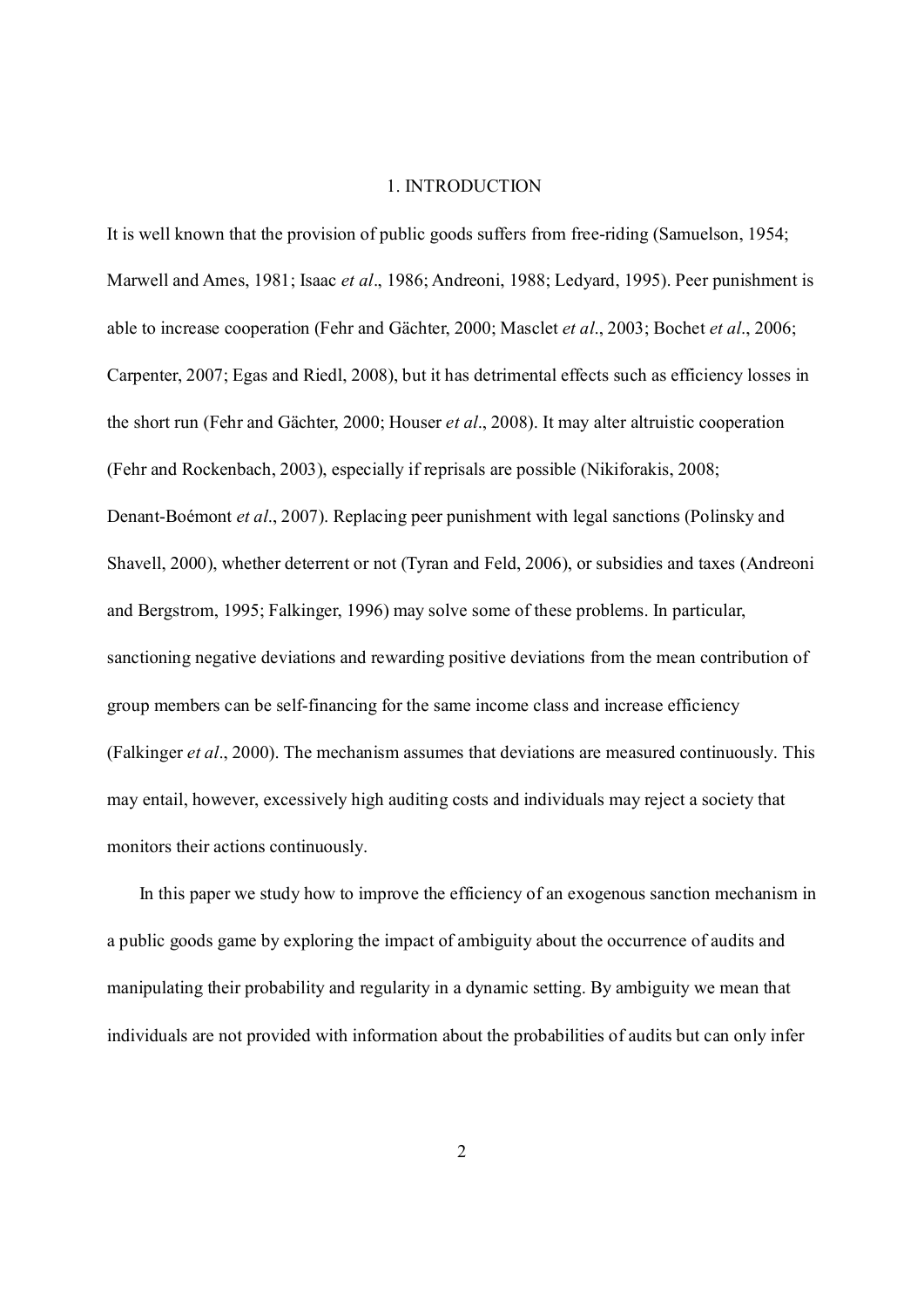these from experience (Ellsberg, 1961). By varying the pattern of audit sequences, we analyze how individuals adjust their contributions after experiencing a sequence of continuous audits *vs*. a sequence of less frequent and irregular audits with higher sanctions. We hypothesize that cooperation can be sustained longer after experiencing irregular audit sequences than continuous audits. If people do not know the probability of an audit, (ir)regularity might condition the capacity to learn the true audit probability and thus, impact the evaluation of costs and benefits of contributing. Indeed, in a different framework it has been shown that, under ambiguity, intermittent reinforcers have greater effects on individual behavior than continuous reinforcers even after a regime shift.<sup>1</sup> Similarly, Bereby-Meyer and Roth (2006) have shown that learning in repeated games is much slower when incentives involve probabilistic rather than continuous reinforcement. This could explain that in real settings like speed regulation, public transportation or tax policy, audit frequencies are often both ambiguous and dynamic.<sup>2</sup>

However, if previous studies have found a positive effect of uncertainty on compliance (Friedland, 1982; de Angelo and Charness, 2012; Tan and Yim, 2013), others have shown that

<sup>&</sup>lt;sup>1</sup> Psychologists have shown that if organisms are continuously reinforced for specific acts during a training phase, then those acts will cease in an extinction phase when the reinforcement is eliminated. However, if reinforcement is irregular during training, the behavior will persist for some time in the extinction phase, that is, after the reinforcement has been eliminated (Ferster and Skinner, 1957; Hilgard and Bower, 1975). Hogarth and Villeval (2014) provide an economic analysis of this phenomenon applied to incentives and rewards.

<sup>&</sup>lt;sup>2</sup> Speed radars are not always located at the same place, meaning that audits are sometimes systematic and sometimes inexistent. Similarly, audits in public transportation are concentrated on certain lines during a while and then move to other lines. Tax authorities deliberately maintain uncertainty in their audit selection process in order to increase compliance. The variations in audit frequency and regularity may also result from a non-deliberate policy. For example, in times of budget restrictions the frequency of tax audits may be reduced. Thus, the impact on compliance may differ according to whether audits were previously regular or not.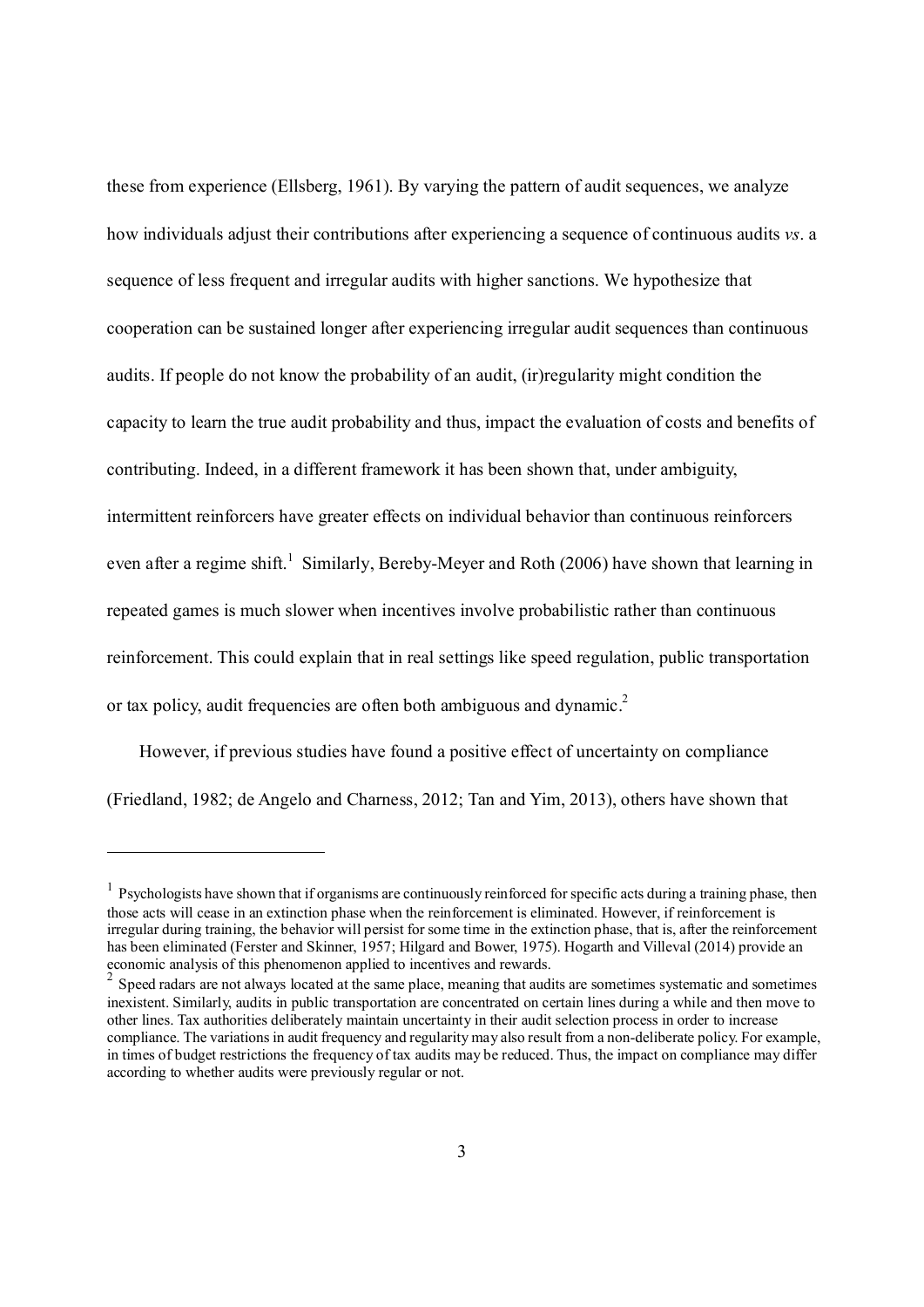less uncertainty may lead to better outcomes. In particular, Alm *et al*. (1992) found that a stronger link between the tax payment and the receipt of public goods leads to a negative effect of uncertainty on compliance. This could explain that we also observe in real settings examples of continuous audits to ensure higher deterrence (*e.g*., video cameras at traffic lights, screening of passengers at airports, fixed radars). Thus, it is unclear *a priori* whether ambiguity and higher irregularity of audits improve or not norm adherence in contributions to public goods.

To address this question, we have designed a three-player linear public goods game in which negative deviations from the mean contribution of the other group members trigger a sanction in case of an audit. Different from Falkinger (1996), positive deviations are not rewarded for the sake of simplification. Also, in sharp contrast with previous literature (notably, Alm *et al*., 1992; Mittone, 2006; Kastlunger *et al*., 2009; de Angelo and Charness, 2012), players are not informed about the audit probability; instead, they must infer this from experience, *i.e*., by participating in the game. Moreover, while the game lasts 50 periods, a regime shift is introduced by eliminating audits after period 22.

Before the regime shift, the frequency of audits and the severity of sanctions vary across treatments. In the *Continuous* treatment, each of the first 22 periods is audited. In the *Intermittent 7* treatment, only seven audits are randomly assigned across periods but the severity of sanctions is tripled (to maintain approximately the same expected cost of sanction for a risk-neutral subject). These two main treatments allow us to measure how the irregularity and the frequency of audits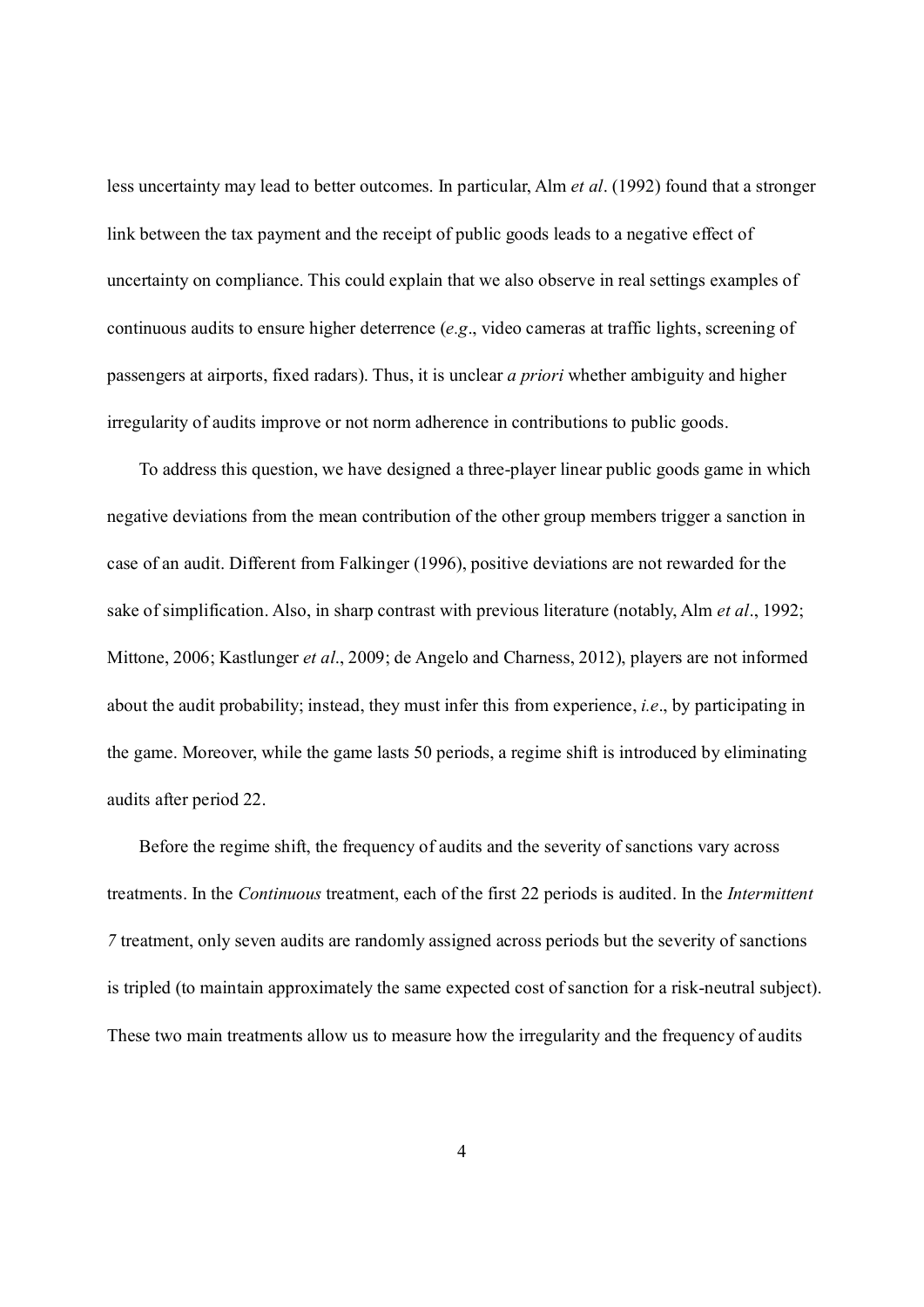affect beliefs and contribution behavior after audits are withdrawn definitively. In variants, we reduce further the number of audits (*Intermittent 5* and *3*) or we apply the same sanction severity as in the Continuous treatment (*Intermittent 7 Low Fine*), to test both the sensitivity of behavior to the number of audits and to isolate the effect of audit irregularity from the effect of the level of fines.

Our results show that when there is ambiguity about the probability of audits, efficiency throughout the 50 periods of the game is improved by the use of an intermittent audit scheme, provided frequency of audits and sanctions before the regime shift are sufficiently high. Indeed, in the Continuous treatment players learn to coordinate on a high contribution level before the regime shift but then free ride almost immediately after audits are withdrawn. In contrast, although individuals in the Intermittent 7 treatment contribute as much as those in the Continuous treatment before the regime shift, the decay of cooperation occurs long after the regime shift and is much smoother than in the Continuous treatment. This is mainly due to a stronger anchoring of beliefs about the audit probability based on past experience, and consequently a lower reaction to prediction errors. On the other hand, in the Continuous treatment players can update beliefs based on the prediction error from the previous period because there is much less variability in the occurrence of audits. Thus, in this treatment beliefs drop sharply immediately after the regime shift and drive contributions downward whereas in the Intermittent 7 treatment beliefs decrease slowly and smoothly after the regime shift and they remain higher than in the Continuous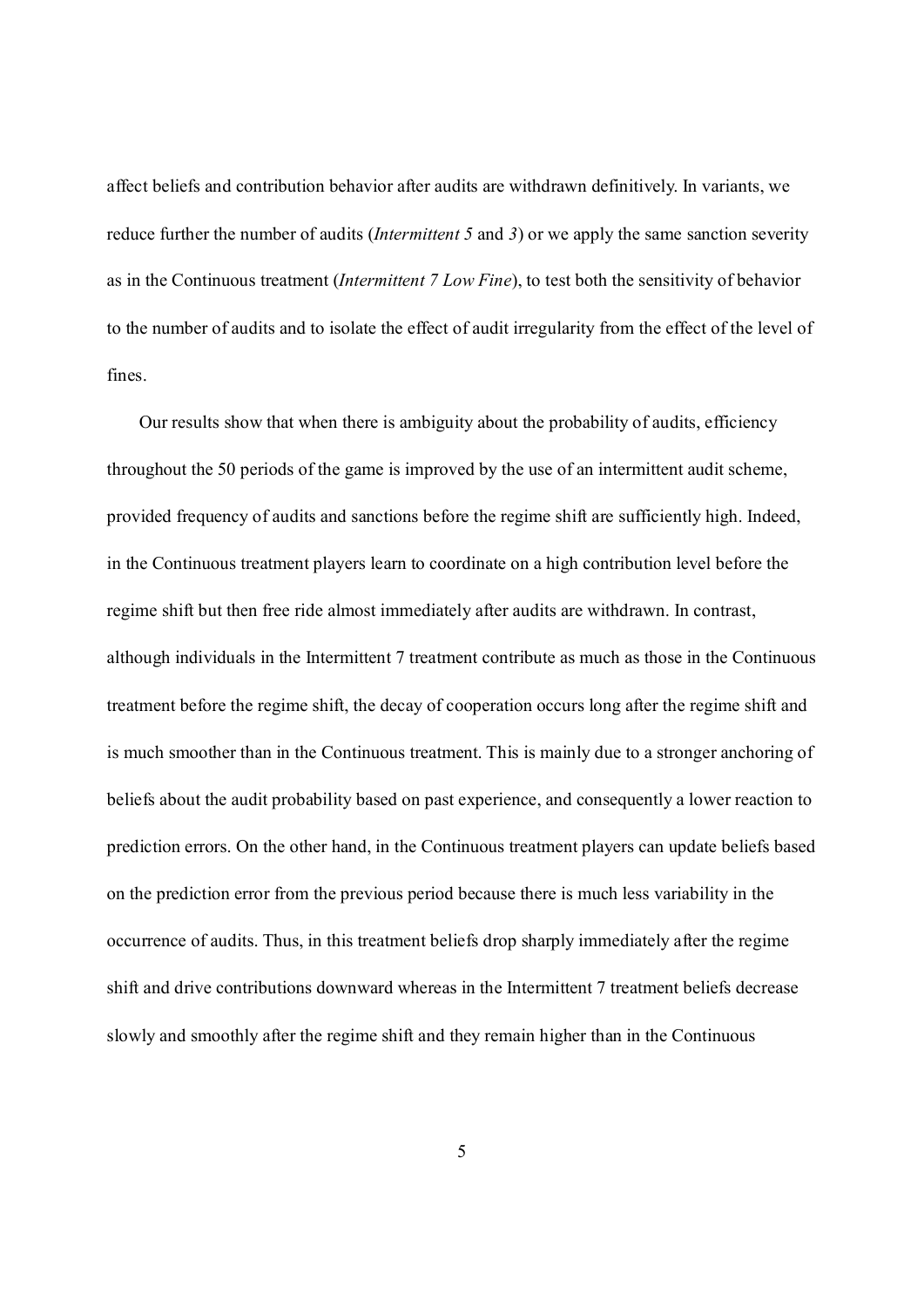treatment through the end. The policy implications are important, especially if one considers the cost of audits in real settings. We derive recommendations about the alternation of sequences with and without audits and the randomization of audits across time when audits are ambiguous.

The remainder of our paper is organized as follows. Section 2 surveys briefly the related literature. Section 3 describes the experimental design and procedures and states our predictions. Section 4 reports the experimental results while Section 5 discusses these results and concludes.

#### 2. RELATED LITERATURE

Several theories have explored the role of uncertainty on compliance with norms. For example, Lazear (2006) shows theoretically that to maximize the efficiency of learning, it is better to inform individuals that they will be tested when learning and monitoring are costly, but not when they are easy. Eeckhout *et al*. (2010) propose an incentive-based theory to examine whether random crackdowns, *i.e*. intermittent periods of high intensity policing, can be an optimal deterrence policy. A difference with our approach is that crackdowns are publicized, so that people are informed in advance about this high intensity period of monitoring. On the contrary, we focus here on learning in an ambiguous environment. In law and economics, some theories argue that maximizing uncertainty helps deter crime, as individuals cannot assess precisely the true risk of engaging in such actions (Ross, 1984; Harel and Segal, 1999; Bebchuk and Kaplow, 1992). In the domain of taxes, Snow and Warren (2005a) show theoretically that greater uncertainty about audit probability only encourages compliance by ambiguity averse taxpayers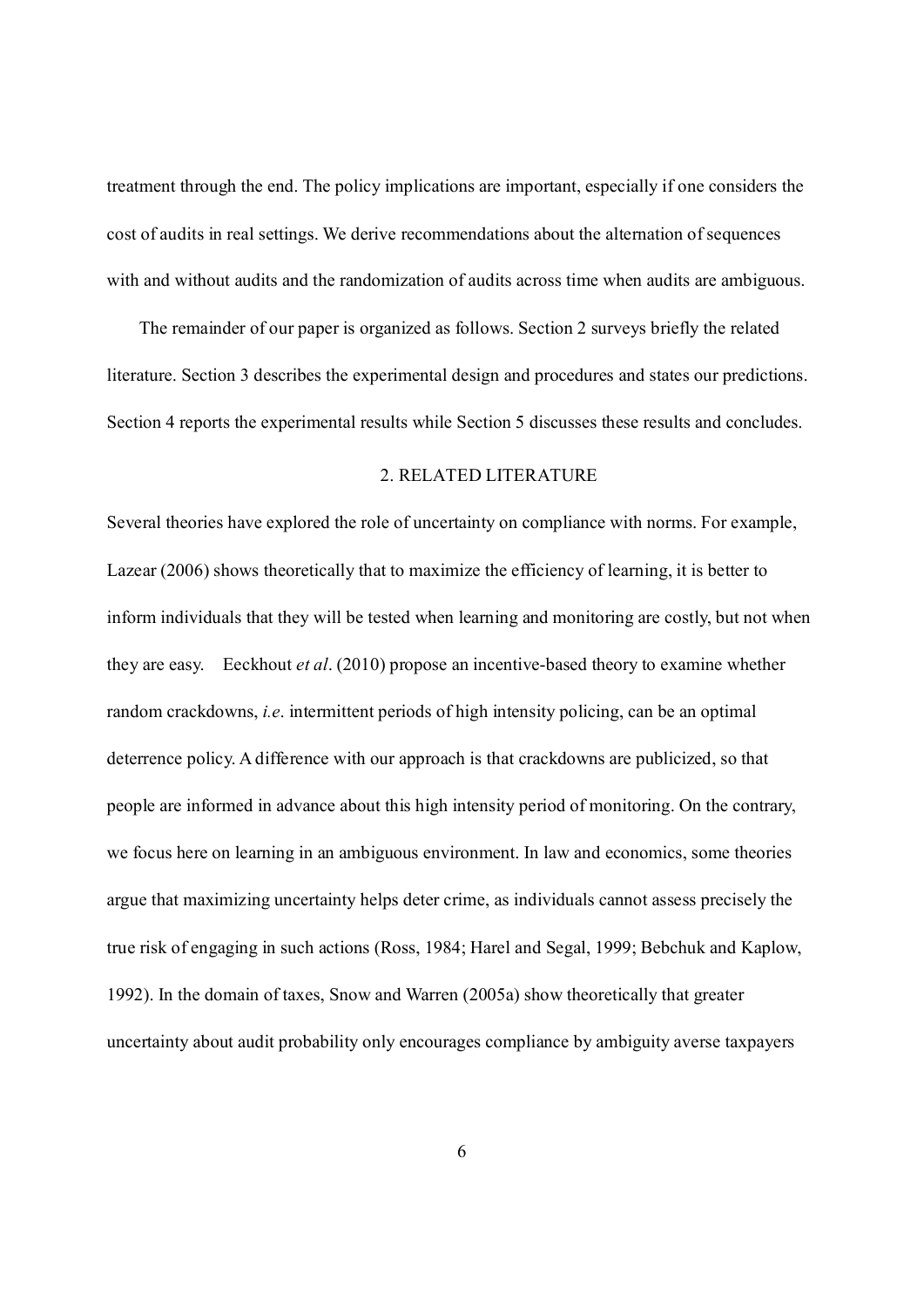and Snow and Warren (2005b) find that increased uncertainty about the evaded amount detected by an audit can only increase compliance if prudent individuals believe that a substantial fraction will be detected. Snow and Warren (2007) show that Bayesian updating of subjective beliefs about the probability of an audit can result in more tax evasion than would occur in the absence of such updating, which suggests that creating uncertainty could be counterproductive. These studies, however, do not consider regime shifts between different patterns of audits.

Using laboratory experiments on tax compliance, Friedland (1982) has shown that imprecise information on audits increases compliance. Comparing the effects of increasing uncertainty between taxation and public goods situations, Alm *et al*. (1992) found that uncertainty increases compliance for the former, but not for the latter. Tan and Yim (2013) compare a tax regime with a maximum number of audits and strategic uncertainty to a standard flat-rate rule; they find that high strategic uncertainty increases compliance. In a roadway speeding framing, de Angelo and Charness (2012) implement uncertainty over a deterrence regime by means of compound lotteries and show that increased uncertainty lowers the violation rate (see also Backer *et al*., 2003). On the other hand, Spicer and Thomas (1982) did not find a positive effect of uncertainty on tax compliance. Our work differs from those above in that our aim is not to explore the impact of ambiguity *per se*. Instead, we maintain ambiguity about audits but manipulate their sequence and vary their probability to investigate how compliance is affected by experiencing regular *vs*.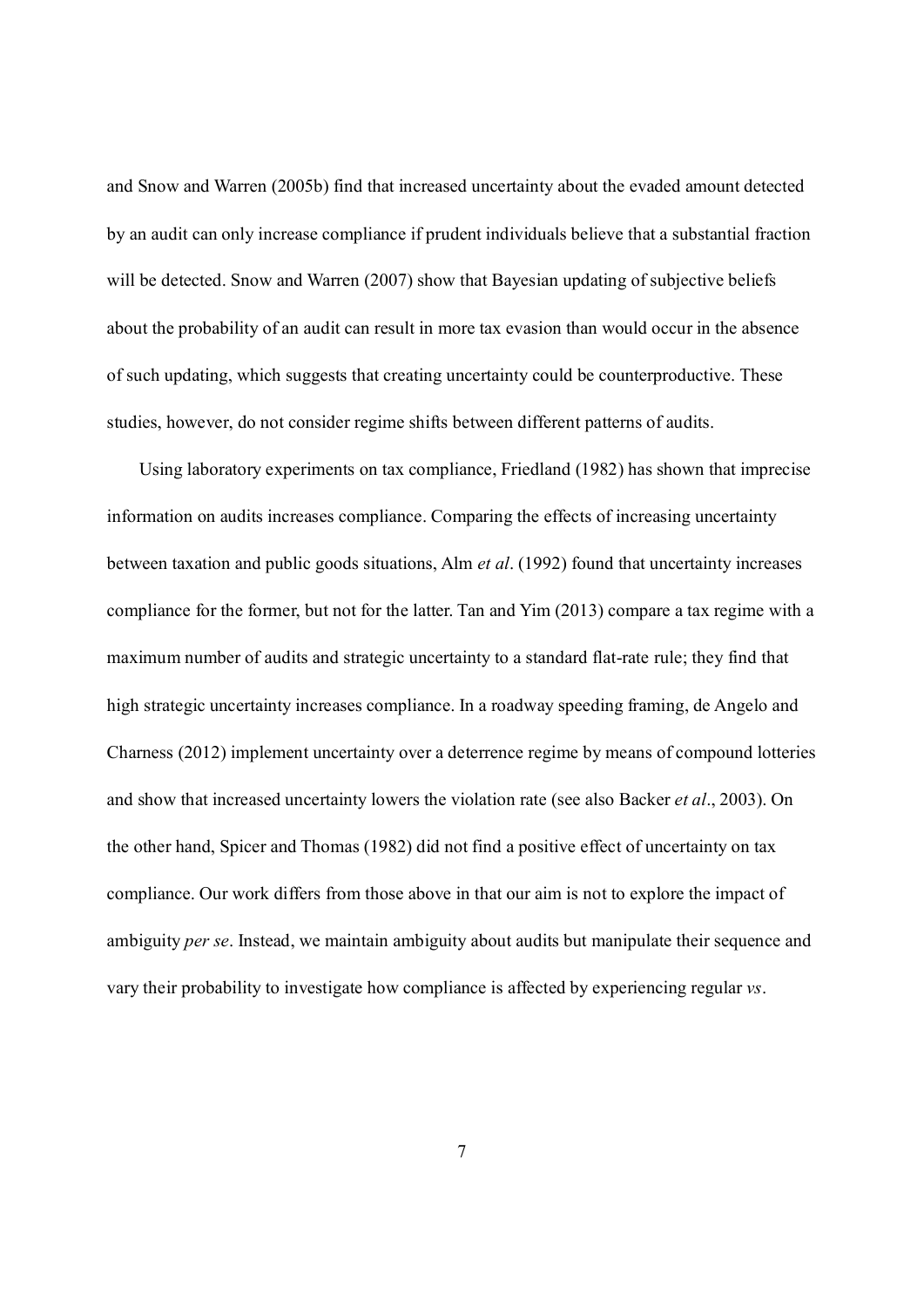irregular audits before audits are withdrawn.<sup>3</sup>

Our approach is close to that of Kastlunger *et al*. (2009). They compare compliance in a tax game when the audit pattern is continuous at the beginning of the game and intermittent afterwards, and when the audit pattern occurs every second round. Subjects know the mean audit probability (15%) but not its distribution over the life span. Compliance over the life span is higher when audits are concentrated in early as opposed to later periods; and compliance decreases when subjects are not audited over a long period of time. Similarly, we manipulate the patterns of audit sequences and we study how past experience induces a learning process. Major differences are that we consider a public goods game instead of a tax game and subjects are not informed about the overall probability of audits.<sup>4</sup> Moreover in our game, the same subjects do not experience the continuous and the intermittent audit patterns.

### 3. EXPERIMENTAL DESIGN AND PREDICTIONS

#### *3.1. Treatments*

-

The experiment consists of two main treatments: the *Continuous* treatment and the *Intermittent 7*  treatment. In three additional treatments, we manipulate the frequency of audits (*Intermittent 5*  and *Intermittent 3* treatments*)* or the severity of sanctions (*Intermittent 7 low fine* treatment*)*.

*Continuous treatment*. The Continuous treatment consists of a linear public goods game

<sup>&</sup>lt;sup>3</sup> We also differ from Muehlbacher *et al.* (2012) who show that taxpayers comply more when they have to wait longer before knowing the outcome of an audit. In our paper, ambiguity relates to the probability of an audit, not to the realization of the audit.

<sup>4</sup> Maciejovsky *et al*. (2007) also study the effect of various time lags between audits but without ambiguity.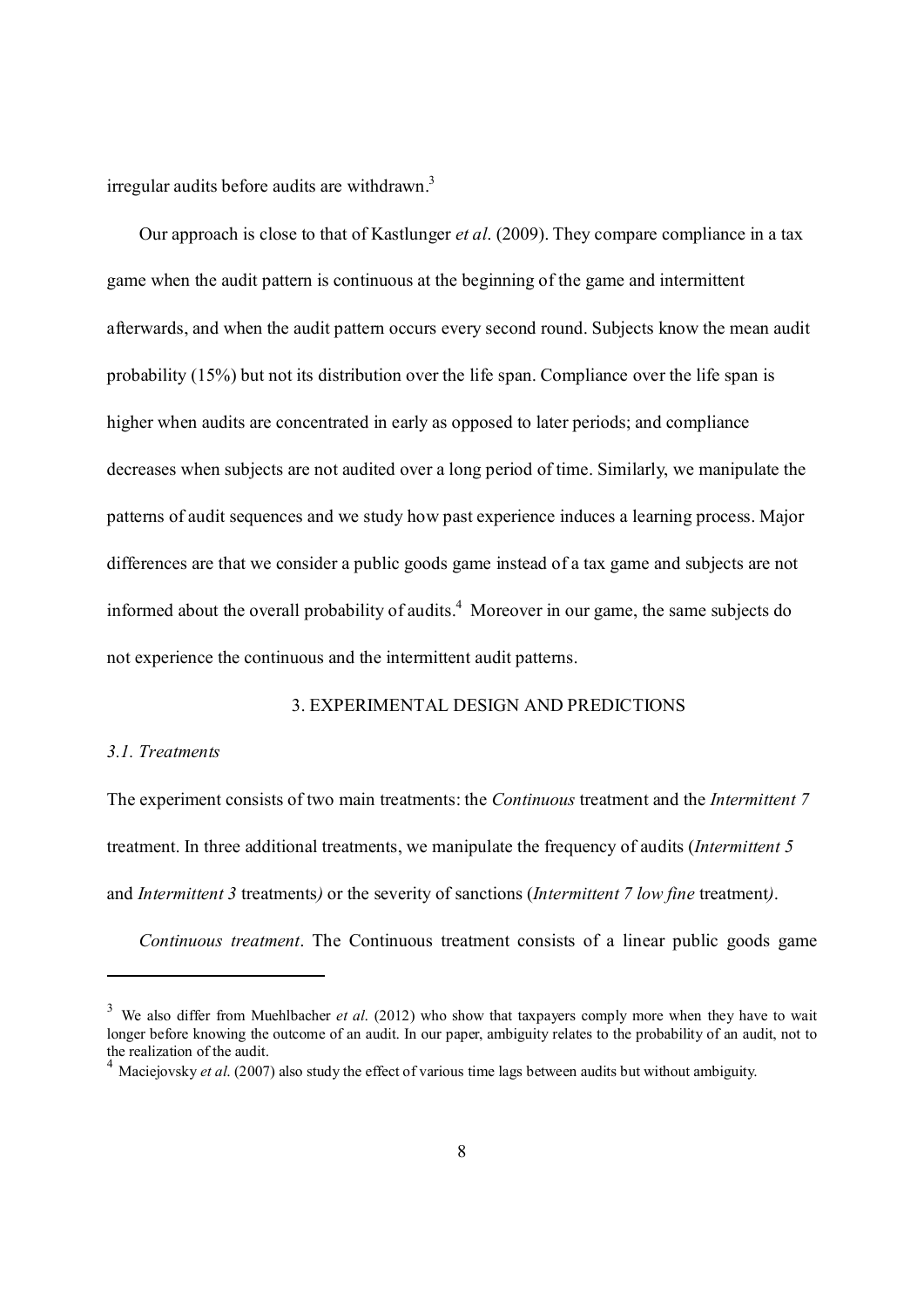played over 50 periods. We form groups of three members that remain fixed throughout the session. At the beginning of each period, each group member is endowed with 20 ECU (*Experimental Currency Units*) and has to decide how many ECU to contribute to a public account. Each period consists of three stages (belief elicitation, contribution, punishment).

In the contribution stage, group members have to choose how many ECU of their endowment (between 0 and 20) to contribute to a group account, with the remainder being kept in their private account. The total amount contributed to the public account by the three group members is shared equally among them and the marginal per capita return of the public account is 0.5. The payoff function for each group member in the contribution stage can be written:

$$
\pi_i^1 = \left(20 - \mathbf{C}_i + 0.5 * \sum_{k=1}^3 \mathbf{C}_k\right)
$$
 (1)

where  $c_i$  is the individual's contribution, and  $c_k$  that of each group member,  $k=1,2,3$ .

The next stage involves the punishment. In some periods, the three group members' contributions are audited exogenously. If the audit reveals that one or two group members have contributed less than the average of the two other group members, a fine reduces their first-stage payoff. The fine is 1.25 times the difference between the mean contribution of the two other group members and the individual's contribution. If there is no audit in the period or if the audit reveals that the individual did not contribute less than the average of the two other group members, the payoff from the contribution stage is not modified. This mechanism differs from that proposed by Falkinger (1996) in that we do not reward positive deviations from the mean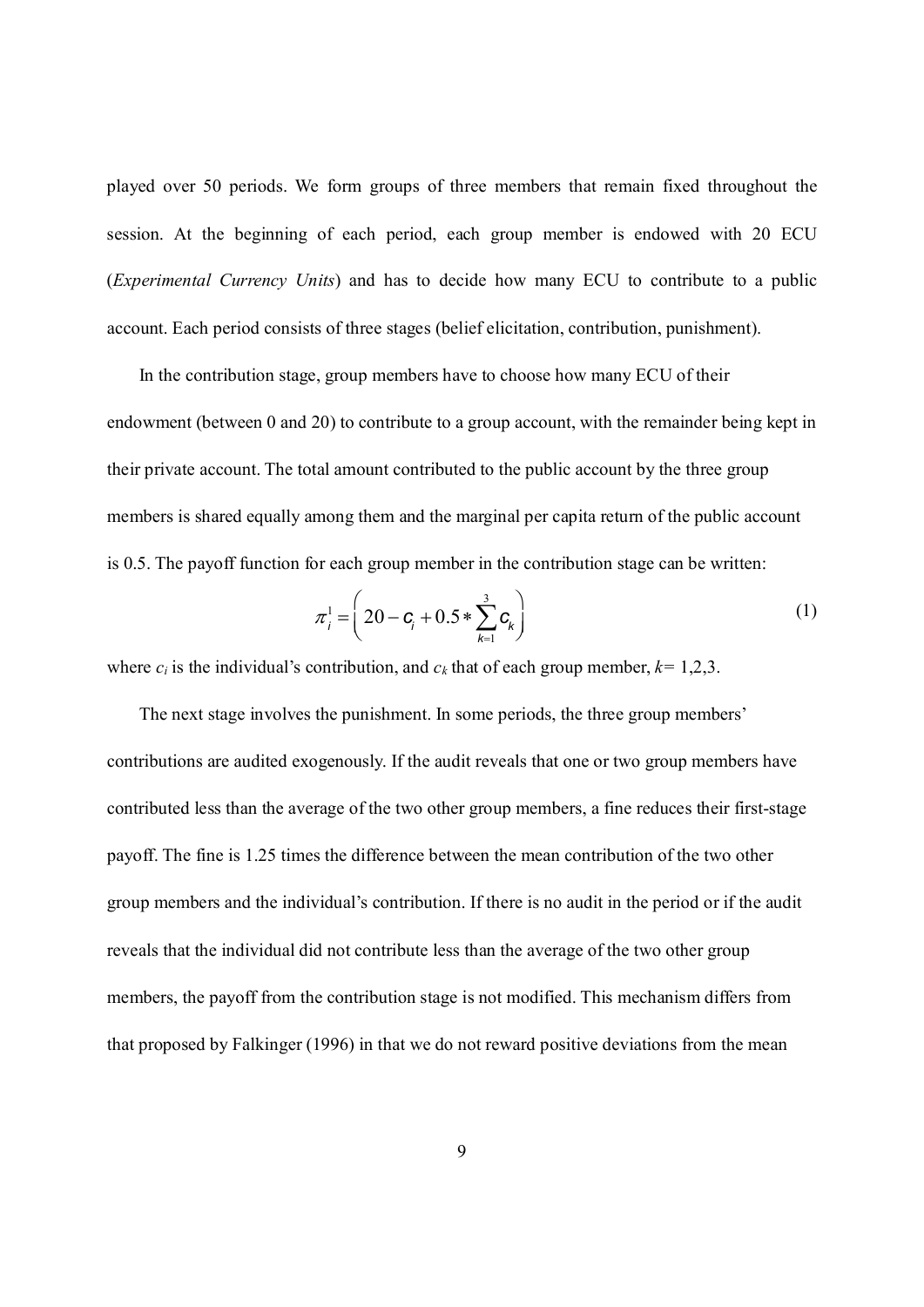contribution. $5$  At the end of the punishment stage, the payoff function becomes:

$$
\pi_i^2 = \begin{cases}\n\left(20 - \mathbf{C}_i + 0.5 * \sum_{k=1}^3 \mathbf{C}_k\right) - 1.25 (\overline{\mathbf{C}}_{-i} - \mathbf{C}_i) & \text{if } \text{ audit} = 1 \text{ and } \mathbf{C}_i < \overline{\mathbf{C}}_{-i} \\
\left(20 - \mathbf{C}_i + 0.5 * \sum_{k=1}^3 \mathbf{C}_k\right) & \text{if } \text{ audit} = 1 \text{ and } \mathbf{C}_i \ge \overline{\mathbf{C}}_{-i} \text{ or audit} = 0\n\end{cases}
$$
\n(2)

where  $\overline{c}_{i}$  is the average contribution of the two other group members.

In addition to strategic uncertainty about others' contributions, the environment is ambiguous. Individuals are not informed about the probability that contributions will be audited in a specific period. Nor do they know *ex ante* the total number of audits in a session. They are only informed at the beginning of the session that the group may be audited in some periods. At the end of each period, the participants receive feedback on the total group contribution, the audit realization, and the amount of their own payoff net of the fine, if any. Thus, they have to learn the audit probability from the past sequence of experienced audits. In fact, contributions are audited in each of the first 22 periods. Then, from periods 23 through 50, we remove audits definitively. No participant is informed about this. The objective of the regime shift is to measure the number of periods participants take to realize that there are no more audits.

At the beginning of each period, we elicit the subjects' subjective belief about the occurrence of an audit. Before choosing their contribution, they have to report an integer between 0 and 100

 $<sup>5</sup>$  It should be noted that in the public goods games where sanctions are decided by group members, it is usually</sup> observed that group members sanction the individual deviations from the average contribution of others (Fehr and Gächter, 2000; Masclet *et al*., 2003). The average contribution is usually considered as the norm of the group.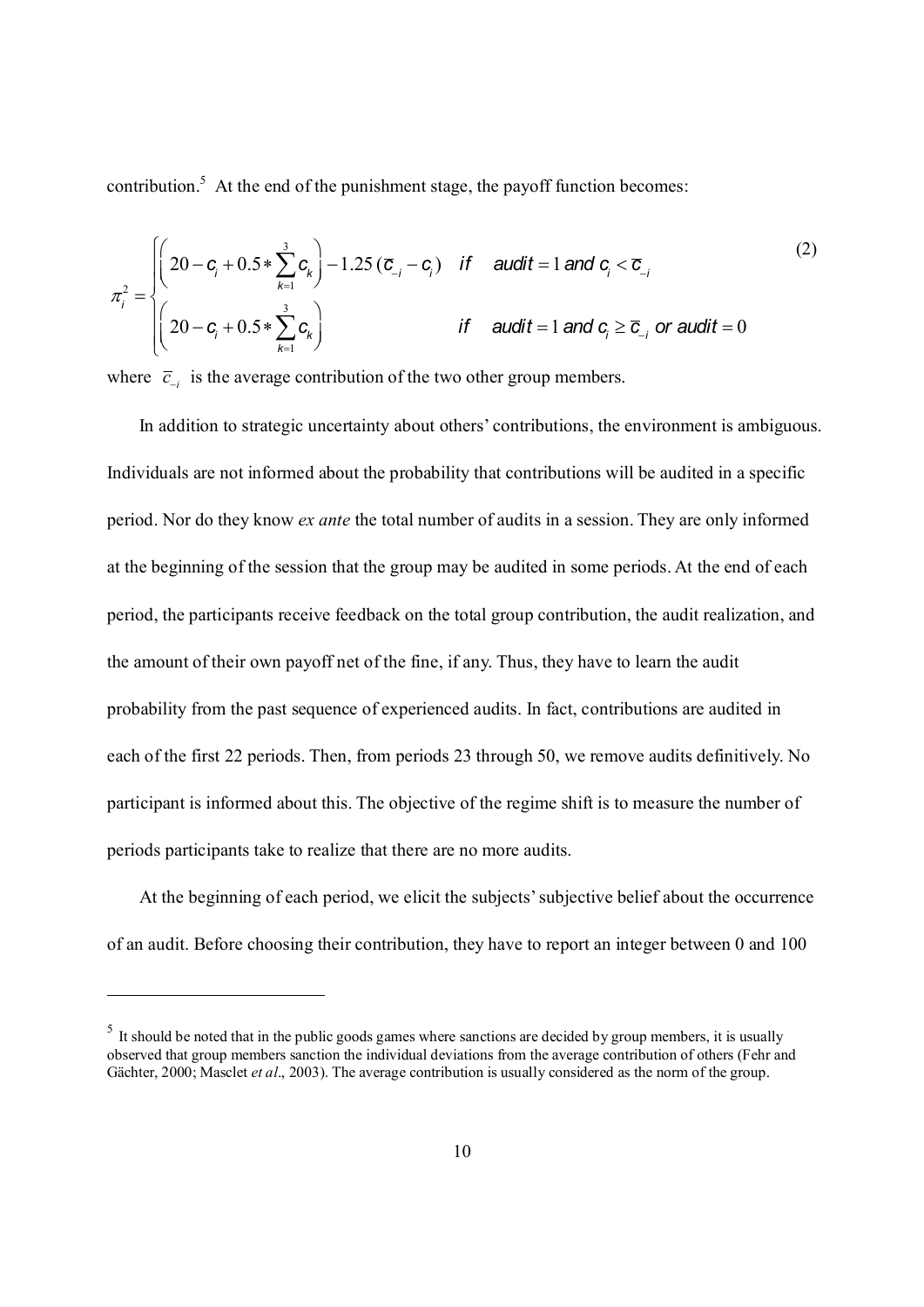to indicate their belief about the number of chances out of 100 that an audit will occur in the current period.<sup>6</sup> Belief elicitation is incentivized (Gächter and Renner, 2010; Wang, 2011) according to the quadratic scoring rule as in Nyarko and Schotter (2002). Specifically, participants receive 2 Euros minus a number that varies negatively with the accuracy of their predictions. The penalty is twice the squared deviation between the report and the true outcome. Suppose the reported number is  $\delta$ , then the payoff from the prediction is given by:

 (3) <sup>p</sup>*<sup>P</sup>*= 2-2\*(1- ¶ <sup>100</sup> ) <sup>2</sup> *if audit* = 1 2-2\*( ¶ <sup>100</sup> ) <sup>2</sup> *if audit* = 0 ì í ïï î ï ï

Deterministic forecasts of 0 and 100 can lead to the worst and best possible payoffs of  $\epsilon$ 0 and  $\epsilon$ 2. Participants were informed that the best strategy to maximize payoffs is to state their true belief about the number of chances that an audit will occur.

Participants are paid the sum of the payoffs for each of the 50 periods of the game plus the payoff from the prediction made in one of the 50 periods, randomly drawn at the end of the session. We only pay for one prediction to limit the risk of hedging (see Blanco *et al*., 2010).

*Intermittent 7 treatment*. This treatment introduces two changes compared with the Continuous treatment. The first is that audits occur intermittently before the regime shift. On average, there is an audit every three periods and we impose that seven periods are audited in

 $6$  Eliciting beliefs about the probability of being audited instead of simply asking whether subjects believe that this period will be audited or not causes less identification problems (see Manski, 2004). However, with quadratic scoring rules, risk aversion increases the likelihood that subjects report a probability of 0.5.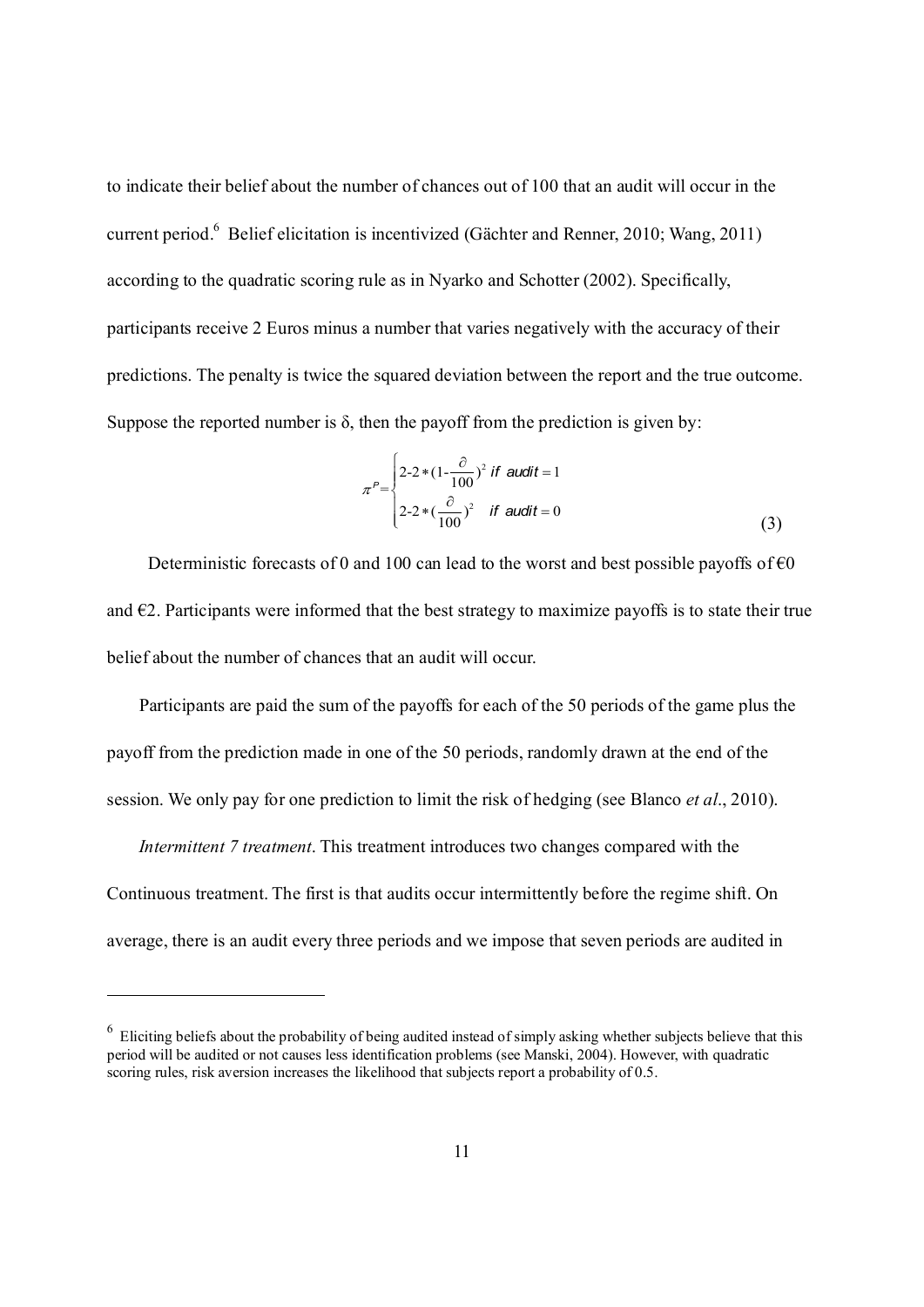each group in the first 22 periods. This includes an audit in period 22 such that the last audited period is the same across treatments. The other audits are independently and randomly distributed in the groups. As in the Continuous treatment, no more audits are implemented after period 22, and the number, frequency and distribution of audits are not made common knowledge. The second change is that the fine parameter is three times higher than in the Continuous treatment (3.75 instead of 1.25). We compensate the lower probability of an audit with a higher sanction, so that the expected cost of a sanction is similar across treatments for a risk-neutral individual. The payoff function is:

$$
\pi_i^2 = \begin{cases}\n\left(20 - c_i + 0.5 * \sum_{k=1}^3 c_k\right) - 3.75 (\overline{c}_{-i} - c_i) & \text{if } \text{ audit} = 1 \text{ and } c_i < \overline{c}_{-i} \\
\left(20 - c_i + 0.5 * \sum_{k=1}^3 c_k\right) & \text{if } \text{ audit} = 1 \text{ and } c_i \ge \overline{c}_{-i} \text{ or audit} = 0\n\end{cases}
$$
\n(4)

 The strategic uncertainty is the same as in the Continuous treatment. So if we observe behavioral differences between this treatment and the previous one, they should be attributed to the individuals' reactions to the intermittence of audits.

*Additional treatments*. To study the sensitivity of contributions to levels of intermittence, we designed two additional treatments in which the number of audits is decreased. The Intermittent 5 and Intermittent 3 treatments are similar to the Intermittent 7 treatment, except that only five and three audits, respectively, occur in the first 22 periods instead of seven. As before this is not made common knowledge. In order to isolate the effect of the intermittence of audits on decisions, we also designed a variant of the Intermittent 7 treatment in which the severity of sanctions is the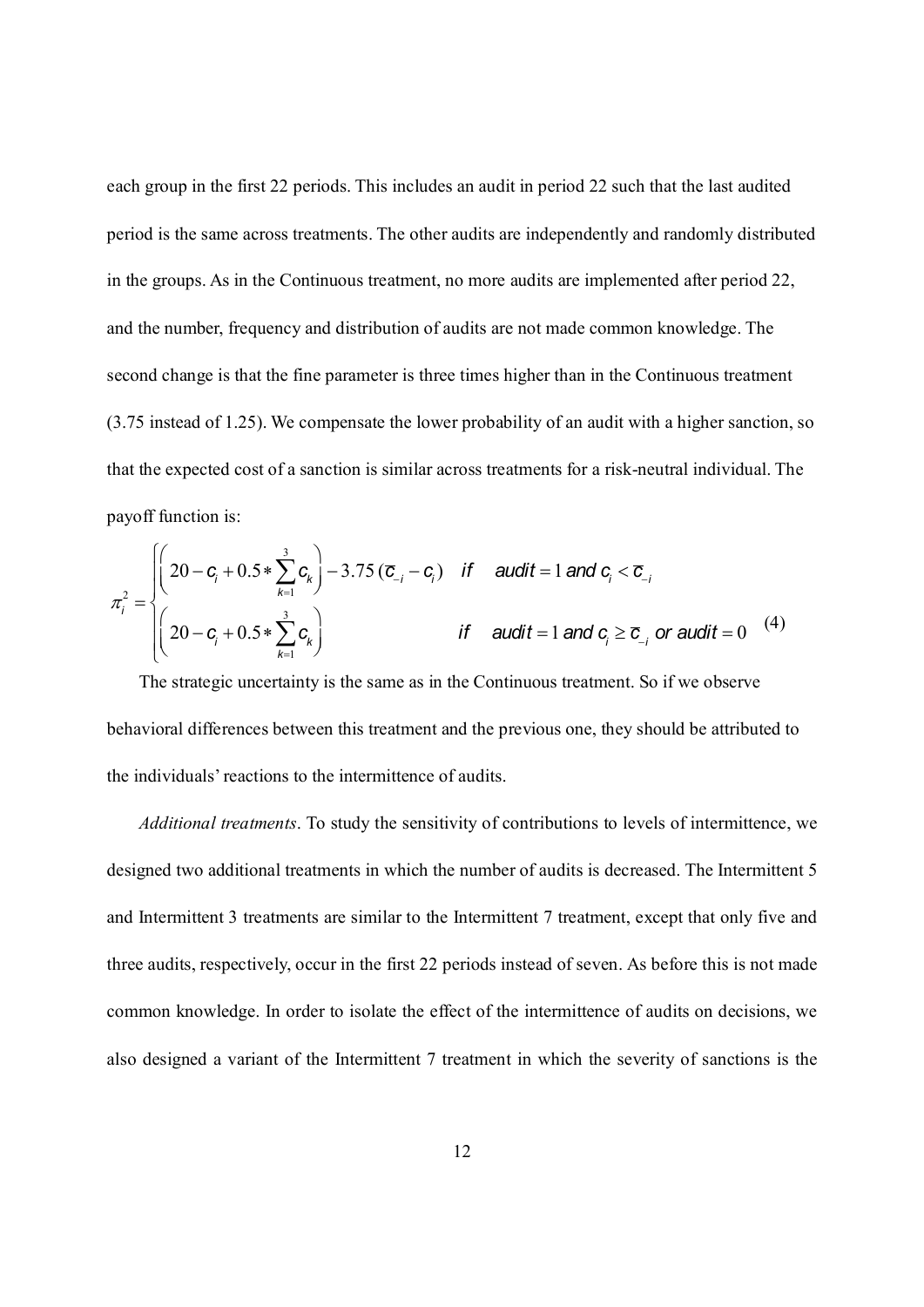same as in the Continuous treatment. In this Intermittent 7 Low Fine treatment, the sanction parameter is 1.25 while it is 3.75 in the Intermittent 7 treatment.

*Elicitation of attitudes towards, risk, ambiguity and losses*. Before reading the instructions of the game, we elicited participants' attitudes toward risk and uncertainty by asking them to price both a clear bet and a vague bet following a procedure similar to that of Fox and Tversky  $(1995)$ <sup>7,8</sup> Only one of the two sets of decisions was randomly drawn for payment at the end of the session. Then, loss aversion in risky choice tasks was elicited using the same procedure as in Gächter *et al.*  $(2010)$ . These decisions are made at the beginning of the session but their outcomes are determined only after the public goods game has been completed (thus avoiding income effects).

<sup>&</sup>lt;sup>7</sup> Subjects make a first set of 20 decisions between accepting a certain payoff and drawing a ball in an urn that contains 5 blue balls and 5 yellow balls (a risky lottery). The amount of the certain payoff increases from 0.25 eurocents to  $\epsilon$ 5. One yellow ball drawn from the run pays €5, a blue ball pays nothing. Then, subjects have to make a second set of 20 similar decisions except that the proportions of yellow and blue balls in the urn are now unknown (an ambiguous lottery). At the end of the session, the program randomly determines which urn is used for payment. For this urn it randomly draws a number between 1 and 20 to determine which of the 20 decisions matters for determining the participant's earnings. If the participant has chosen the certain amount, this amount is added to his other earnings. If he has instead chosen to draw a ball, the program draws a ball from the selected urn. If a yellow ball is drawn, it pays €5. In both sets of decisions, a risk neutral participant should choose to draw a ball from the urn until the certain payoff is equal to at least  $\epsilon$ 2.5. In the first set of decisions, a risk averse (seeking) subject should switch to the certain payoff for lower (higher) certain amounts. An ambiguity averse (seeking) subject should switch for lower (higher) certain amounts in the second set of decisions than in the first one.

<sup>&</sup>lt;sup>8</sup> We acknowledge that it could have been more relevant to elicit attitudes towards ambiguity in the domain of losses instead of in the domain of gains. However, our procedure allowed us to use the same lotteries to elicit the attitudes towards risk and ambiguity. This kept the procedure simple.

<sup>&</sup>lt;sup>9</sup> Each participant makes six successive decisions between participating or not in a lottery. In the lottery choices the winner's prize is fixed at  $\epsilon$ 6 whereas the loser's prize increases incrementally from - $\epsilon$ 2 in the first lottery choice to - $\epsilon$ 7 in the sixth lottery choice. Refusing to participate in a lottery guarantees the individual that he will earn nothing and lose nothing. Loss neutrality supports the decision to play the first five lotteries since their expected payoff is positive or null. Loss aversion can lead the participant to reject other lotteries.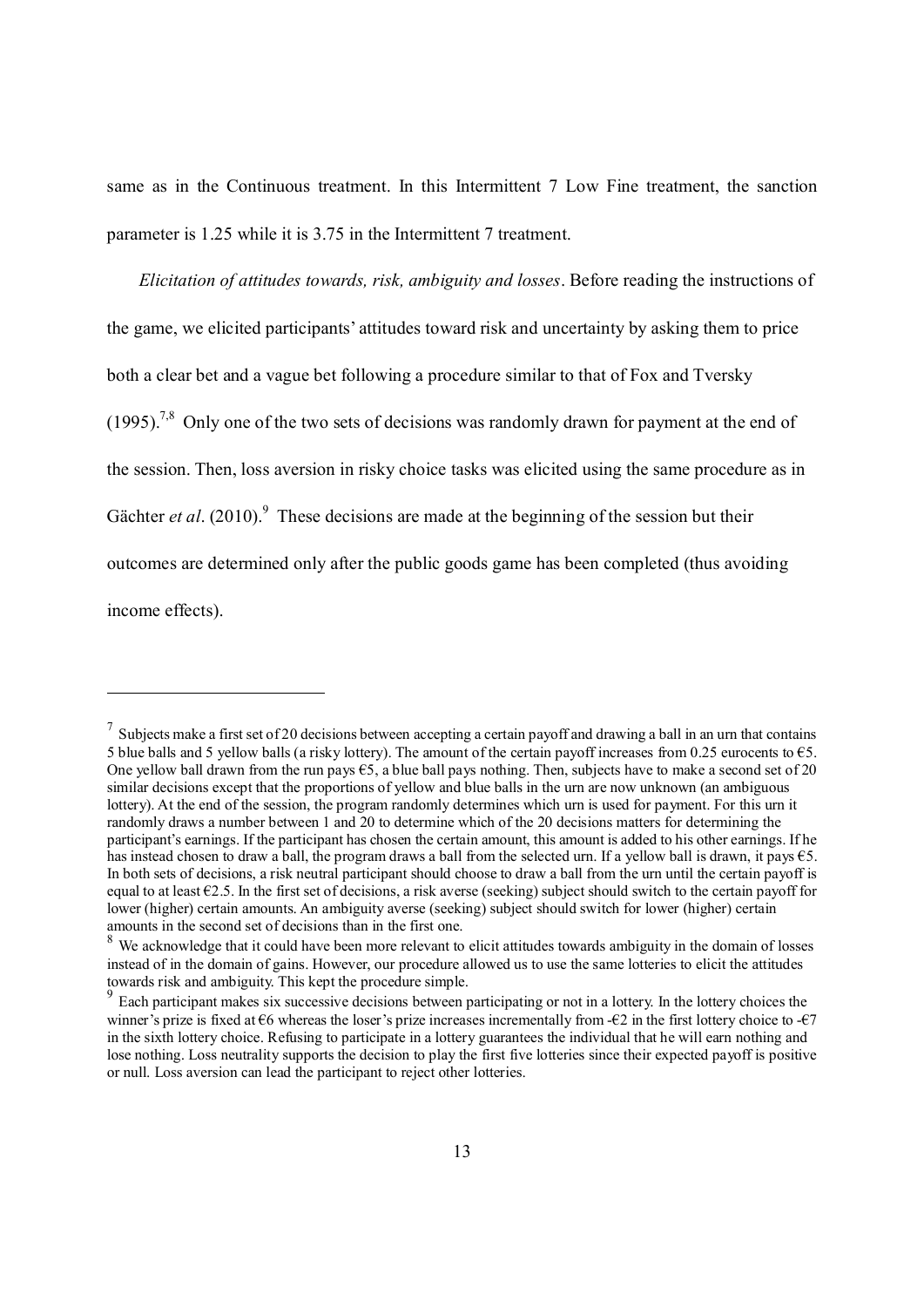#### *3.2. Predictions*

-

Let us first assume that players are able to anticipate whether an audit occurs or not. In the case of no audit, free-riding is a dominant strategy since the marginal per capital return from the group account is smaller than that from the private account. In case of an audit, it is trivial to show that each possible level of contribution is a Nash equilibrium, as there is no sanction if all contribute the same. Indeed, sanctions are credible because they are exogenously imposed. Full contribution is a payoff dominant Nash equilibrium. Let us now assume that individuals have the same prior beliefs about the probability of being audited and they are risk neutral. In the Continuous treatment (and in the Intermittent 7 Low Fine), they should contribute 20 if they believe that the probability of being audited is greater than 40%, and 0 otherwise. In the intermittent 7/5/3 treatments, they should contribute 20 if they believe that the probability of being audited is greater than 13%, and 0 otherwise (see Appendix A for the proof).

Participants have to infer the actual probability of an audit from their past experience. The investigation of how beliefs are updated is crucial to predict behavior. We assume that at the beginning of each period, participants update their belief based on their past experience of audits up to that point. We further assume that they are boundedly rational in that they update their belief not according to Bayes' rule<sup>10</sup> but to a less cognitively demanding Bayesian-like process (see Hogarth and Einhorn, 1992, and Hogarth and Villeval, 2014). We assume a simple

<sup>&</sup>lt;sup>10</sup> Gilboa *et al.* (2008) argue that the Bayesian model is too restrictive in that beliefs are seldom specific enough to define a unique probability distribution and too general in that it offers no insight into how prior beliefs are formed.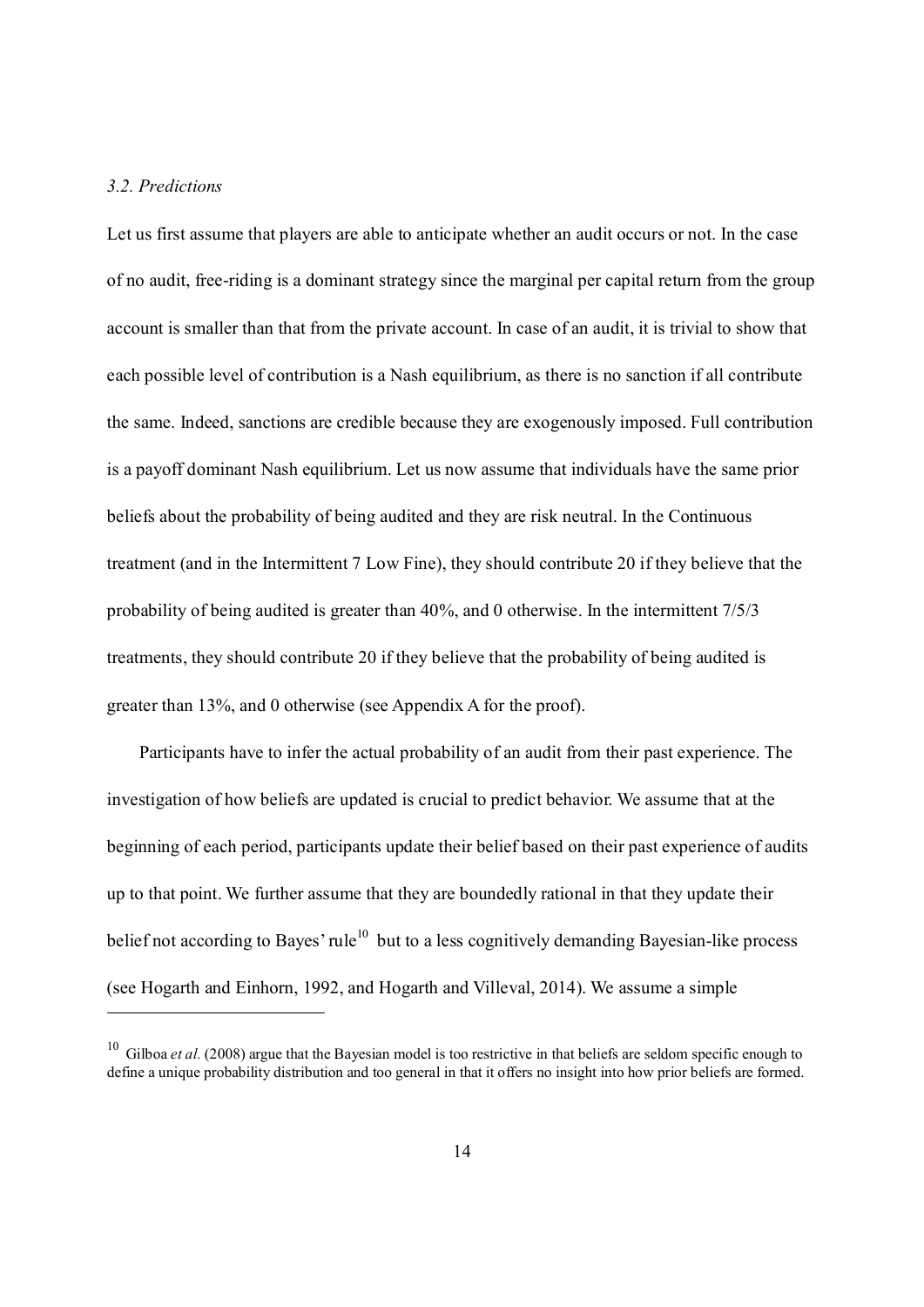anchoring-and-adjustment process whereby judgment is anchored on the previous assessment and updated by the experience of the latest period. This is expressed as follows:

$$
S_k = S_{k-1} + w_k [s(x_k) - S_{k-1}]
$$
\n(5)

where  $S_k$  is the belief that the next period will be audited after experiencing *k* periods with  $0 \leq S_k$ ≤1; *S<sub>k-1</sub>* is the belief that the previous period would be audited; *s*(*x<sub>k</sub>*) indicates whether the *k*<sup>*th*</sup> period was audited (with  $s(x_k) = 1$ ) or not (with  $s(x_k) = 0$ ); and  $w_k$  is an adjustment parameter that determines how the latest evidence modifies the previous assessment.<sup>11</sup> It is assumed proportional to  $S_{k-1}$  when  $[s(x_k) - S_{k-1}] \leq 0$ . Thus,

$$
w_k = \alpha S_{k-l} \qquad \text{when } [s(x_k) - S_{k-l}] \le 0 \tag{6}
$$

and

-

$$
w_k = \beta(1 - S_{k-1}) \quad \text{when } [s(x_k) - S_{k-1}] \ge 0, \quad \text{where } 0 \le \alpha, \beta \le 1. \tag{7}
$$

The model can thus be rewritten as:

$$
S_k = S_{k-1} + \alpha S_{k-1} [s(x_k) - S_{k-1}] \qquad \text{when } [s(x_k) - S_{k-1}] \le 0
$$
 (8)

$$
S_k = S_{k-l} + \beta (1 - S_{k-l}) [s(x_k) - S_{k-l}] \qquad \text{when } [s(x_k) - S_{k-l}] > 0 \tag{9}
$$

 $\alpha$  and  $\beta$  represent the players' attitudes toward over- or under- predictions of audits,

respectively, and we expect them to be affected by the nature of the audit schedule. Specifically, *α* and  $\beta$  should be higher when the experienced variability is low, as in the Continuous treatment. That is, here players put more weight on the most recent evidence because less information is

<sup>&</sup>lt;sup>11</sup> This is similar to the reward prediction error models of learning (Schultz *et al.*, 1997; Montague *et al.*, 1996; Caplin and Dean, 2007). This model is also structurally similar to the EWA model of reinforcement learning investigated by March (1996) and Camerer and Ho (1999).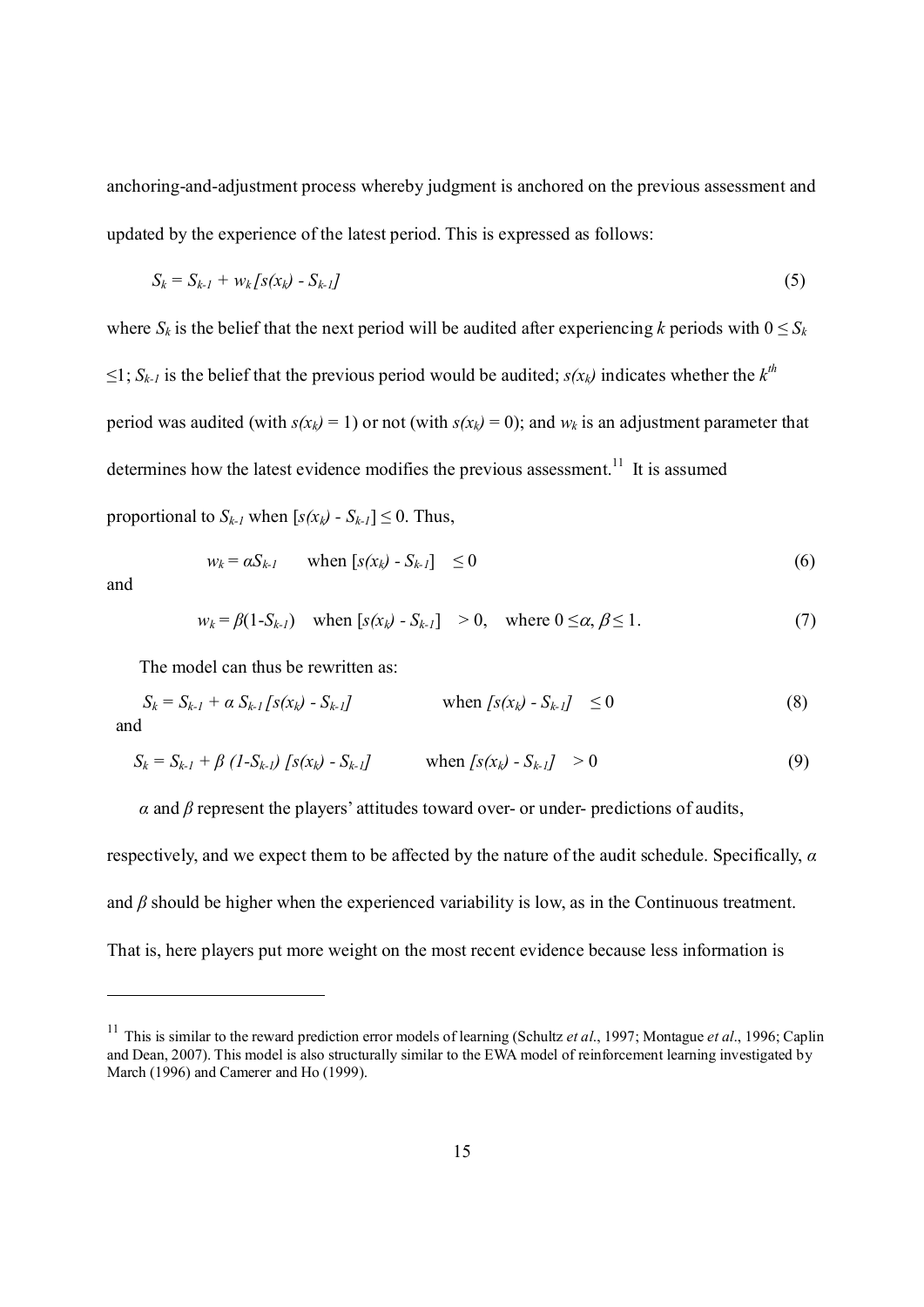needed to update beliefs. In contrast, in the intermittent treatments players should place more weight on the anchor  $S_{k-1}$  than in the Continuous treatment because more information is needed to make an assessment. Figure 1 displays the outcomes of the simulations of these assumptions over 50 periods, with  $\alpha = \beta = 0.5$  in the Continuous treatment and = 0.2 in the Intermittent 7 treatment.<sup>12</sup> For the latter, we have arbitrarily averaged the outcomes of 30 random simulations. Figure 1 shows that our model predicts different patterns. In the Continuous treatment, the beliefs about the occurrence of an audit increase in the early periods. Then, they drop sharply almost immediately after audits stop. In the Intermittent 7 treatment, there is a constant pattern through period 22 after which there is a decreasing trend toward the end of the game. After the regime shift, the evolution of beliefs is smoother and beliefs are higher than in the Continuous treatment.

# *[Insert Figure 1 about here]*

Based on this simple model, we derive the following hypotheses.<sup>13</sup>

-

Hypothesis 1. The pattern of belief updating differs across treatments. The occurrence of an audit in the previous period has a stronger influence on the evolution of beliefs in the Continuous treatment whereas the weight of the anchor is higher in the Intermittent treatment.

Hypothesis 2. In the Continuous treatment, beliefs on audits increase in the early periods and drop immediately after period 22 when audits actually stop.

Hypothesis 3. In the Intermittent 7 treatment, there is a constant pattern through period 22 after

<sup>&</sup>lt;sup>12</sup> We have also made simulations with  $\alpha > \beta$  and  $\alpha < \beta$  and with other values of  $\alpha$  and  $\beta$  to test the sensitivity of the model's predictions (available upon request). The predicted patterns of beliefs in the two treatments both before and after the regime shift are quite robust to these variations.

<sup>&</sup>lt;sup>13</sup> We could consider alternatively a model in which individuals are able to recognize temporal patterns in the realization of audits, instead of assuming that individuals update their beliefs sequentially and do not recognize temporal patterns. In a companion paper (Hogarth and Villeval, 2014), we consider such an alternative model and show that it delivers qualitatively similar predictions although its complexity is dramatically higher.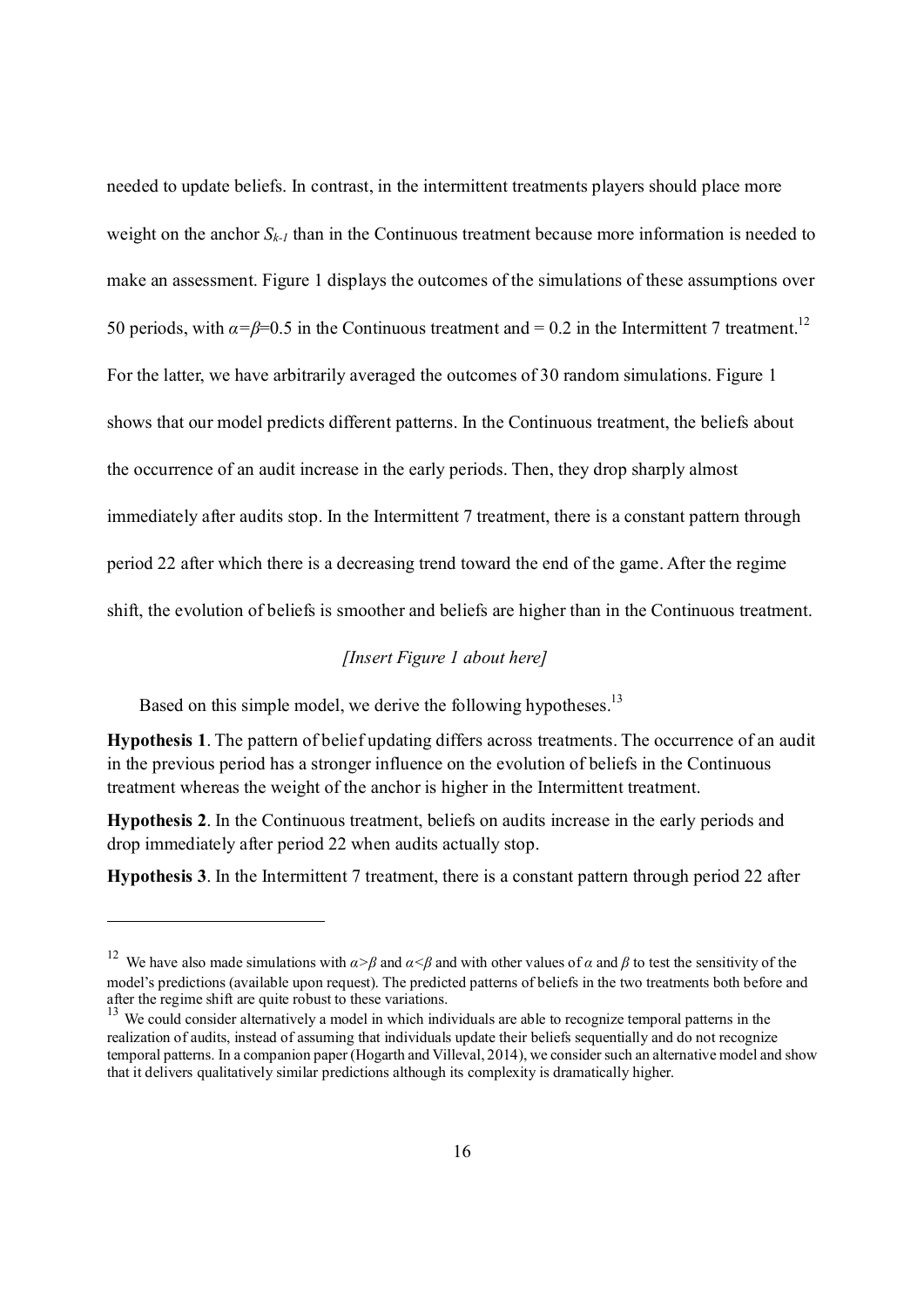which there is a slowly decreasing trend toward period 50. Beliefs are higher than those in the Continuous treatment after the regime shift.

Hypothesis 4. The evolution of beliefs in the other Intermittent treatments follow the same pattern as in the Intermittent 7 treatment; the only difference is the mean level of the beliefs.

If we assume that group members are risk neutral and have the same prior beliefs and if we

consider the concept of payoff dominance, the following hypotheses can be made concerning

contribution behavior in the various treatments.<sup>14</sup>

Hypothesis 5. In the Continuous treatment, individuals contribute their whole endowment when they believe that the probability of being audited exceeds 40%, and nothing otherwise. Before the regime shift, their contributions become increasingly full; after the regime shift, they free-ride.

Hypothesis 6. In the Intermittent treatment 7, individuals contribute their whole endowment if they believe that the probability of being audited exceeds 13%, and nothing otherwise. Compared to the Continuous treatment, cooperation should be observed longer after the regime shift.

Hypothesis 7. Contributions in the Intermittent 5 and 3 treatments should follow the same pattern as in the Intermittent 7 treatment provided that participants believe that the probability of audit exceeds 13%. Free-riding should develop much earlier in the Intermittent 7 Low Fine.

Risk, ambiguity, and loss aversion should all increase the predicted contributions in all

treatments if individuals are more anxious about being sanctioned.

### *3.3. Procedures*

-

The participants were 210 undergraduate students from local engineering and business schools

who were invited via the ORSEE software (Greiner, 2004). 14 sessions were conducted at the

GATE (*Groupe d'Analyse et de Théorie Economique*) research institute in Lyon, France. We ran

four sessions of the Continuous treatment, four sessions of the Intermittent 7 treatment, and two

<sup>&</sup>lt;sup>14</sup> This game has also a number of mixed equilibria.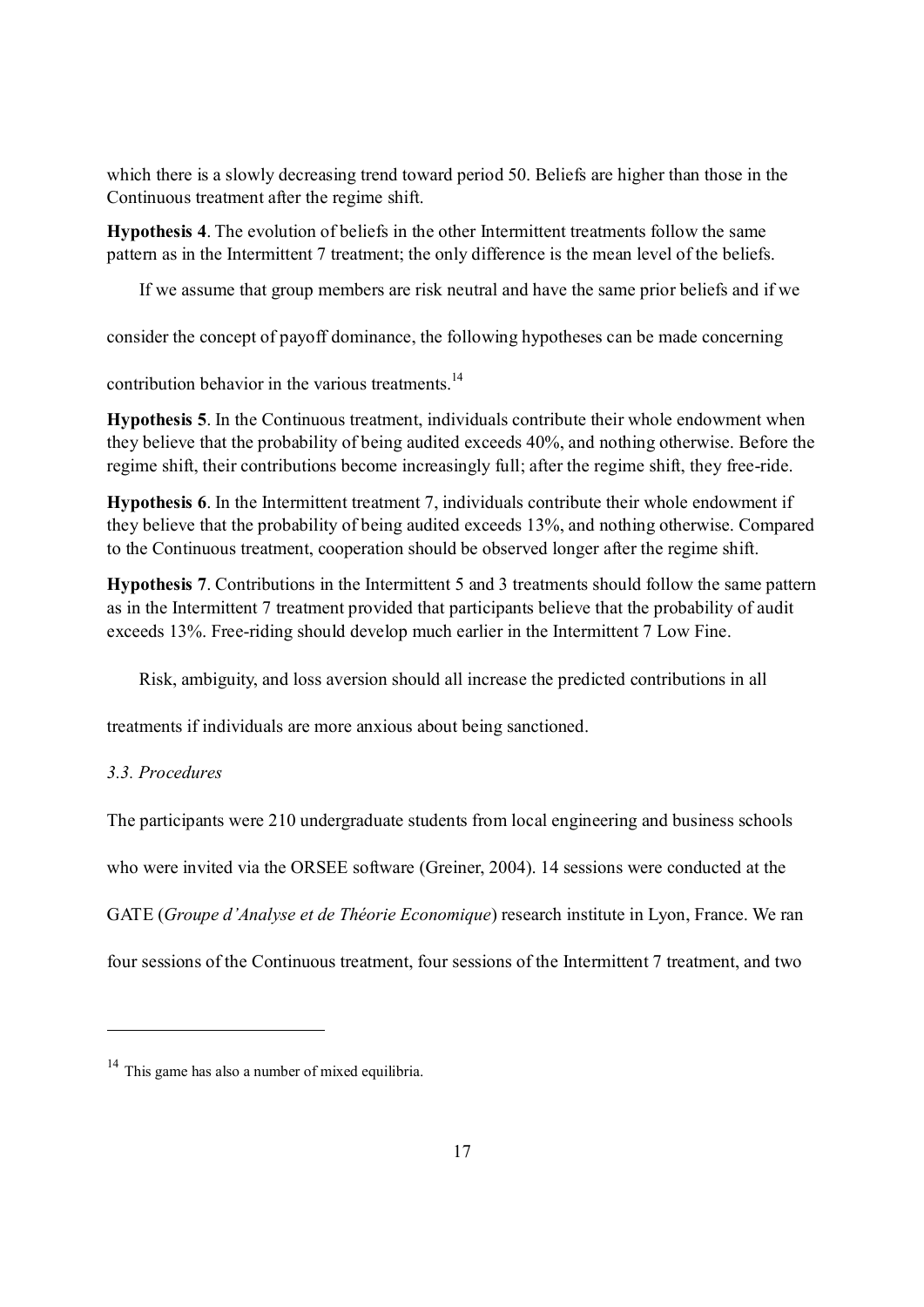sessions of each of the Intermittent 5, Intermittent 3 and Intermittent 7 Low Fine treatments. To check whether belief elicitation might affect contributions, beliefs about the occurrence of audits were elicited in half of the sessions with the Continuous and Intermittent 7 treatments.<sup>15</sup> In all other sessions, beliefs were systematically elicited. Table 1 displays summary information.

### *[Insert Table 1 about here]*

Upon arrival, participants were randomly assigned to a computer terminal by drawing a tag from an opaque bag. The instructions for each of the three parts of the experiment were distributed and read aloud after completion of the previous part (see Appendix B). Questions were answered in private. Participants' understanding was checked before the experiment started. At the end of the session, participants had to complete a final demographic questionnaire. A secretary who was not aware of the content of the experiment paid participants in cash and in private in a separate room; this information was made common in the instructions.

Sessions lasted approximately 60 minutes excluding payment. The average payment was €16.89 (standard deviation €4.40), including a €4 show-up fee and the earnings from either the risky or the ambiguous lottery task and from the loss aversion task.

### 4. RESULTS

We first analyze the evolution of beliefs over time before examining how contributions depend

<sup>&</sup>lt;sup>15</sup> Gächter and Renner (2010) suggest that eliciting incentivized beliefs increases contribution levels relative to a benchmark treatment without belief elicitation, while a contrary result is reported by Croson (2000). A difference is that in our design, we do not elicit beliefs about others' contributions but on the probability of being audited.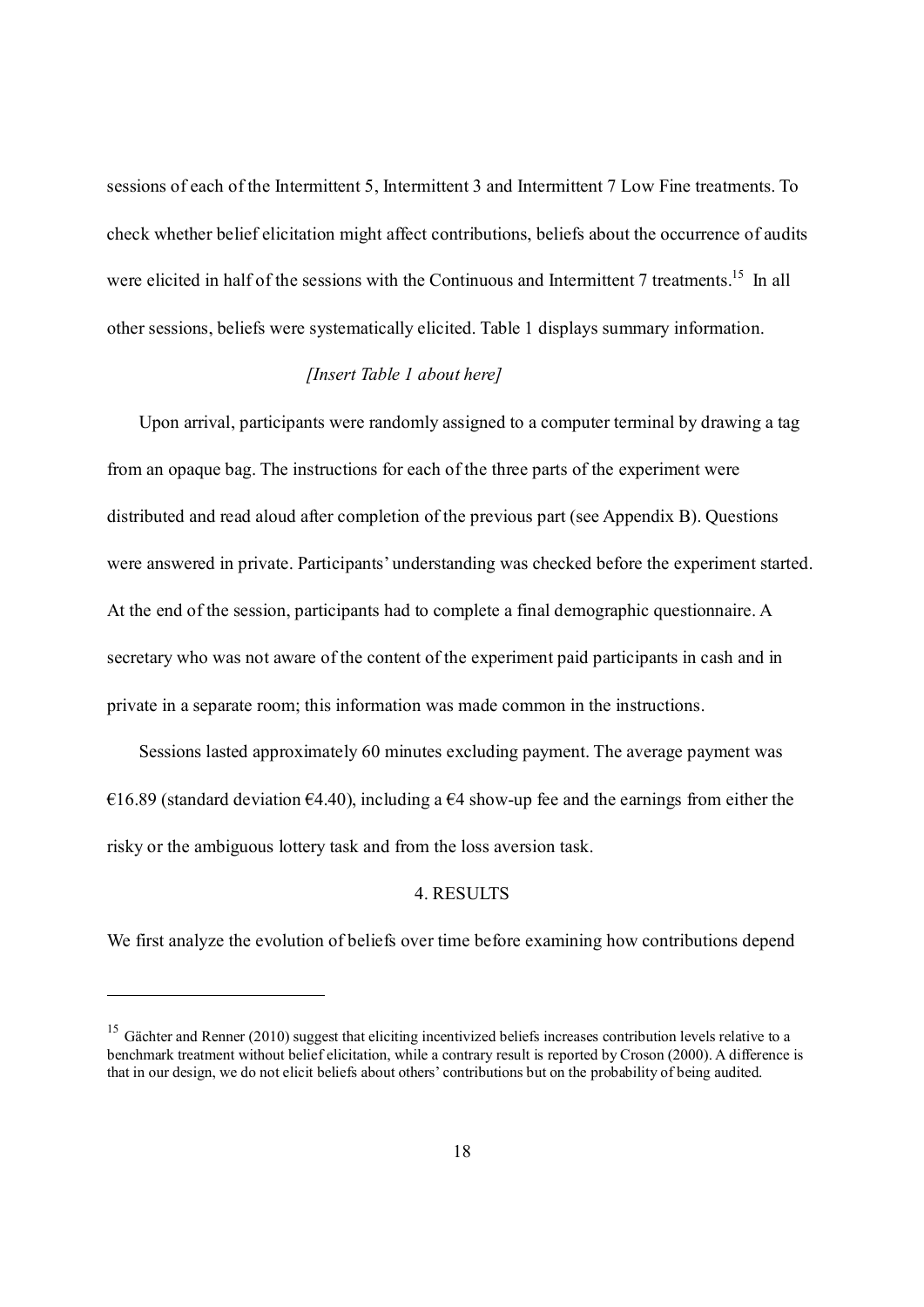on the audit regime. Last, we compare earnings in the various treatments.

### *4.1. Beliefs*

-

Table 2 summarizes the mean beliefs by treatment, before and after audits are withdrawn. The two panels of Figure 2 display the relative frequencies of each belief in our main treatments (Continuous and Intermittent 7), before and after the regime shift. Finally, the two panels of Figure 3 display the evolution of beliefs over time in the various treatments.

### *[Insert Table 2 and Figures 2 and 3 about here]*

Not surprisingly, Table 2 indicates that mean beliefs are higher in the Continuous than in the Intermittent 7 treatment in the first 22 periods. Interestingly, the opposite is true in periods 23-50 although both treatments are now identical with respect to audits. Mann-Whitney tests (MW, hereafter) show that these differences are significant both in periods 1-22 ( $p=0.001$ ) and in periods 23-50  $(p=0.029)$ .<sup>16</sup> In the other treatments, beliefs differ significantly from those in the Continuous treatment in the first set of periods  $(p=0.001$  in both Intermittent 5 and 3;  $p=0.003$  in Intermittent 7 Low Fine), but not in the second set ( $p=0.224$ , 0.909, and 0.138, respectively).

The distributions of beliefs differ across treatments.<sup>17</sup> In the Continuous treatment a majority of individuals underestimate the audit probability in the first set of periods (64%) and, compared

 $16$  In all the non-parametric tests reported in this paper, the belief of a group of three members averaged across a block of periods (either periods 1-22 or periods 23-50) constitutes one unit of observation. Tests are two-tailed.

<sup>&</sup>lt;sup>17</sup> Kolmogorov-Smirnov tests (KS, hereafter) indicate that the distributions of beliefs in the Continuous and Intermittent 7 treatments differ significantly  $(p=0.002$  for periods 1-22,  $p=0.029$  for periods 23-50). The comparison between the Continuous and the other treatments shows differences before the regime shift (*p*=0.006 in Intermittent 5, 0.001 in Intermittent 3, and 0.004 in Intermittent 7 Low Fine), but not after ( $p=0.461$ , 0.979, and 0.195, respectively).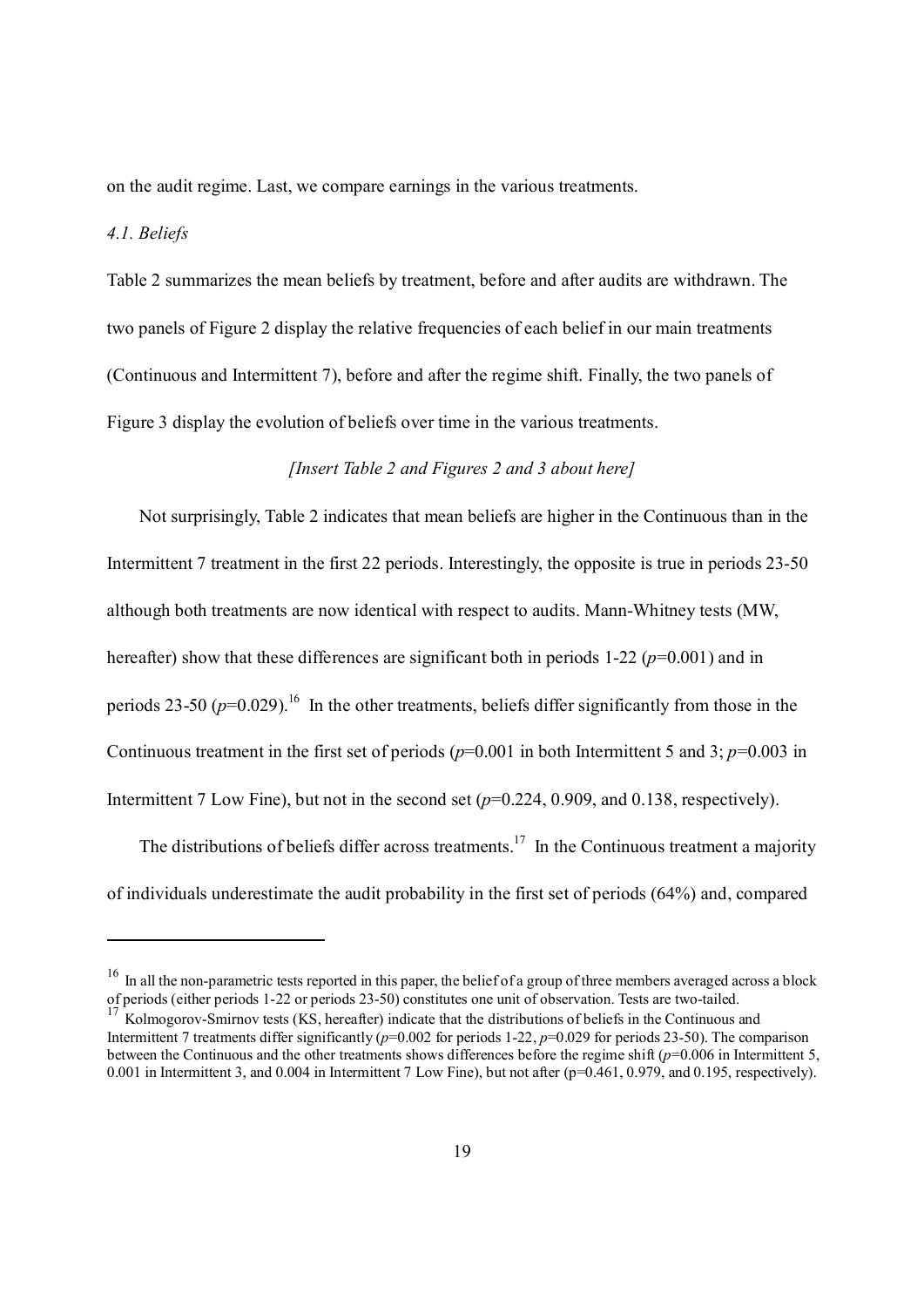to the Intermittent 7 treatment, a lower proportion of individuals overestimate the probability of an audit after period 22 (59%). Indeed, in the Intermittent 7 treatment, a large majority of individuals overestimate the probability of an audit both before (71%) and after the regime shift (84%). In fact, Figure 2 shows three peaks in the distribution of beliefs in both treatments, at 0, 50 and 100. In periods 1-22, these values represent respectively 9%, 26% and 36% of the observations in the Continuous treatment, and 10%, 35% and 10% of the observations in the Intermittent 7 treatment. In periods 23-50, the corresponding percentages are 41%, 20% and 9% in the Continuous treatment and 16%, 32% and 6% in the Intermittent 7 treatment, despite the absence of an audit. The relatively high frequency of reports at 50 may be driven by risk aversion, since the use of the quadratic scoring rule makes it risky to report extreme values.

Figure 3a shows that the evolution of beliefs over time is consistent with the simulation of our model (Figure 1). Indeed, in the Continuous treatment beliefs increase progressively in the early periods and they decrease sharply immediately after the regime shift, without matching the actual probabilities. Then, they stabilize at a positive level through the last period, as some players still expect audits to happen. Wilcoxon tests show that beliefs differ before and after the regime shift (*p*=0.004). In the Intermittent 7 treatment the pattern is different. Beliefs are relatively stable throughout the game with no visible shift when audits are withdrawn (Wilcoxon test:  $p=0.475$ ).<sup>18</sup> Beliefs decrease smoothly after period 30. This pattern looks similar in the other

 $18$  Figure 3a shows a drop in mean beliefs in period 23. This can be explained by the fact that all groups were audited in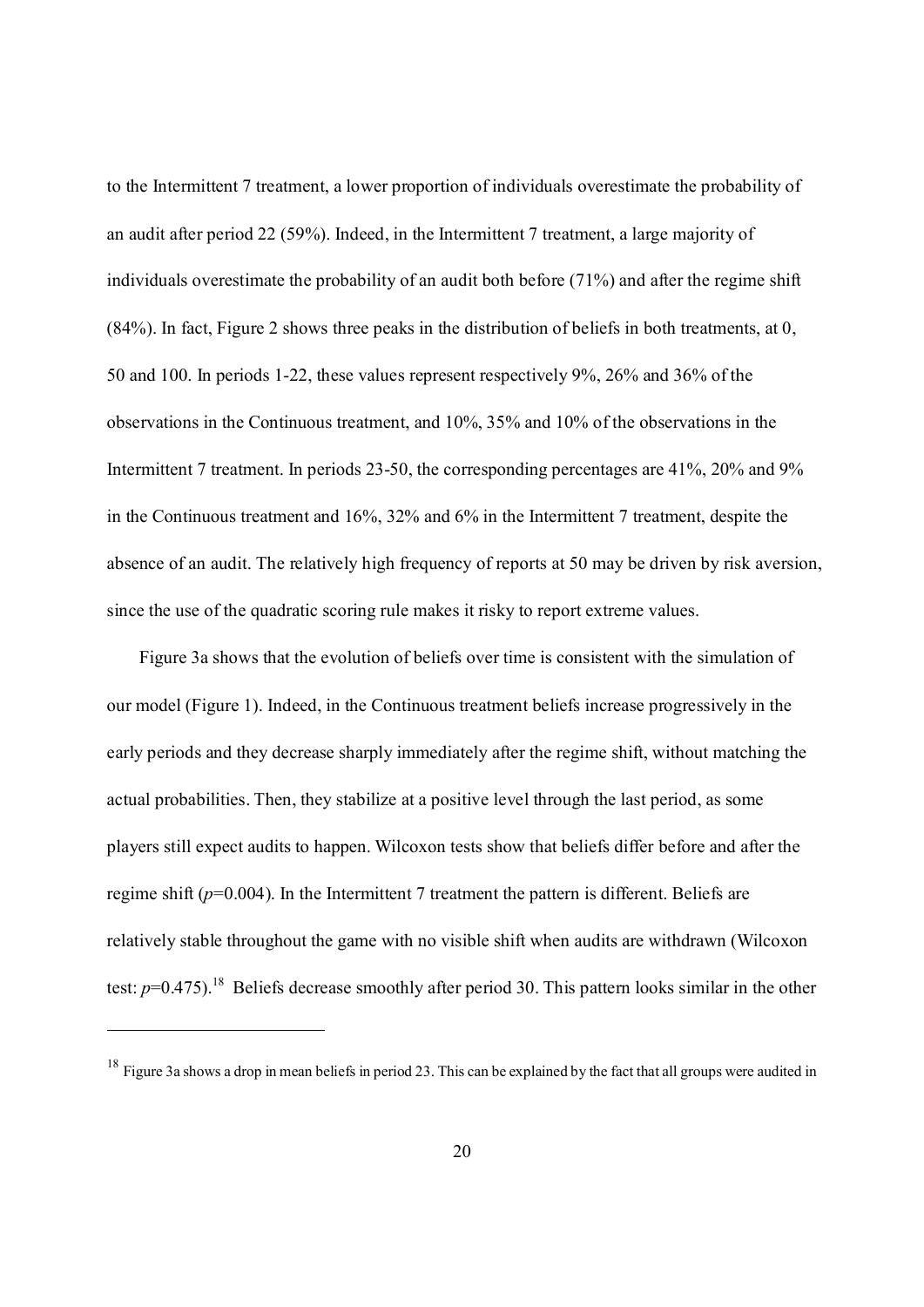treatments (see Figure 3b) but Wilcoxon tests show that beliefs differ before and after the regime shift (*p*=0.033 in Intermittent 5 and 0.051 in Intermittent 3), except in the Intermittent 7 Low Fine treatment (*p*=0.110). Finally, beliefs are higher than 0 in the last period even though there was no audit in the previous 27 periods in both the Continuous (mean=22.3, *t*-test: *p*=0.007) and other treatments (corresponding values are 33.9 and *p*<0.001 in Intermittent 7; 35.6 and *p*<0.001 in Intermittent 5; 29.1 and  $p=0.005$  in Intermittent 3; 32.4 and  $p=0.001$  in Intermittent 7 Low Fine).

To test our model formally, Table 3 reports estimates of the determinants of beliefs from various Tobit models (since data are censored both on the left and the right).<sup>19</sup> Robust standard errors are clustered at the group level. The first three models pool all treatments together and dummy variables for each treatment are included as independent variables, with the Continuous treatment taken as the reference. Model (1) considers periods 1-22 and model (2) periods 23-50; model (3) pools all the periods. Models (4) to (8) test our model for each treatment separately. The independent variables include the belief in *t*-1 (the anchor variable) and two variables that reflect reactions to prediction error in the previous period. The negative prediction error variable is defined as  $S_{k-1}$   $[s(x_k) - S_{k-1}]$  when no audit occurred in the previous period, and 0 otherwise. The positive prediction error variable is defined as  $(1-S_{k-1})$  [ $s(x_k)$  -  $S_{k-1}$ ] when an audit occurred, and 0 otherwise. In all models we include a loss aversion variable, defined by the switching point in the

 $\overline{a}$ 

period 22 and by the so-called "bomb crater" effect (Guala and Mittone, 2005; Mittone, 2006). However, average beliefs increase again after period 23.

<sup>&</sup>lt;sup>19</sup> OLS estimates offer similar qualitative results.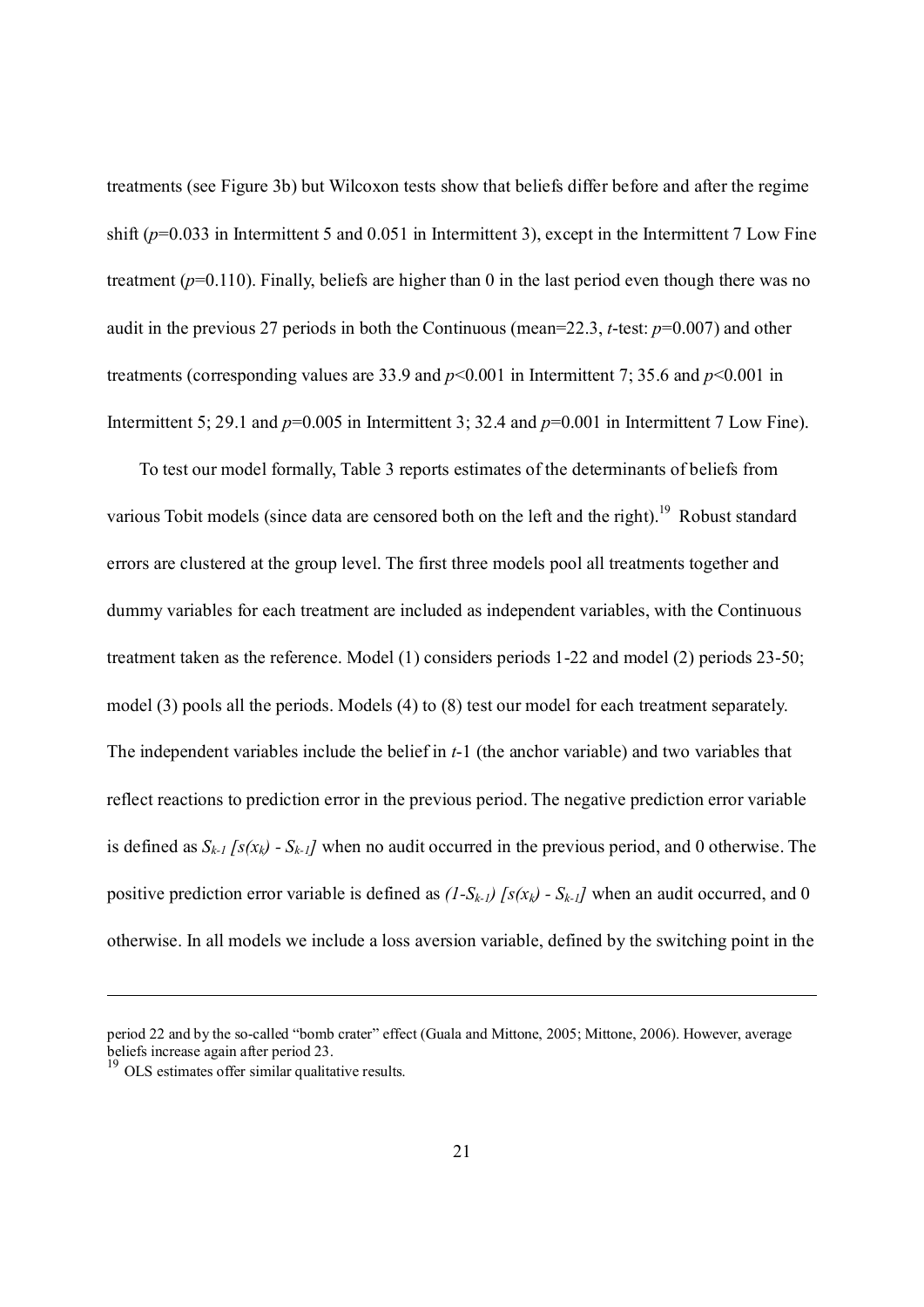loss aversion lottery. The risk aversion variable takes the value of the switching point in the risky lottery. The higher these values, the less loss or risk averse is the individual. The ambiguity aversion variable represents the difference in switching points in the risky and the ambiguous lotteries. A positive value means that the individual has switched from the lottery to the certain equivalent earlier in the ambiguous than in the risky decision task, thereby indicating ambiguity aversion. Finally, we control for gender and age, and include a time trend.<sup>20</sup>

#### *[Insert Table 3 about here]*

Table 3 confirms that, compared with the Continuous treatment, beliefs are significantly lower in all the intermittent treatments in the first set of periods (model (1)). In contrast, in the second set of periods (model (2)), they are significantly higher in the Intermittent 7 treatment albeit less so in the Intermittent 5 and Low Fine treatments. The coefficients of the Intermittent 7 variable do not differ significantly from those of the Intermittent 5 variable (*p*=0.760 in periods 1-22 and *p*=0.453 in periods 23-50) or the Intermittent 7 Low Fine variable (*p*=0.885 in periods 1-22 and *p*=0.489 in periods 23-50). Reducing the frequency of audits from 7 to 5 or reducing the amount of the fine does not affect beliefs much in these regressions.

Models (4) to (8) support our theoretical prediction that when variability is low, more weight is put on the most recent evidence to form one's beliefs compared with the treatments with higher variability that require information from more past periods. Indeed, in the Continuous treatment,

<sup>&</sup>lt;sup>20</sup> In other regressions, we included dummy variables for being punished in the previous period. Since the effect of punishment on beliefs was not significant, we do not report these regressions here.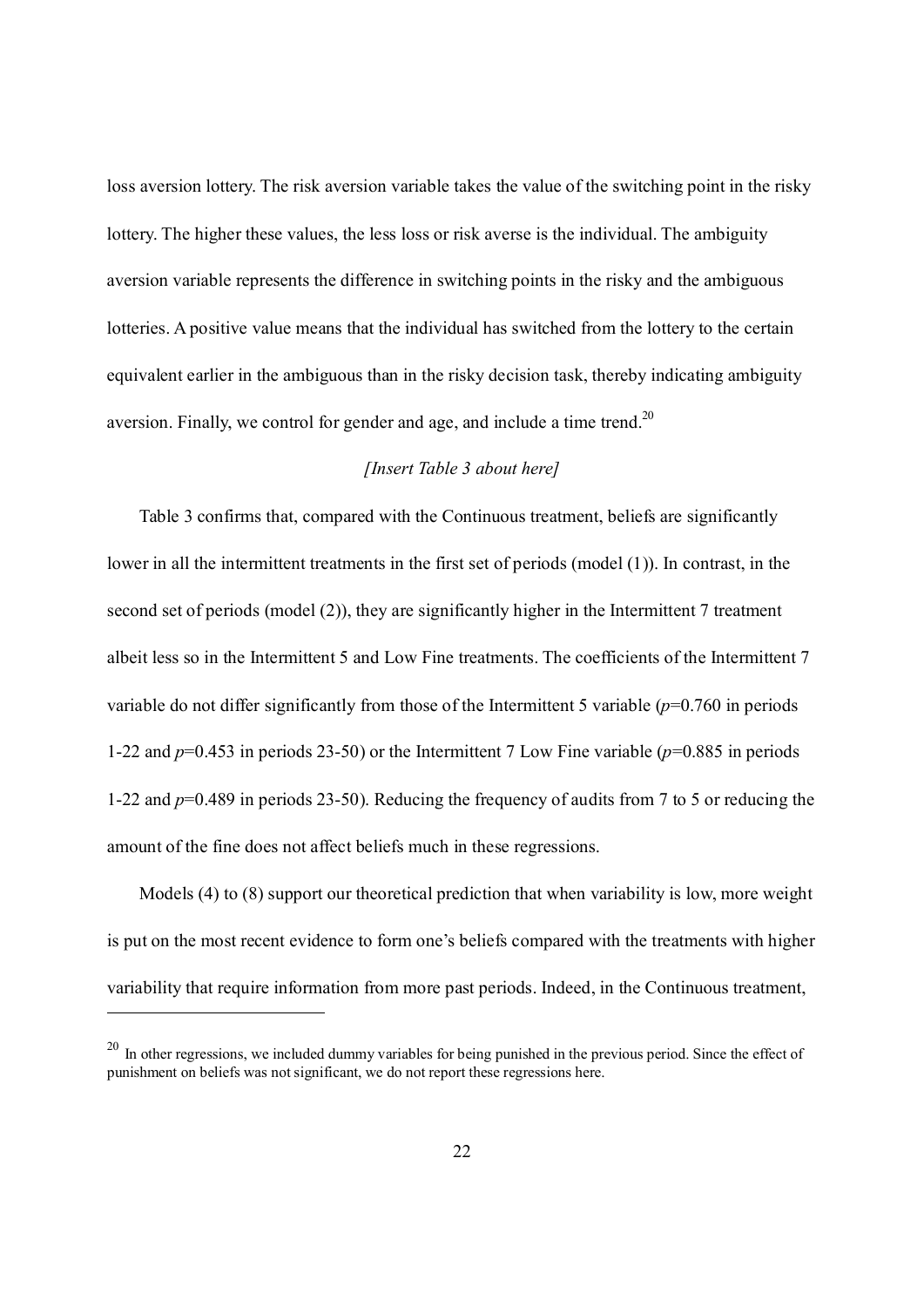both negative (in periods 1-22) and positive (in periods 23-50) prediction errors in the most recent period affect beliefs significantly; both types of error have the same impact ( $\alpha = \beta$ ,  $p=0.152$ ). In contrast, in most intermittent treatments only the anchor is significantly different from 0 while prediction errors in *t*-1 do not affect the current beliefs. A negative prediction error has a marginally significant impact only in the Intermittent 5 treatment (model (6)): overestimating the probability of an audit in *t*-1 reduces the belief at *t*. 21 More ambiguity averse and older subjects assess the probability of an audit to be higher. Loss aversion does not influence beliefs, and risk attitudes are almost never significant.

We summarize our results on beliefs as follows.

Result 1. Prediction errors in the previous period influence belief formation in the Continuous treatment, while beliefs in the Intermittent treatments are strongly anchored on the previous beliefs that summarize the past history of the game. This supports Hypothesis 1.

Result 2. In the Continuous treatment, assessments of the probability of an audit drop sharply immediately after the regime shift. This supports Hypothesis 2.

Result 3. In contrast, beliefs in the Intermittent 7 treatment decrease slowly and smoothly after the regime shift; after audits are withdrawn, beliefs exceed those in the Continuous treatment through the end of the game. Reducing the frequency of audits to 5 or the amount of the fine has limited impact on beliefs. This supports both Hypotheses 3 and 4.

Result 4. In the Intermittent 7 treatment, the mean belief in the last period corresponds to the actual probability of audit before the regime shift.

#### *4.2. Contributions*

-

Table 2 summarizes the mean contributions by treatment both before and after audits are

withdrawn. The two panels of Figure 4 display the evolution of contributions over time.

 $^{21}$  In the regression the sign is positive but the variable is by construction negative.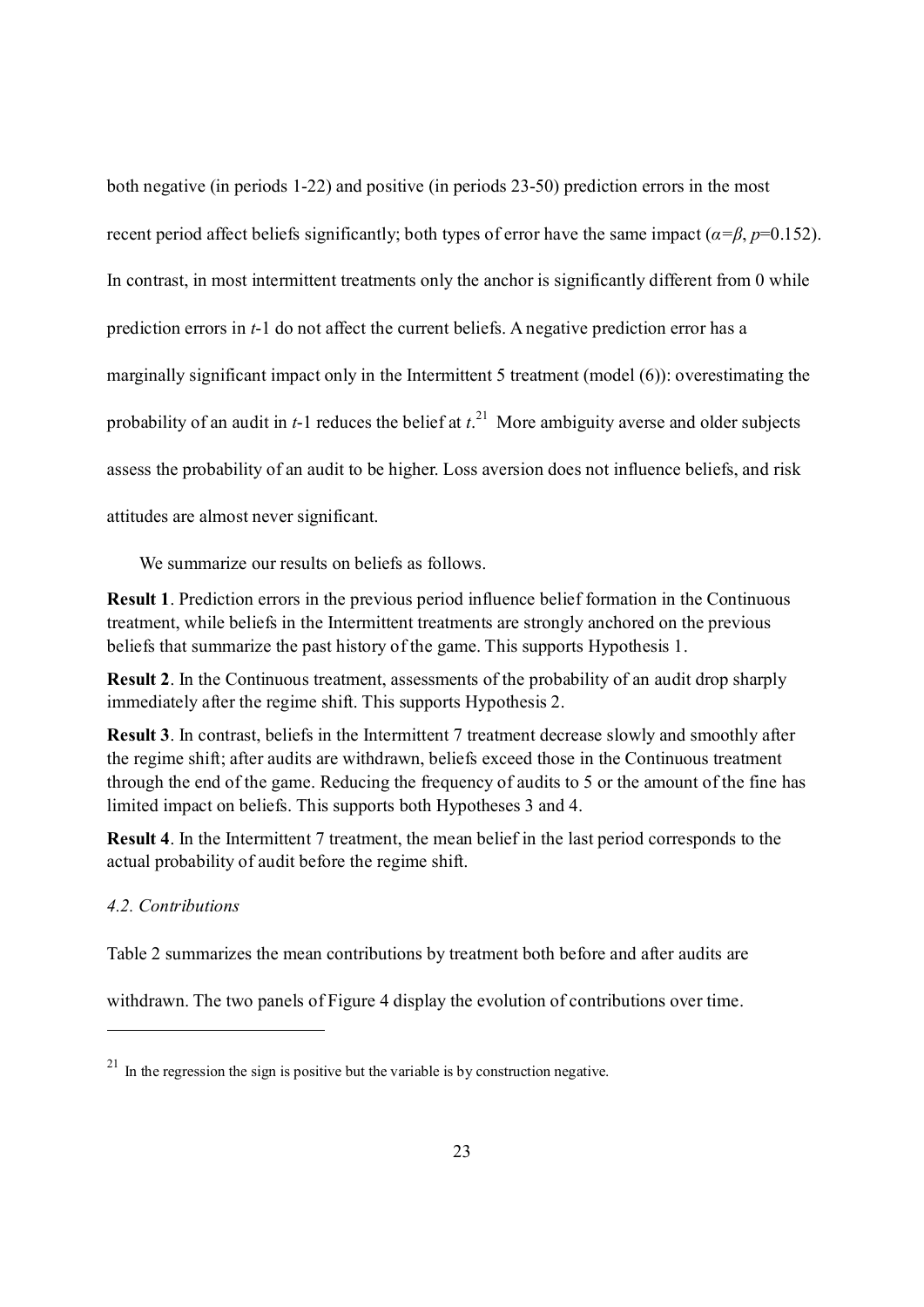#### *[Insert Figure 4 about here]*

Table 2 reveals that in periods 1-22 the mean contributions in the Continuous (15.3 ECU) and in the Intermittent 7 treatment (15.4 ECU) do not differ (MW: *p*=0.573); the distributions are also similar (KS:  $p=0.319$ )<sup>22</sup> Thus, although learning is imperfect, reducing the audit probability by two thirds and tripling the amount of the fine leads to similar high levels of cooperation. In contrast, while after period 22 the mean contribution decreases to 8.2 in the Continuous treatment, it remains high at 13.9 in the Intermittent 7 treatment. The differences in the means and distributions of contributions are highly significant (MW and KS: *p*<0.001). Reducing the number of audits from seven to five leaves the mean contribution unchanged (mean=14.9, *p*=0.673 before, and mean=12.5, *p*=0.398 after the shift). Reducing this number to three cannot sustain the same level of contribution (mean=12.2, MW: *p*=0.050 before, and mean=9.8, *p*=0.061 after the shift); the same is true if the fine is reduced (mean=11.7, *p*=0.034 before, and mean=8.4,  $p=0.007$  after the shift).

Figure 4a shows that contributions in the Continuous treatment increase regularly before the regime shift; afterwards, they decrease rapidly as beliefs of an audit drop, and free-riding develops as in a standard public goods game. In the  $50<sup>th</sup>$  period, the mean contribution is only 3.3 (S.D.=5.6), which almost corresponds to full free-riding. In contrast, in the Intermittent 7 treatment contributions are stable from the beginning of the game and only start to decrease after

 $22$  No significant difference on average contribution was found between the Continuous treatments with and without belief elicitation. Therefore, we pool together the data from the Continuous treatments in this analysis. For the same reason we pool together all the data from the Intermittent 7 treatments with and without belief elicitation.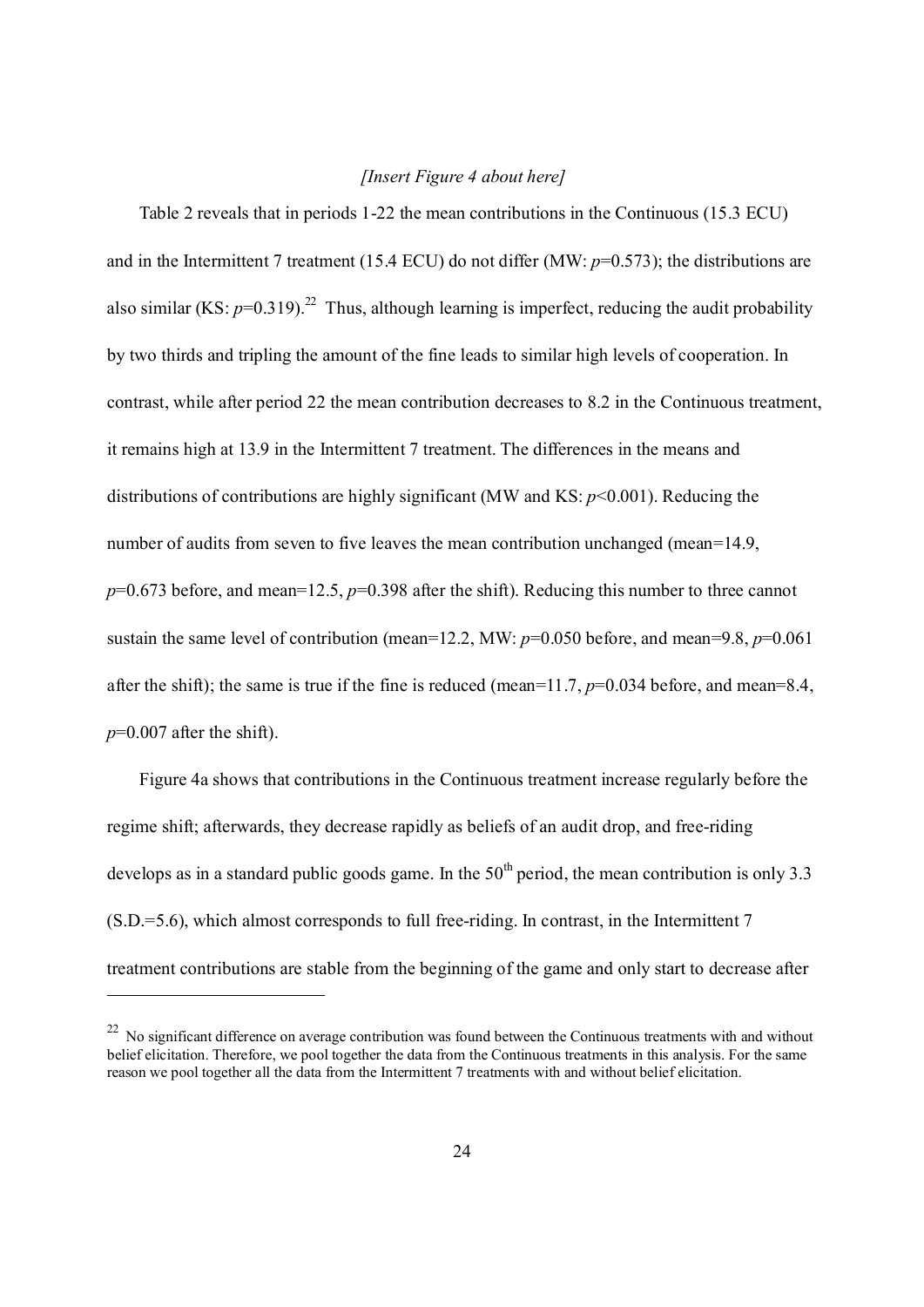period 36. Indeed, in the 50th period, the mean contribution is 10.3 (S.D.=7.9), which is significantly higher than in the Continuous treatment (MW: *p*<0.001). Figure 4b shows that the patterns of contributions look similar in the Intermittent 7 and 5 treatments.

The contribution decision may involve beliefs about the occurrence of an audit as well as the willingness to cooperate with other group members conditional on their contributions. Table 4 reports the estimates of Tobit models with robust standard errors clustered at the group level. Models (1) to (3) concern periods 1-22 and models (4) to (6) periods 23-50. The independent variables include treatment dummies (with the Continuous treatment as the reference), the other group members' mean contribution in *t*-1 (which indicates the degree of group cooperation), the individual's attitudes towards losses, risk and uncertainty, gender, age, and finally, a time trend. In addition, we include either a dummy variable to control for a possible effect of belief elicitation on contributions in models (2) and (5) or the belief itself in models (3) and (6).

### *[Insert Table 4 about here]*

Table 4 shows that contributions depend on three main elements. The first is the audit regime. In periods 1-22, there is no significant difference in the contribution level between the Intermittent 7 and 5 treatments, on the one hand, and the Continuous treatment, on the other. In contrast, in periods 23-50 the contribution is higher in the Intermittent 7 and 5 treatments than in the Continuous treatment. This is also true for the Intermittent 3 treatment after the regime shift and before we control for beliefs (however, contributions are lower in the Intermittent 3 and Intermittent 7 Low Fine treatment in periods 1-22). Second, the higher the expected probability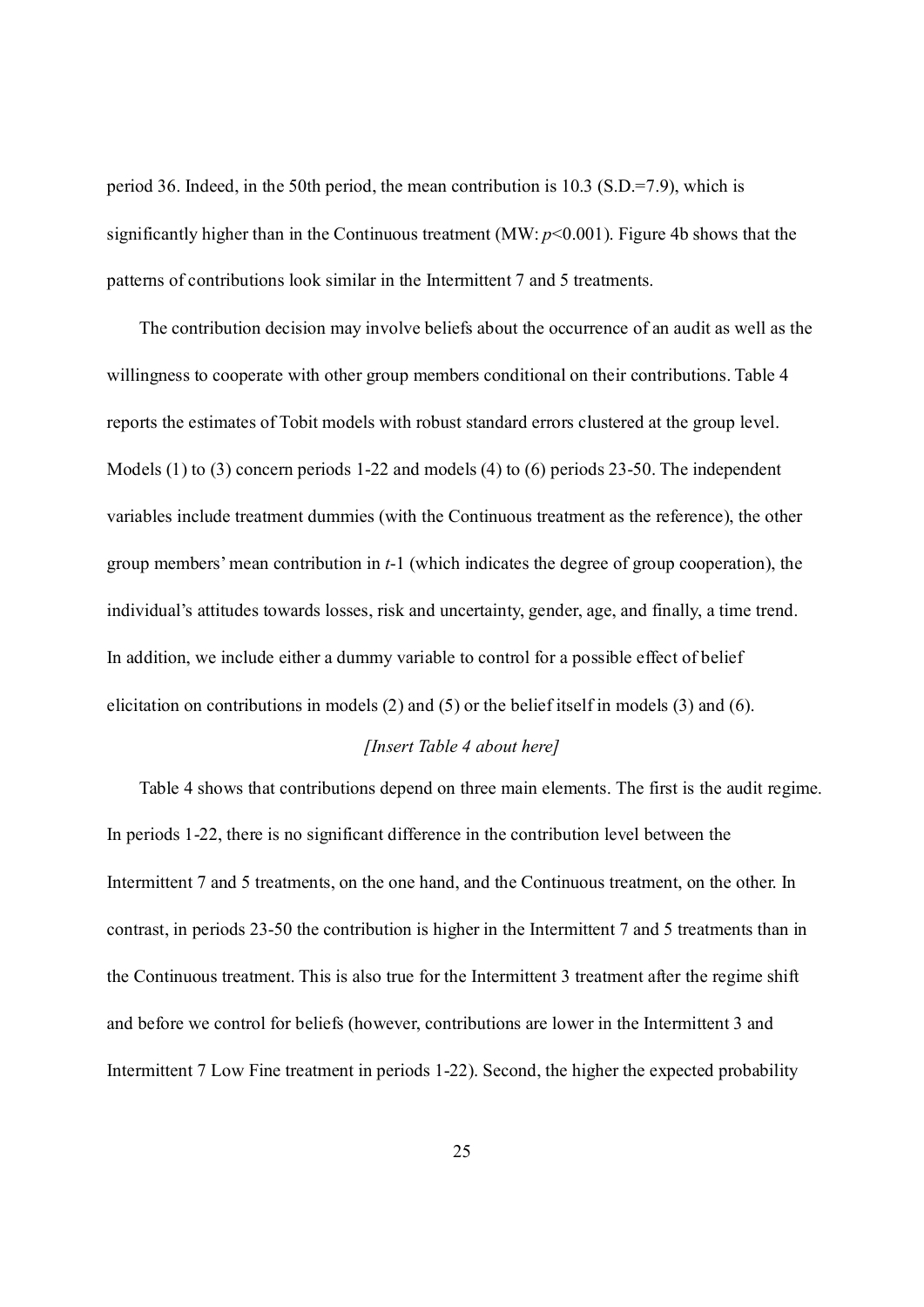of being audited, the greater the contributions. Third, as in standard public goods games, cooperation is conditional: the more group members cooperate, more is contributed. We suspect that the associated coefficient is high because the norm of matching the mean contribution of others is stated explicitly and because the deviation from this mean contribution determines the level of the fine. Models (4) and (5) show that less risk averse individuals contribute less but, when controlling for beliefs, this effect vanishes. Ambiguity aversion is marginally significant, even after controlling for beliefs (model (6)). Finally, a negative time trend is identified after the regime shift.

To assess how contributions adjust to changes in expectations in the various treatments, Table 5 reports the estimates of Tobit models in which the dependent variable is the evolution of the contribution between *t*-1 and *t*. Model (1) concerns periods 1-22, model (2) periods 23-50, and model (3) pools all the periods together. The independent variables include the variation of beliefs between *t*-1 and *t*, interacted with each intermittent treatment. We also include a punishment variable, interacted with each intermittent treatment. In fact, although this variable did not affect beliefs, it might influence the evolution of contributions. We also control for the mean contribution of the other group members in *t*-1, for individual characteristics, and for time.

# *[Insert Table 5 about here]*

 The three models in Table 5 show that contributions increase between two periods in reaction to an increase in the belief of being audited. There is a large additional impact of the variation of beliefs in the intermittent treatments but only in periods 1-22 (and marginal in the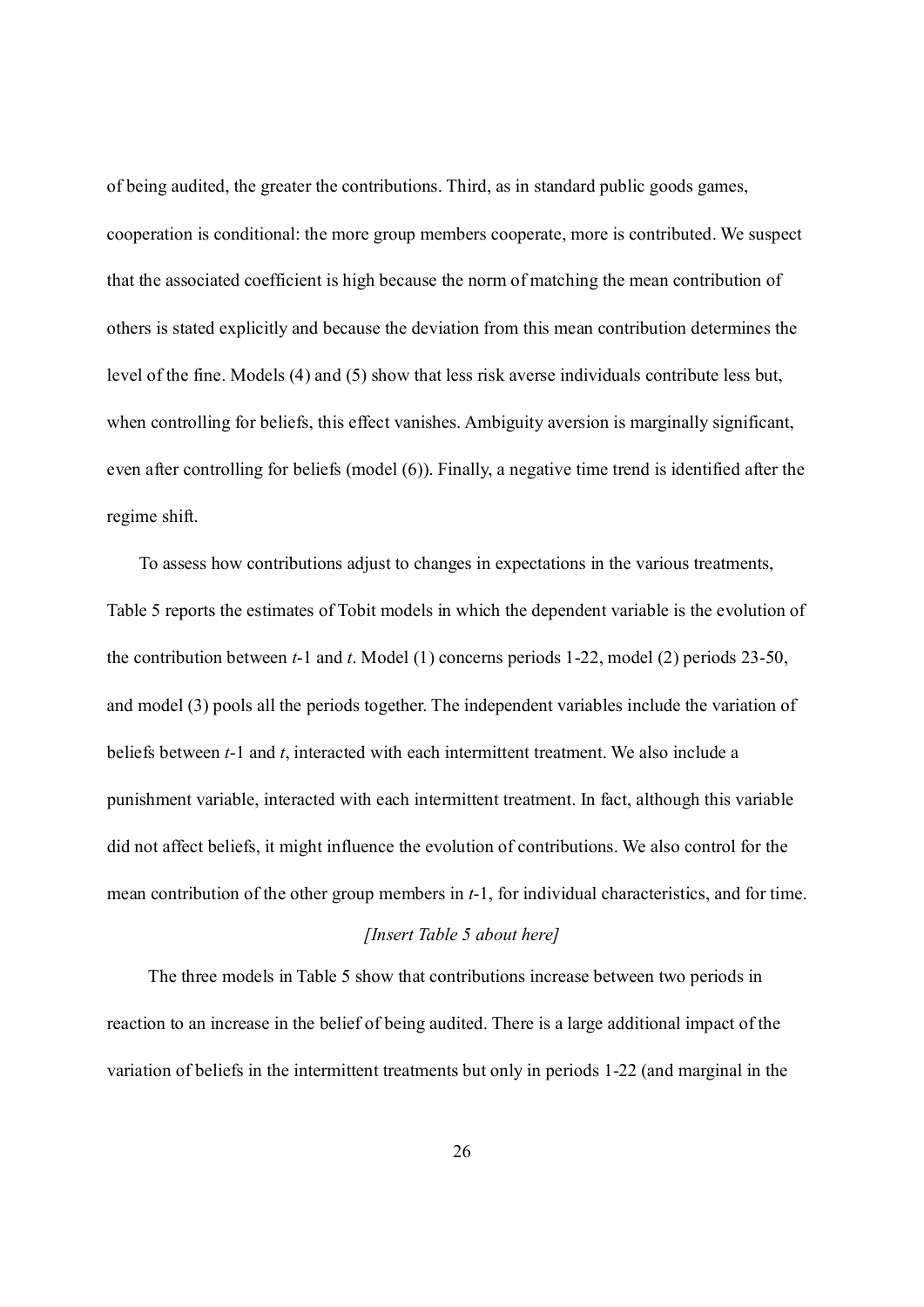Intermittent 5 treatment,  $p=0.111$ ). This additional impact is not only due to the perspective of a higher fine in case of a lower than average contribution since it is also significant in the Intermittent 7 with Low Fine. In periods 23-50, the evolution of beliefs has the same effect on contributions across treatments but since beliefs react less to immediate prediction errors in the intermittent treatments, contributions decrease less in the Intermittent than in the Continuous treatment. Being punished in *t*-1 motivates individuals to raise their contribution, especially in the Intermittent 5 treatment. Finally, we find evidence of conditional cooperation.

We summarize our main results on contributions as follows.

Result 5. In the Continuous treatment, players progressively coordinate on a high contribution level before the regime shift. After the regime shift they rapidly engage in free-riding. This behavior is consistent with rapid changes in beliefs. These outcomes support Hypothesis 5.

Result 6. In the Intermittent 7 treatment, individuals contribute as much as in the Continuous treatment before the regime shift. After the shift, cooperation remains higher than in the Continuous treatment, due to a stronger anchoring of beliefs and a lower reaction to current prediction errors. This supports Hypothesis 6.

Result 7. Reducing the frequency of audits from 7 to 5 affects neither beliefs nor contributions. Reducing the frequency of audits further or reducing the amount of the fine, lowers contributions. This supports Hypothesis 7.

### *4.3. Efficiency*

Table 2 summarizes mean payoffs (net earnings) per period before the regime shift, after the

regime shift and for all periods, by treatment. It shows that differences in payoffs between

treatments emerge after audits have been withdrawn. In the Intermittent 7 and 5 treatments,

earnings increase after the regime shift as group members still cooperate but no longer pay fines.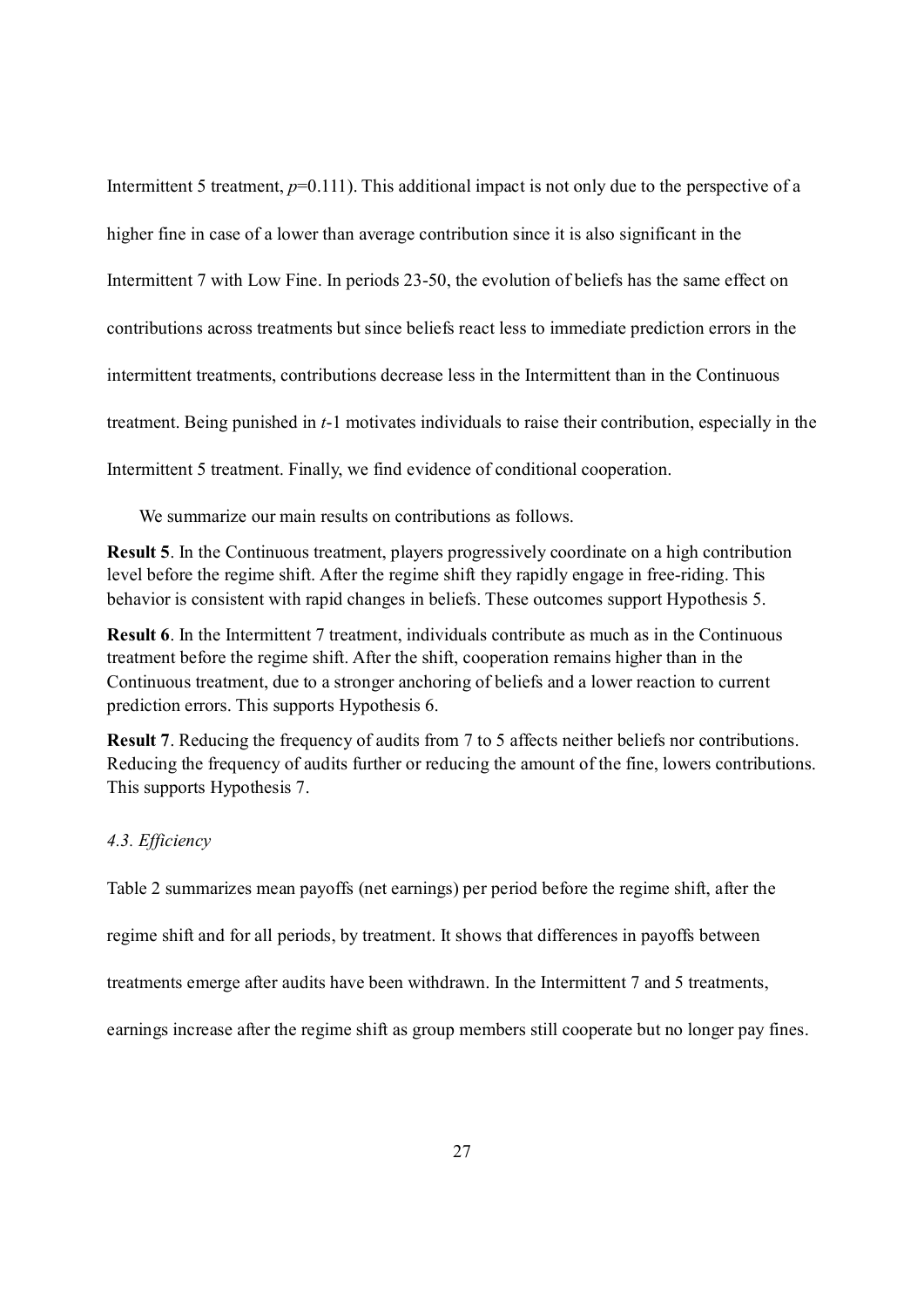In contrast, in the Continuous treatment payoffs decrease because free-riding develops rapidly. Mean payoffs in the Intermittent 7 and 5 treatments are higher than in the Continuous treatment in periods 23-50 (MW:  $p \le 0.001$  and 0.014, respectively). When all periods are considered, payoffs are higher only in the Intermittent 7 treatment (*p*=0.030). Reducing the amount of the fine does not maintain the beneficial impact of intermittent audits. This supports our last result.<sup>23</sup> Result 8: Under ambiguity, the use of an intermittent audit scheme increases efficiency. However, the frequency of audits and the level of fines must be high enough to produce this efficiency gain.

### 5. DISCUSSION AND CONCLUSION

We provide the first systematic evidence comparing the effects of continuous and intermittent audit schemes on the enforcement of cooperation in the provision of public goods under ambiguity on the audit regime. We show that under ambiguity, an intermittent pattern of audits can be as effective in supporting cooperation as continuous monitoring of behavior, provided sanctions are sufficiently high. Moreover, if audits are withdrawn, an intermittent scheme maintains cooperation much longer than its continuous counterpart. We therefore find efficiency gains for intermittent relative to continuous audits, a result that is even stronger if we consider that costs of intermittent audits are presumably lower.

The basis for an economic explanation can be traced to the relative difficulty individuals experience in updating their beliefs. Our anchor-and-adjustment model shows that when audits

<sup>&</sup>lt;sup>23</sup> We acknowledge that using earnings as a measure of efficiency disregards the welfare losses for individuals who dislike uncertainty and suffer from this situation.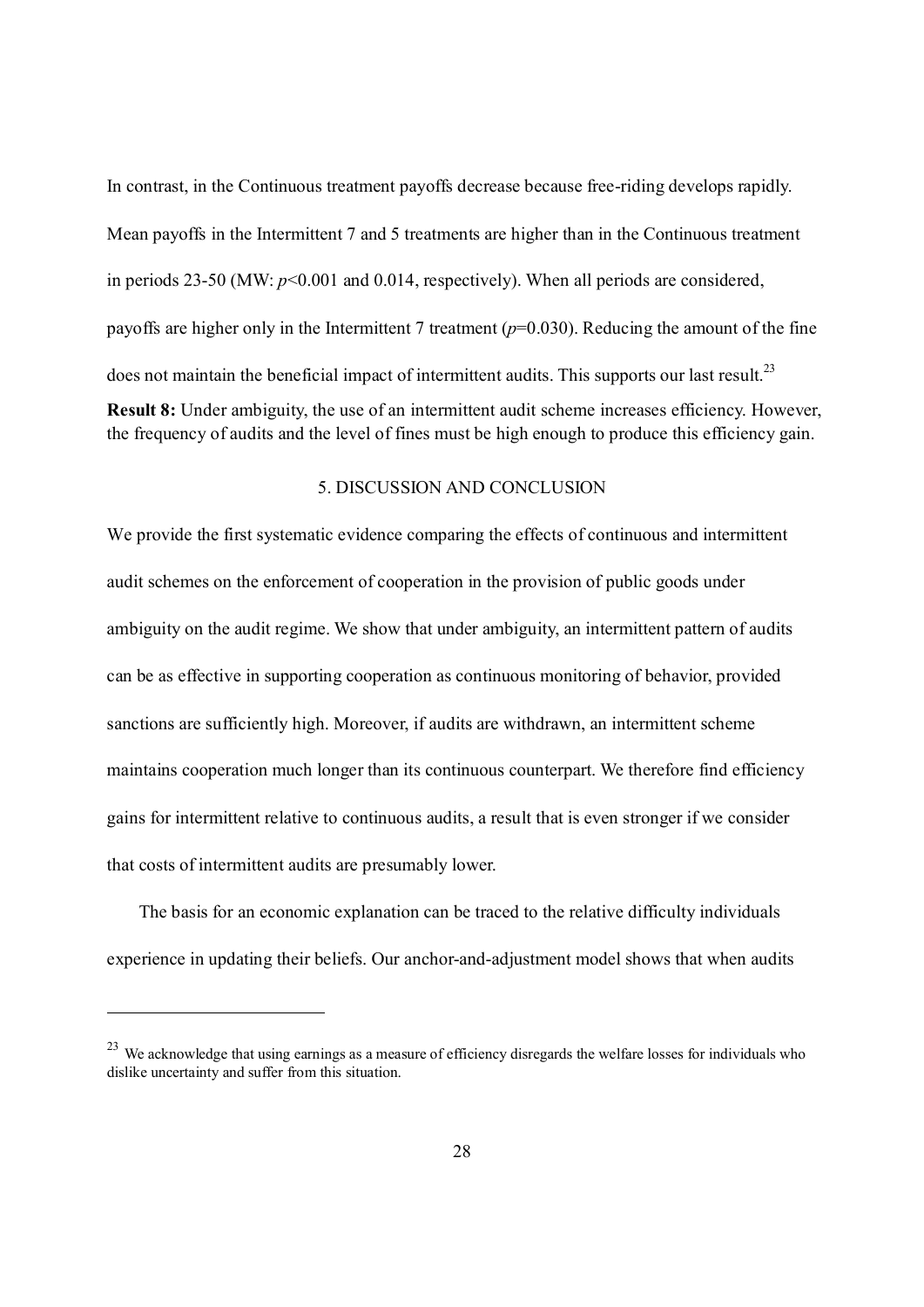are irregular, players need to ground their beliefs on a longer sequence of events. As a consequence, prediction errors in the most recent periods are less informative. Thus, since beliefs are updated more slowly, players continue to cooperate longer. And since cooperation is conditional, efficiency remains high.

 The main implication of our research is that in the presence of ambiguity, policies that involve irregular audits can be more effective than policies that involve audits on a continuous basis (like screening passengers at airports or using video cameras in streets), provided that the level of sanctions is sufficiently high. These are clearly important guidelines for policymakers who have to optimize the use of resources in monitoring behavior in areas such as tax collection, and financial regulation as well as the management of public services that involve policing. In the presence of ambiguity, another advantage of intermittent audits is that the threat of auditing persists even when audits have been removed. This suggests that restrictions in auditing budgets in time of crisis do not necessarily lead to an explosion of fraud since individuals do not realize immediately that a regime shift has occurred. Our results suggest that policy makers could plan periods during which audits are or are not going to take place.

An interesting extension would be to test the optimal duration of sequences with and without audits. We could also study how contributions are affected by reintroducing a sequence with intermittent or continuous audits after a sequence with no audits. Moreover, some regulations impose an audit to be done periodically, say, every five years. We could examine whether on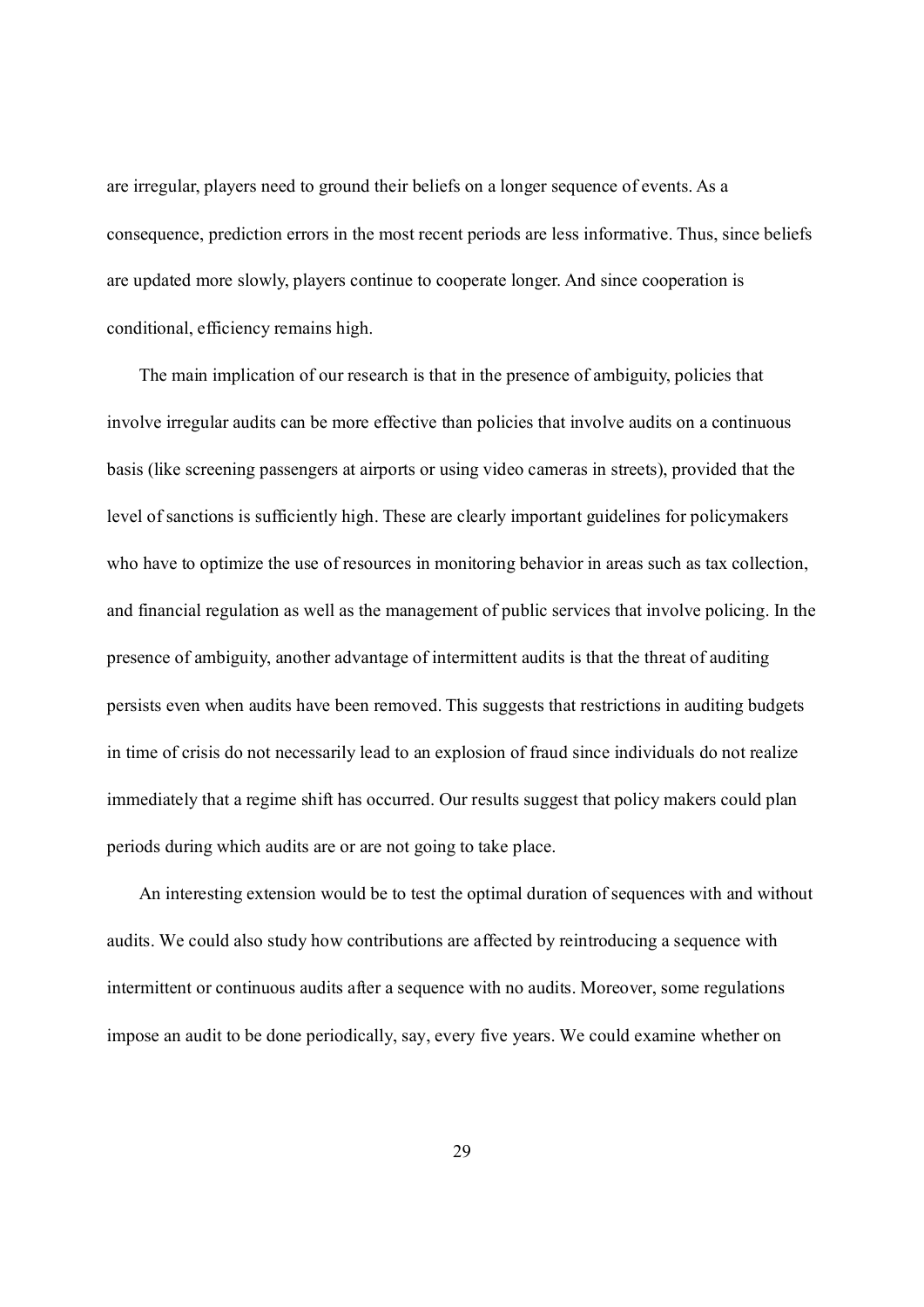average one audit every five years provides less of a deterrent than one audit in exactly five-year intervals or one audit within every five years. Finally, reversing our design (moving from a no-audit regime to a continuous or irregular audit regime) would also be informative. It is likely that the introduction of a continuous audit regime would lead to higher contributions compared to an intermittent audit regime. Testing this hypothesis would help to characterize more fully the conditions under which continuous or intermittent auditing schemes are optimal in the presence of regime changes.

#### **REFERENCES**

- Alm, J., Jackson, B., & McKee, M. (1992). Institutional uncertainty and taxpayer compliance. *The American Economic Review*, *82*(4), 1018-1026.
- Andreoni, J. (1988). Why free ride? Strategies and learning in public goods experiments. *Journal of Public Economics* 37(3), 291-304.
- Baker, T., Harel, A. and Kugler, T. (2004). The Virtues of Uncertainty in Law: An Experimental Approach. *Iowa Law Review* 89, 1-43.
- Bebchuk, L.A., Kaplow, L. (1992). Optimal Sanctions When Individuals are Imperfectly Informed About the Probability of Apprehension. *The Journal of Legal Studies* 21(2), 365-370.
- Bereby-Meyer, Y., Roth, A. (2006). The speed of learning in noi[sy games: Partial reinforcement](http://ideas.repec.org/a/kap/expeco/v13y2010i4p412-438.html)  and the sustainability of cooperation, *American Economic Review* 96, 1029-1042.
- Bl[anco, M., Engelmann, D., Koch, A](http://ideas.repec.org/a/kap/expeco/v13y2010i4p412-438.html)[., Normann, H.T. \(2010\).](http://ideas.repec.org/s/kap/expeco.html) Belief elicitation in experiments: is there a hedging problem? *Experimental Economics* 13(4), 412-438.
- Bochet, O., Page, T., Putterman, L. (2006). Communication and punishment in voluntary contribution experiments. *Journal of Economic Behavior & Organization* 60(1), 11–26.
- Camerer, C.F., Ho, T.H. (1999). Experience-weighted Attraction Learning in Normal Form Games. *Econometrica* 67(4), 827–874.
- Caplin, A., Dean, M. (2007). The Neuroeconomic Theory of Learning. *American Economic Review* 97(2), 148-152.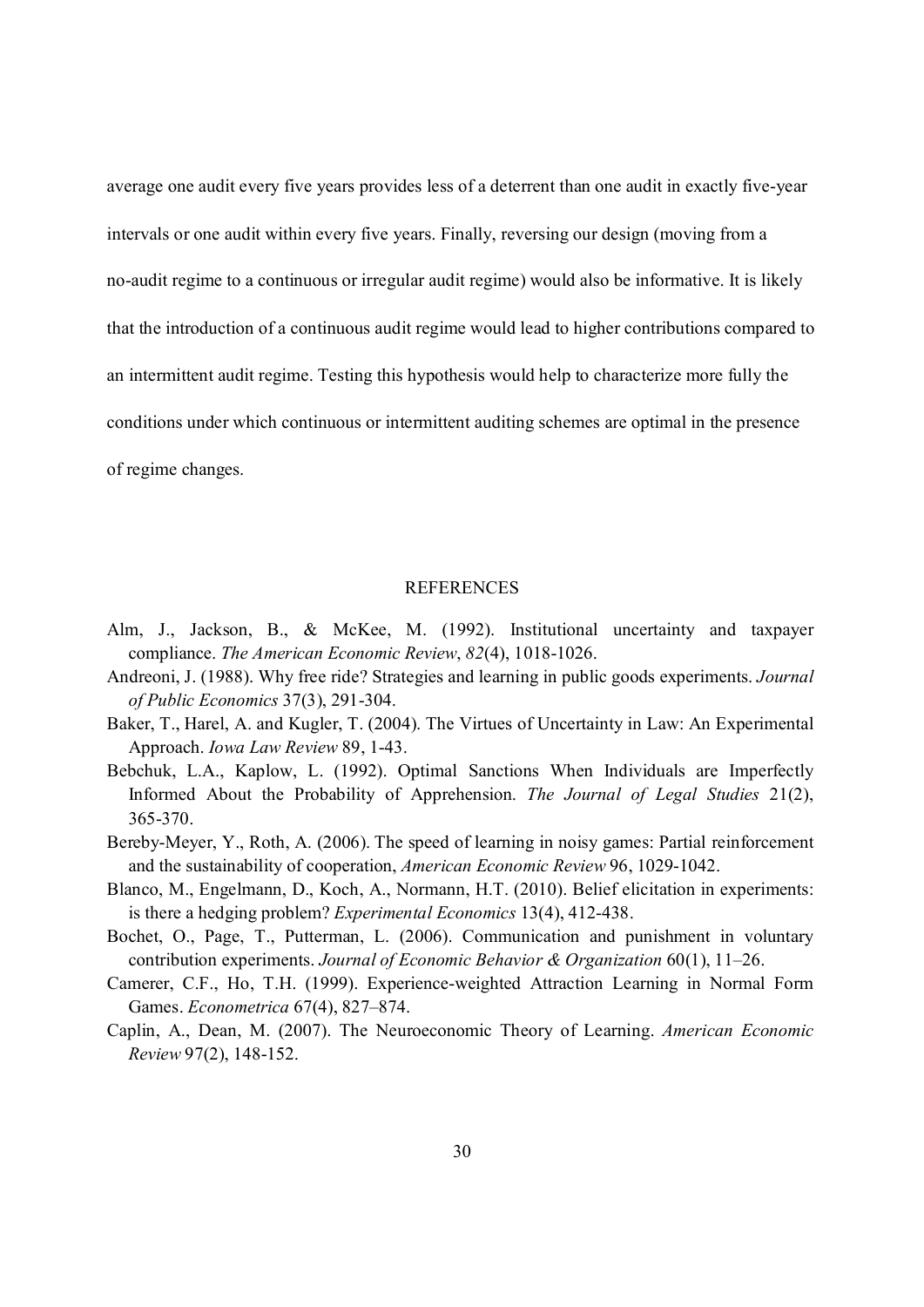- Carpenter, J. (2007). Puni[shing free-riders: how group size affects mutual monitoring and the](http://ideas.repec.org/a/eee/jeborg/v41y2000i3p299-314.html)  [provision of public go](http://ideas.repec.org/a/eee/jeborg/v41y2000i3p299-314.html)ods. *[Games and Economic Behavior](http://ideas.repec.org/s/eee/jeborg.html) 60*(1), 31–51.
- Croson, R.T.A. (2000). Thinking like a game theorist: factors affecting the frequency of equilibrium play. *Journal of Economic Behavior & Organization* 41(3), 299-314.
- deAngelo, G.J., Charness, G. (2012). Deterrence, Expected Cost, Uncertainty and Voting: Experimental Evidence. *Journal of Risk and Uncertainty* 44, 73-100.
- Denant-Boemont, L., Masclet, D., Noussair, C. (2007). Punishment, counterpunishment and sanction enforcement in a social dilemma experiment. *Economic Theory* 33(1), 145-167.
- Eeckhout, J., Persico, N., Todd, P.E. (2010). A theory of optimal random crackdowns. *American Economic Review* 100, 1104–1135.
- Egas, M., Riedl, A. (2008). The economics of altruistic punishment and the maintenance of cooperation. *Proceedings of the Royal Society B: Biological Sciences 275*(1637), 871–878.
- Ellsberg, Daniel. "Risk, ambiguity, and the Savage axioms." *The Quarterly Journal of Economics* (1961): 643-669.
- Falkinger, J. (1996). Efficient Private Provision of Public Goods by Rewarding Deviations from Average. *Journal of Public Economics* 62(3), 413–422.
- Fal[kinger, J.](http://www.jstor.org/action/showPublication?journalCode=amereconrevi), Fehr, E., Gächter, S., Winter-Ebmer, R. (2000). A Simple Mechanism [for the](http://www.jstor.org/action/showPublication?journalCode=amereconrevi)  Efficient Provision of Public Goods: Experimental Evidence. *American Economic Review* 90(1), 247-264.
- Fehr, E., Gächter, S. (2000). Cooperation and punishment in public goods experiments. *American Economic Review 90*(4), 980–994.
- Fehr, E., Rockenbach, B. (2003). Detrimental effects of sanctions on human altruism. *Nature* 422, 137–140.
- Ferster, C. S., and Skinner, B. F. (1957). *Schedules of Reinforcement*. New York, NY: Appleton-Century-Crofts.
- Fox, C.R., Tversky, A. (1995). Ambiguity Aversion and Comparative Ignorance. *The Quarterly Journal of Economics* 110(3), 583-603.
- Friedland N. (1982). A note on tax evasion as a function of the quality of information about the magnitude and credibility of threatened fines: some preliminary research. *Journal of Applied Social Psychology* 12(1), 54-59.
- Gächter, S., Elke R. (2010). The effects of (incentivized) belief elicitation in public goods experiments. *Experimental Economics* 13(3), 364-377.
- Gilboa, I., Postlewaite, A. W., Schmeidler, D. (2008). Probability and uncertainty in economic modeling. *Journal of Economic Perspectives* 22(3), 173-188.
- Guala, F., Mittone, L. (2005). Experiments in economics: External validity and the robustness of phenomena. *Journal of Economic Methodology* 12 (4), 495-515.
- Harel, A., Segal, U. (1999). Criminal Law and Behavioral Law and Economics: Observations on the Neglected Role of Uncertainty in Deterring Crime. *American Law and Economics Review* 1, 276-312.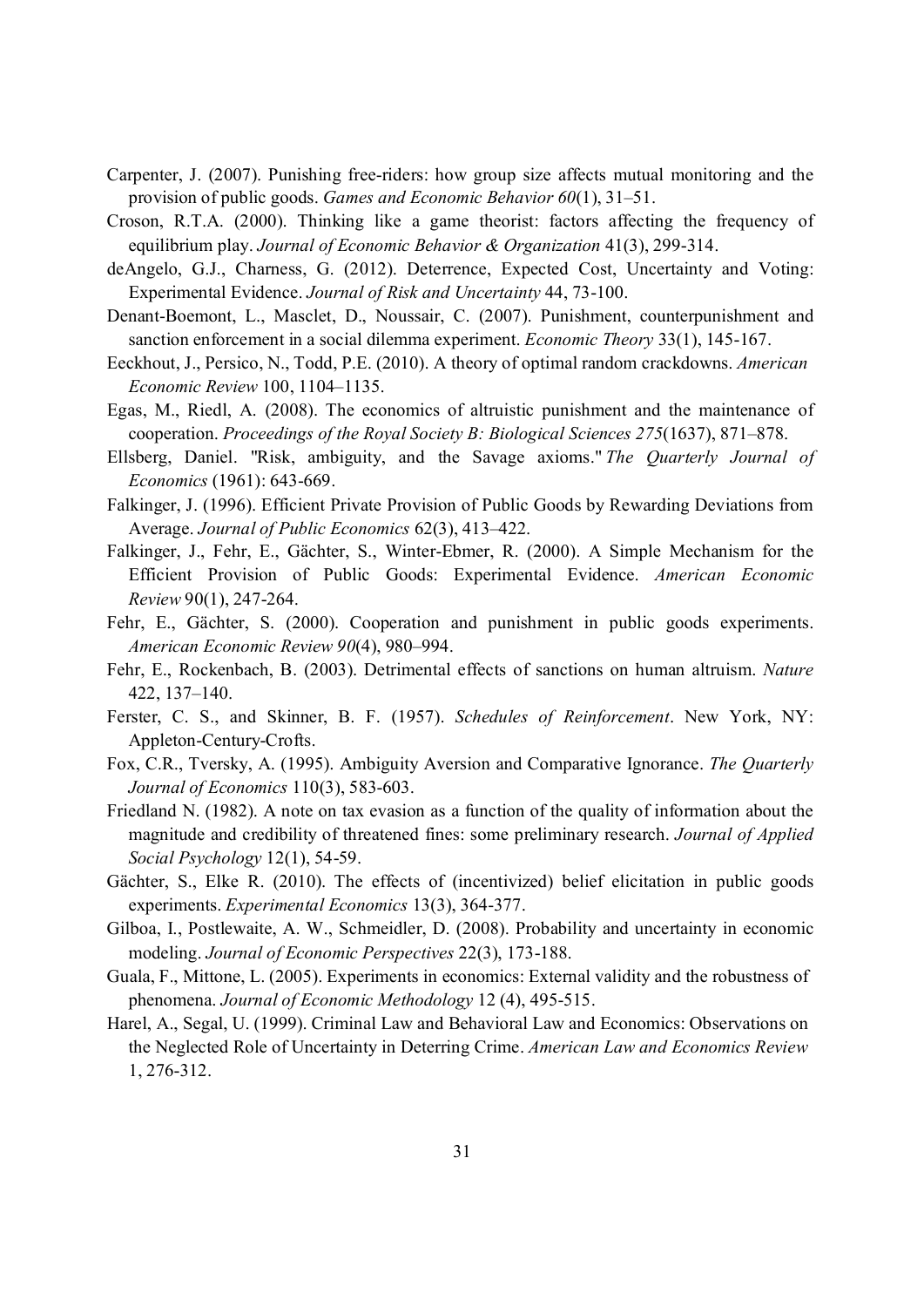- Hilgard, E. R., Bower, G.H. (1975) *Theories of Learning, 4th ed,* Englewood Clisffs, HJ: Prentice-Hall.
- Hogarth, M. R., Villeval, M.C. (2014). Intermittent incentives and the persistence of effort: Experimental evidence. *SSRN*. http://ssrn.com/abstract=1655110
- Hogarth, R. M., Einhorn, H. J. (1992). Order Effects in Belief Updating: The Belief-Adjustment Model. *Cognitive Psychology* 24, 1-55.
- Houser, D., Xiao, E., McCabe, K., Smith, V. (2008). When punishment fails: Research on sanctions, intentions and non-cooperation. *Games and Economic Behavior* 62, 509–532.
- Isaac, R.M., McCue, K.F., Plott, C.R. (1985). Public goods provision in an experimental environment, *Journal of Public Economics* 26(1), 51-74.
- Kastlunger, B., Kirchler, E., Mittone, L., Pitters, J. (2009). Sequences of audits, tax compliance, and taxpaying strategies. *Journal of Economic Psychology* 30, 405-418.
- Lazear E.P. (2006). Speeding, terrorism, and teaching. *The Quarterly Journal of Economics* 121(3), 1029-1061.
- Ledyard, O. (1995). Public goods: some experimental results. In J. Kagel and A. Roth (Eds.), *Handbook of experimental economics.* Princeton: Princeton University Press (Chap. 2).
- Maciejovsky, B., Kirchler, E., Schwarzenberger, H. (2007). Misperception of chance and loss repair: On the dynamics of tax compliance. *Journal of Economic Psychology* 28(6), 678–691.
- Manski, C. (2004). Measuring Expectations. Econometrica 72(5), 1329-1376.
- March, J. G. (1996). Learning to be risk averse. *Psychological Review*, 103(2), 309-319
- Marwell, G., Ames, R.E. (1981). Economists free ride, does anyone else? Experiments on the provision of public goods, IV. *Journal of Public Economics* 15(3), 295-310.
- Masclet, D., Noussair, C., Villeval, M., Tucker, S. (2003). Monetary and nonmonetary punishment in the voluntary contributions mechanism. *American Economic Review 93*(1), 366–380.
- Mittone, L. (2006). Dynamic behaviour in tax evasion: An experimental approach. *The Journal of Socio-Economics* 35 (5), 813-835.
- Muehlbacher, S., Mittone, L., Kastlunger, B., Kirchler, E. (2012). Uncertainty resolution in tax experiments: Why waiting for an audit increases compliance. *The Journal of Socio-Economics* 41, 289-291.
- Montague, P.R., Dayan, P., Sejnowski, T.J. (1996). A framework for mesencephalic dopamine systems based on predictive Hebbian learning. *Journal of Neurosciences* 16, 1936-1947.
- Nikiforakis, N. (2008). Punishment and counter-punishment in public good games: Can we really govern ourselves? *Journal [of Public Economics](http://www.jstor.org.bibliotheque-nomade2.univ-lyon2.fr/stable/2692305)* 92 (1–2), 91-112.
- Ny[arko, Y.](http://www.jstor.org.bibliotheque-nomade2.univ-lyon2.fr/stable/2692305)[, Schotter, A. \(20](http://www.jstor.org.bibliotheque-nomade2.univ-lyon2.fr/action/showPublication?journalCode=econometrica)02). An Experimental Study of Belief Learning Using Elicited Beliefs. *Econometrica* 70 (3), 971-1005.
- Polinsky, A.M., Shavell, S. (2000). The Economic Theory of Public Enforcement of Law. *Journal of Economic Literature* 38, 45-76.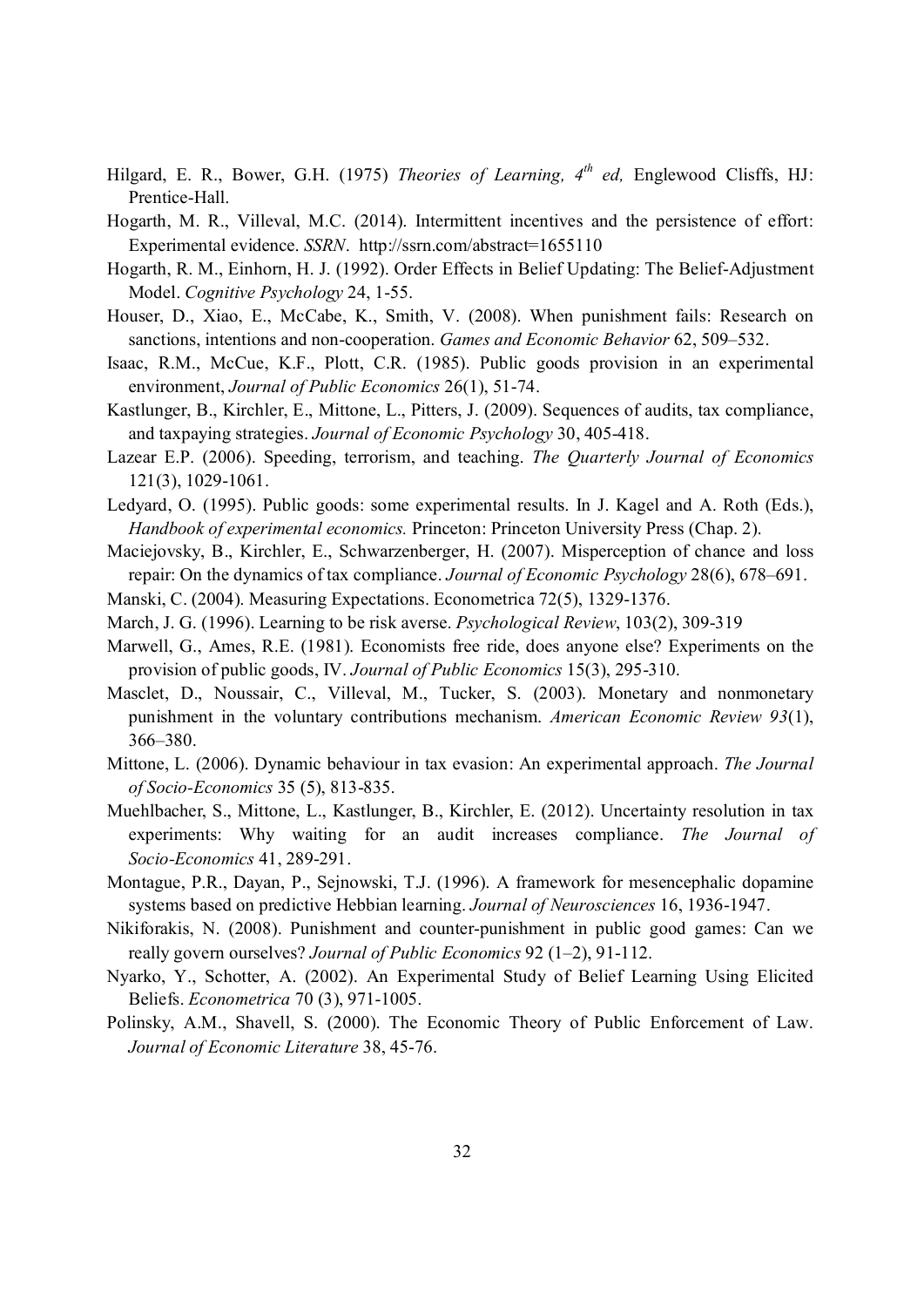- Ross, H.L. (1984). *Deterring the Drinking Driver: Legal Policy and social control*. Lexington, MA: Lexington Books.
- Samuelson, P. (1954) The pure theory of public expenditure. *Review of Economics and Statistics*  36, 387–389.
- Schultz, W., Apicella, P., Ljungberg, T. (1993). Responses of monkey dopamine neurons to reward and conditioned stimuli during successive steps of learning a delayed response task. *Journal of Neurosciences* 13, 900-913.
- Snow, A., Warren, R.S. Jr. (2005a). Ambiguity about Audit Probability, Tax Compliance, and Taxpayer Welfare. *Economic Inquiry* 43 (4), 865-871.
- Snow, A., Warren, R.S. Jr. (2005b). Tax evasion under random audits with uncertain detection. *Economics Letters 88*(1), 97-100.
- Snow, A., Warren, R.S. Jr. (2007). Audit Uncertainty, Bayesian Updating, and Tax Evasion. *Public Finance Review* 35(5), 555-571.
- Spicer, M.W., Thomas, J.E. (1982). Audit probabilities and tax evasion decision: an experimental approach. *Journal of Economic Psychology* 2(3), 241-245.
- Tan, F., Yim, A. (2013). Can strategic uncertainty help deter tax evasion? An experiment on auditing rules. *Journal of Economic Psychology*, http://dx.doi.org/10.1016/j.joep.2012.11.005.
- Tyran, J.R., Feld L. P. 2006. Achieving Compliance when Legal Sanctions are Non Deterrent. *Scandinavian Journal of Economics* 108(1), 135-156.
- Wang, S. W. (2011). Incentive effects: The case of belief elicitation from individuals in groups. *Economics Letters* 111(1), 30-33.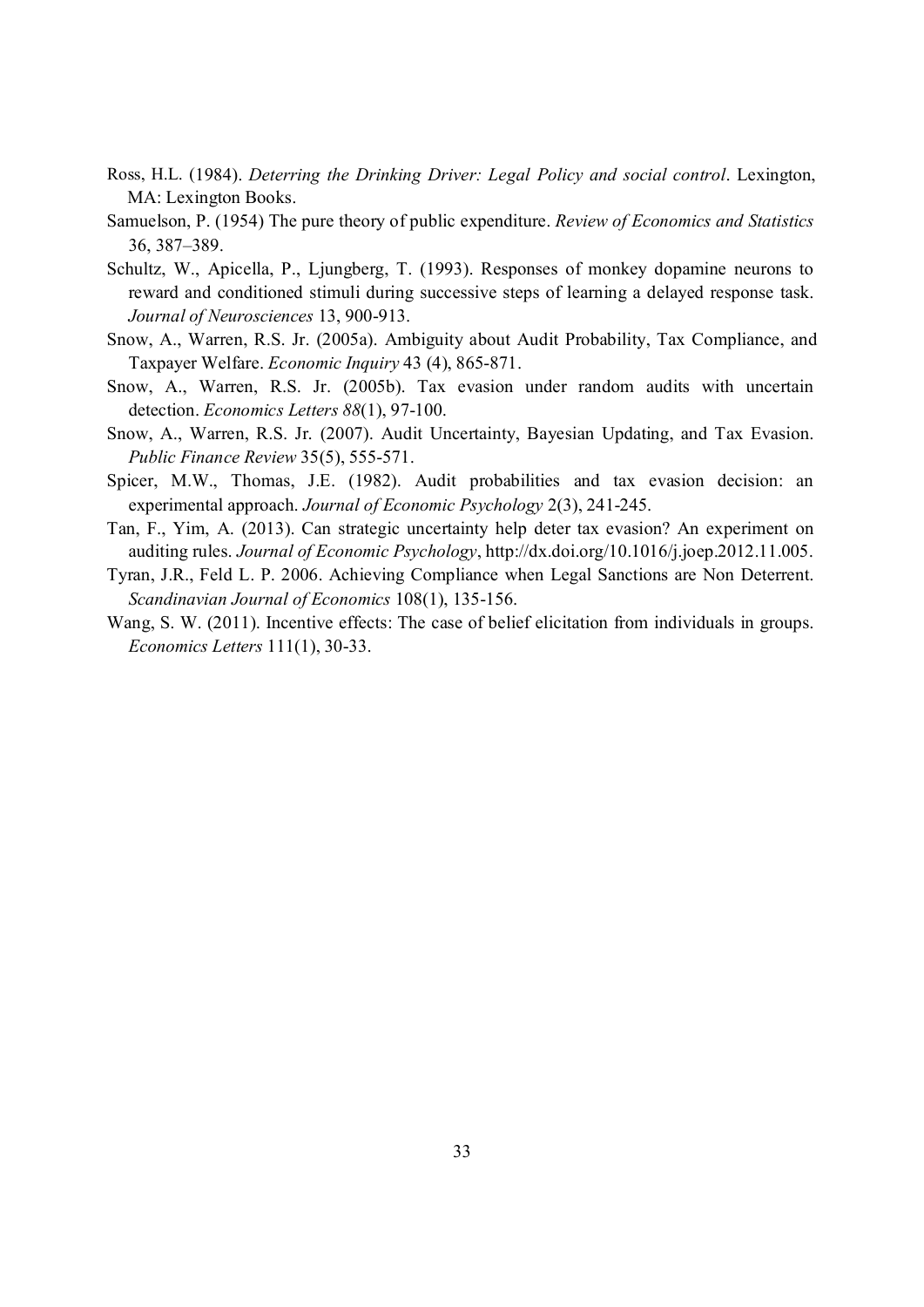# TABLES AND FIGURES

# Table 1. Summary of the experimental sessions

| Session        | Treatment      | Number of      | Fine        | <b>Belief</b>  | Number of    |
|----------------|----------------|----------------|-------------|----------------|--------------|
| number         |                | audits         | coefficient | elicitation    | participants |
| $\mathbf{1}$   | Continuous     | 22             | 1.25        | N <sub>o</sub> | 18           |
| $\overline{2}$ | Intermittent 7 | 7              | 3.75        | No             | 15           |
| 3              | Continuous     | 22             | 1.25        | N <sub>0</sub> | 12           |
| 4              | Intermittent 7 | $\overline{7}$ | 3.75        | No             | 15           |
| 5              | Continuous     | 22             | 1.25        | <b>Yes</b>     | 15           |
| 6              | Continuous     | 22             | 1.25        | <b>Yes</b>     | 18           |
| 7              | Intermittent 7 | 7              | 3.75        | Yes            | 15           |
| 8              | Intermittent 7 | 7              | 3.75        | <b>Yes</b>     | 15           |
| 9              | Intermittent 5 | 5              | 3.75        | <b>Yes</b>     | 15           |
| 10             | Intermittent 5 | 5              | 3.75        | <b>Yes</b>     | 18           |
| 11             | Intermittent 3 | 3              | 3.75        | Yes            | 18           |
| 12             | Intermittent 7 | 7              | 1.25        | Yes            | 15           |
|                | with low fine  |                |             |                |              |
| 13             | Intermittent 3 | 3              | 3.75        | Yes            | 9            |
| 14             | Intermittent 7 | 7              | 1.25        | Yes            | 12           |
|                | with low fine  |                |             |                |              |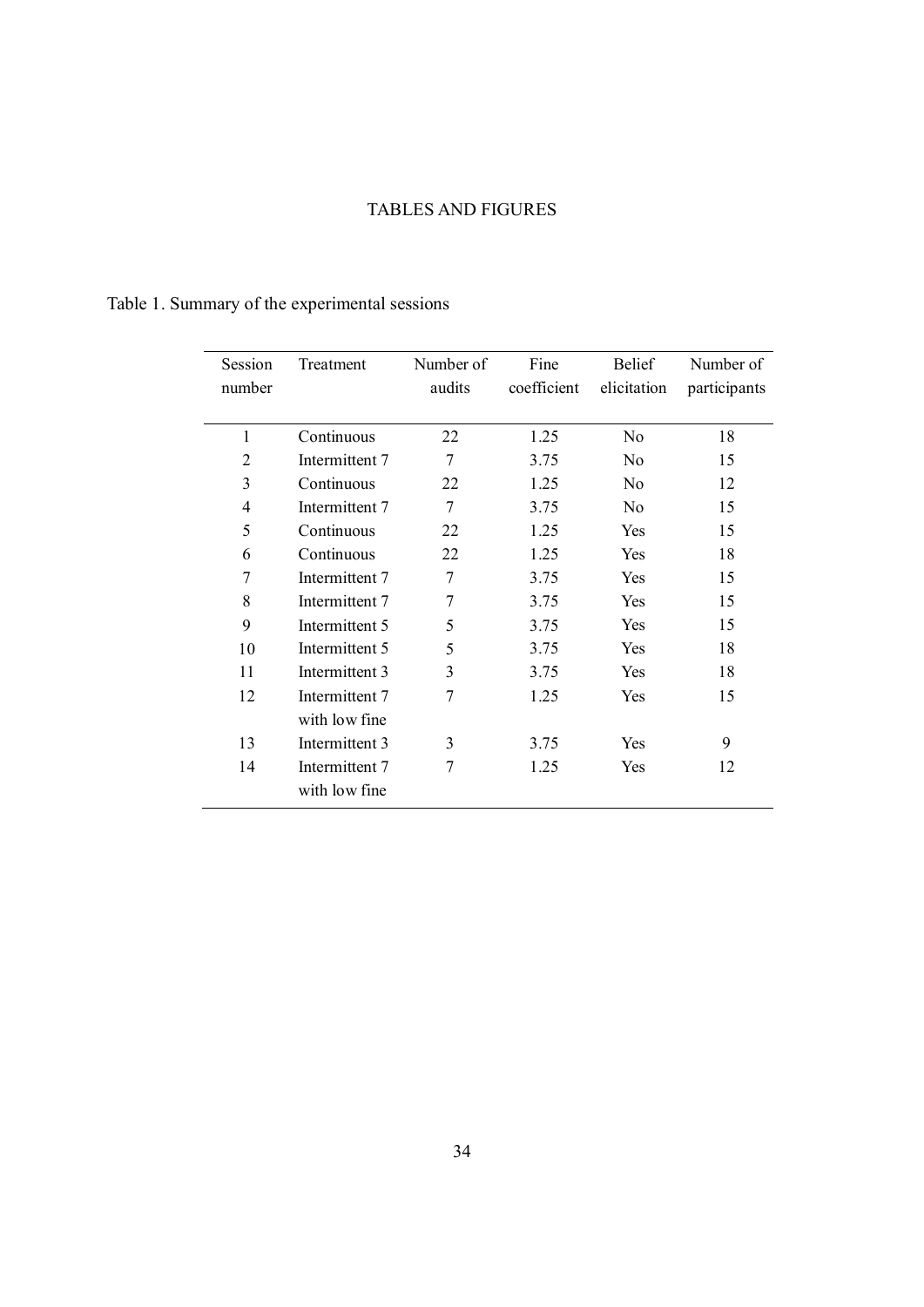|                                              |           | Continuous  | Intermittent | Intermittent | Intermittent | Intermittent |
|----------------------------------------------|-----------|-------------|--------------|--------------|--------------|--------------|
| Treatments                                   | Periods   |             | 7            | 5            | 3            | 7 low fine   |
|                                              | $1 - 22$  | 68 (33)     | 47.6(28.6)   | 48.4 (26.4)  | 42.6(33.1)   | 49.7 (29.7)  |
| Beliefs $(0-100)$                            | $23 - 50$ | 31.6(34.4)  | 44.5 (29.7)  | 41.3(29.0)   | 30.3(34.0)   | 41.3 (33.2)  |
|                                              | All       | 47.3 (38.0) | 45.8(29.3)   | 44.4(28.1)   | 35.7(34.1)   | 45.0(32.0)   |
|                                              | $1 - 22$  | 15.3(5.3)   | 15.4(5.7)    | 14.9(5.4)    | 12.2(6.1)    | 11.7(6.6)    |
| Contributions                                | $23 - 50$ | 8.2(7.4)    | 13.9(6.5)    | 12.5(6.7)    | 9.8(6.3)     | 8.4(6.9)     |
|                                              | All       | 11.3(7.4)   | 14.6(6.2)    | 13.5(6.3)    | 10.8(6.3)    | 9.9(6.9)     |
| Negative                                     | $1 - 22$  | $-4.3(3.8)$ | $-5.3(4.9)$  | $-4.9(4.3)$  | $-5.5(4.9)$  | $-6.2(4.6)$  |
| deviation<br>from                            | $23 - 50$ | $-5.7(4.6)$ | $-5.3(4.9)$  | $-5.0(4.6)$  | $-4.5(3.6)$  | $-5.8(4.5)$  |
| average                                      | All       | $-5.2(4.4)$ | $-5.3(4.9)$  | $-5.0(4.5)$  | $-4.9(4.2)$  | $-6.0(4.6)$  |
| $(c_i-\overline{c})$ if $c_i < \overline{c}$ |           |             |              |              |              |              |
|                                              | $1 - 22$  | 25.9(3.8)   | 25.1(9.1)    | 25.6(7.7)    | 25.0(6.9)    | 24.8(5.2)    |
| Payoffs                                      | $23 - 50$ | 24.1(5.3)   | 27.0(4.6)    | 26.2(4.7)    | 24.9(4.4)    | 24.2(5.2)    |
|                                              | All       | 24.9 (4.8)  | 26.1(7.0)    | 26.0(6.2)    | 24.9(5.6)    | 24.5(5.2)    |
| Number of observations                       |           | 3,150       | 3,000        | 1,650        | 1,350        | 1,350        |

# Table 2. Summary statistics

*Note:* Numbers indicate mean values and standard deviations are in parentheses.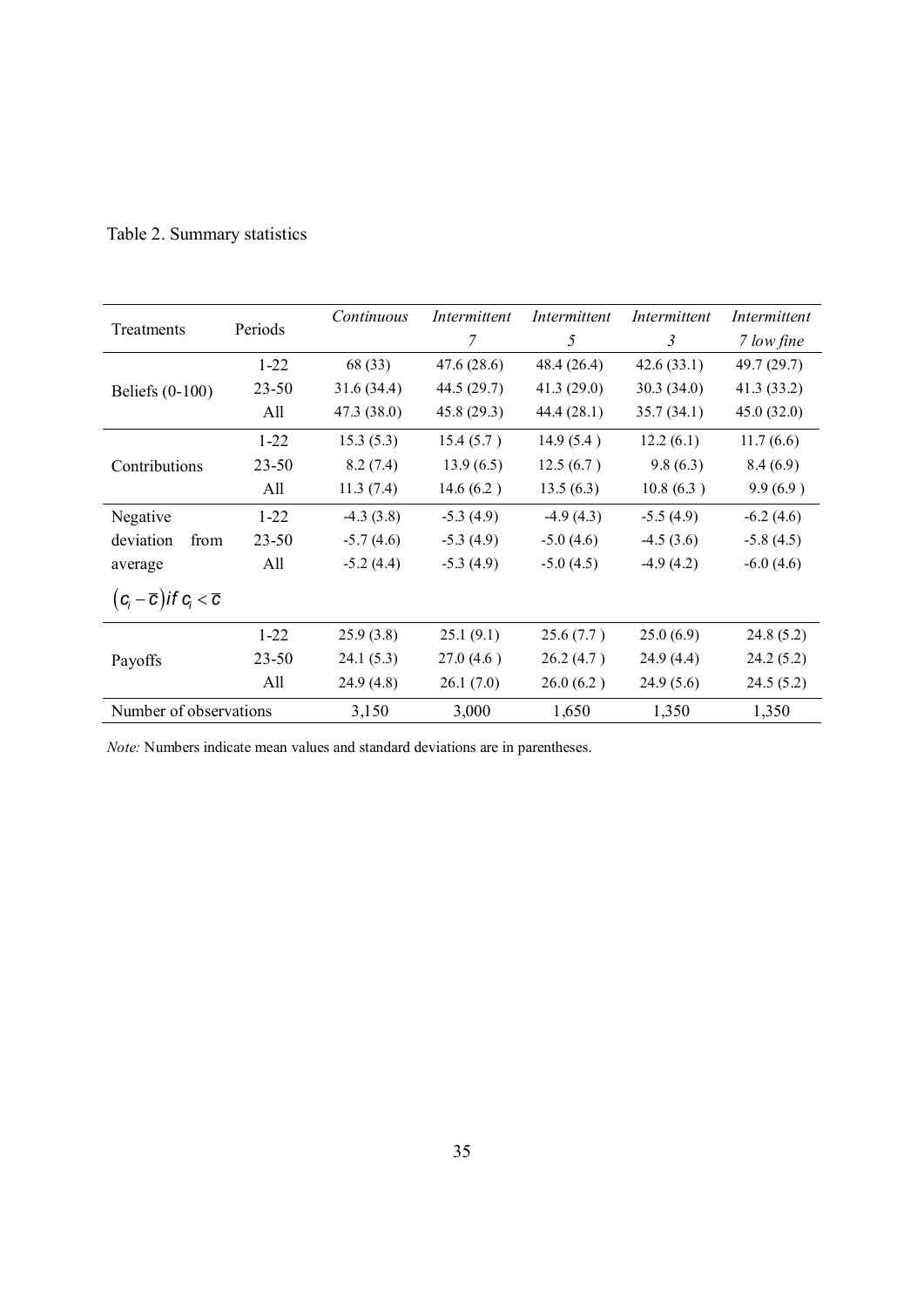| Dependent variable: | Periods 1-22 | Periods 23-50 | All periods | Continuous | Intermit. 7 | Intermit. 5 | Intermit. 3 | Intermit. 7          |
|---------------------|--------------|---------------|-------------|------------|-------------|-------------|-------------|----------------------|
| <b>Beliefs</b>      | (1)          | (2)           | (3)         | (4)        | (5)         | (6)         | (7)         | low fine $(8)$       |
| Intermittent 7      | $-25.99***$  | 21.99**       | 0.15        |            |             |             |             |                      |
|                     | (6.43)       | (8.77)        | (4.22)      |            |             |             |             |                      |
| Intermittent 5      | $-24.23***$  | 16.97*        | $-1.87$     |            |             |             |             |                      |
|                     | (6.43)       | (10.22)       | (6.01)      |            |             |             |             |                      |
| Intermittent 3      | $-35.50***$  | $-1.23$       | $-17.15***$ |            |             |             |             |                      |
|                     | (6.43)       | (9.38)        | (5.09)      |            |             |             |             |                      |
| Intermittent 7      | $-25.00***$  | $17.06^{\#}$  | $-2.19$     |            |             |             |             |                      |
| with low fine       | (7.43)       | (10.77)       | (6.49)      |            |             |             |             |                      |
| Anchor              |              |               |             | $1.56***$  | $0.69***$   | $0.88***$   | $1.13***$   | $0.66***$            |
|                     |              |               |             | (0.20)     | (0.18)      | (0.20)      | (0.17)      | (0.13)               |
| Negative prediction |              |               |             | $<0.01***$ | < 0.01      | $< 0.01*$   | < 0.01      | < 0.01               |
| error (alpha)       |              |               |             | (<0.01)    | (<0.01)     | (<0.01)     | (<0.01)     | (<0.01)              |
| Positive prediction |              |               |             | $0.01***$  | < 0.01      | < 0.01      | < 0.01      | < 0.01               |
| error (beta)        |              |               |             | (<0.01)    | (<0.01)     | (<0.01)     | (<0.01)     | (<0.01)              |
| Loss aversion       | $-0.20$      | $-0.93$       | $-0.62$     | 1.50       | $-1.87$     | $-1.42$     | 2.83        | $-1.29$              |
|                     | (1.94)       | (2.60)        | (1.94)      | (1.12)     | (2.32)      | (1.92)      | (2.66)      | (1.49)               |
| Risk index          | 0.60         | $-1.18$       | $-0.37$     | $-0.73$    | $-0.79**$   | $-0.62$     | $1.02*$     | $-0.37$              |
|                     | (0.77)       | (1.30)        | (0.82)      | (0.49)     | (0.36)      | (0.60)      | (0.58)      | (1.60)               |
| Ambiguity aversion  | $1.08**$     | 1.25          | $1.19**$    | 0.10       | $1.00**$    | $1.02*$     | 0.96        | $-0.46$              |
|                     | (0.54)       | (0.90)        | (0.53)      | (0.53)     | (0.41)      | (0.57)      | (1.10)      | (0.62)               |
| Male                | $-5.20$      | 0.28          | $-2.30$     | $-0.55$    | $-2.33$     | 2.24        | $-11.25**$  | $-4.19$ <sup>#</sup> |
|                     | (3.79)       | (5.23)        | (3.52)      | (3.29)     | (3.85)      | (4.04)      | (4.52)      | (2.69)               |
| Age                 | 1.45***      | 1.82***       | $1.67***$   | $2.14*$    | $0.49***$   | $1.31***$   | $0.77*$     | $-0.07$              |
|                     | (0.46)       | (0.69)        | (0.57)      | (1.18)     | (0.19)      | (0.49)      | (0.43)      | (0.29)               |
| Period              | $0.43*$      | $-0.80***$    | $-0.68***$  | $0.37***$  | $-0.15$     | $-0.12*$    | $-0.26***$  | $-0.29***$           |

Table 3. Determinants of beliefs (Tobit models with robust standard errors clustered at the group level)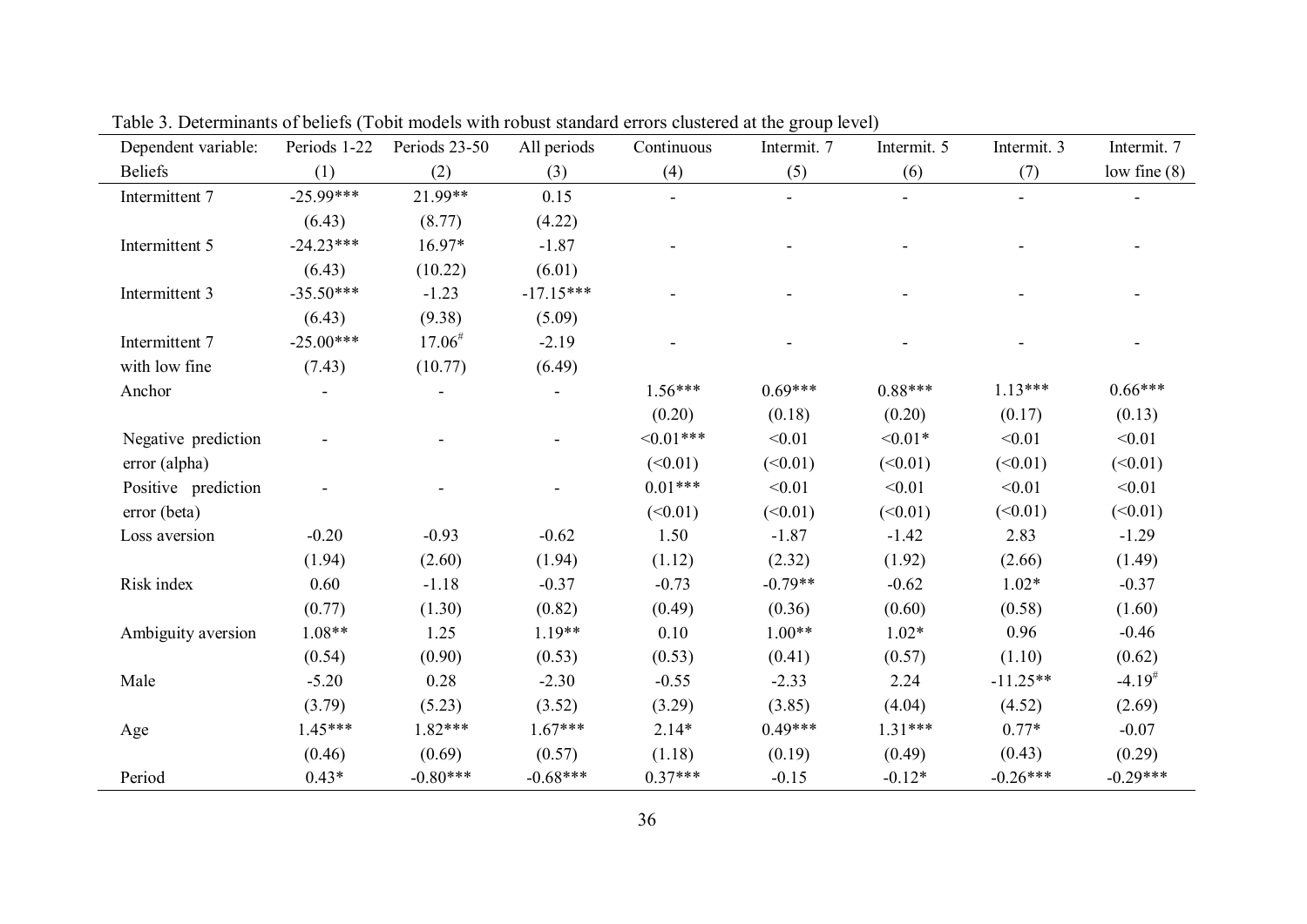|                        | (0.25)            | (0.17)              | (0.14)              | (0.10)          | (0.11)          | (0.07)          | (0.10)          | (0.07)          |
|------------------------|-------------------|---------------------|---------------------|-----------------|-----------------|-----------------|-----------------|-----------------|
| Constant               | $32.51**$         | 24.53               | $31.46***$          | $-85.68***$     | $24.31***$      | $-5.58$         | $-30.82*$       | $32.62**$       |
|                        | (15.07)           | (25.43)             | (19.12)             | (29.43)         | (9.04)          | (12.10)         | (17.04)         | (15.52)         |
| Obs.- Left/right cens. | $3,300 - 385/502$ | $4,200 - 1,067/318$ | $7,500 - 1,452/820$ | 1,617 - 433/344 | 1.470 - 198/113 | 1.617 - 257/104 | 1.323 - 349/120 | 1.323 - 197/133 |
| Log-pseudo-likelihood  | $-13,203.27$      | $-15,991.38$        | $-29.431.89$        | $-4.729.16$     | $-5.924.01$     | $-6.277.45$     | $-4.599.19$     | $-5,141.38$     |
| Pseudo $R^2$           | 0.02              | 0.01                | 0.01                | 0.14            | 0.04            | 0.06            | 0.08            | 0.06            |

*Note*: In models (1) to (3), the Continuous treatment is the omitted reference category. Robust standard errors are in parentheses, clustered by group. The data include only the sessions with belief elicitation. \*\*\*  $p<0.01$ , \*\*  $p<0.05$ , \*  $p<0.1$ ,  $\frac{h}{p}<0.12$ .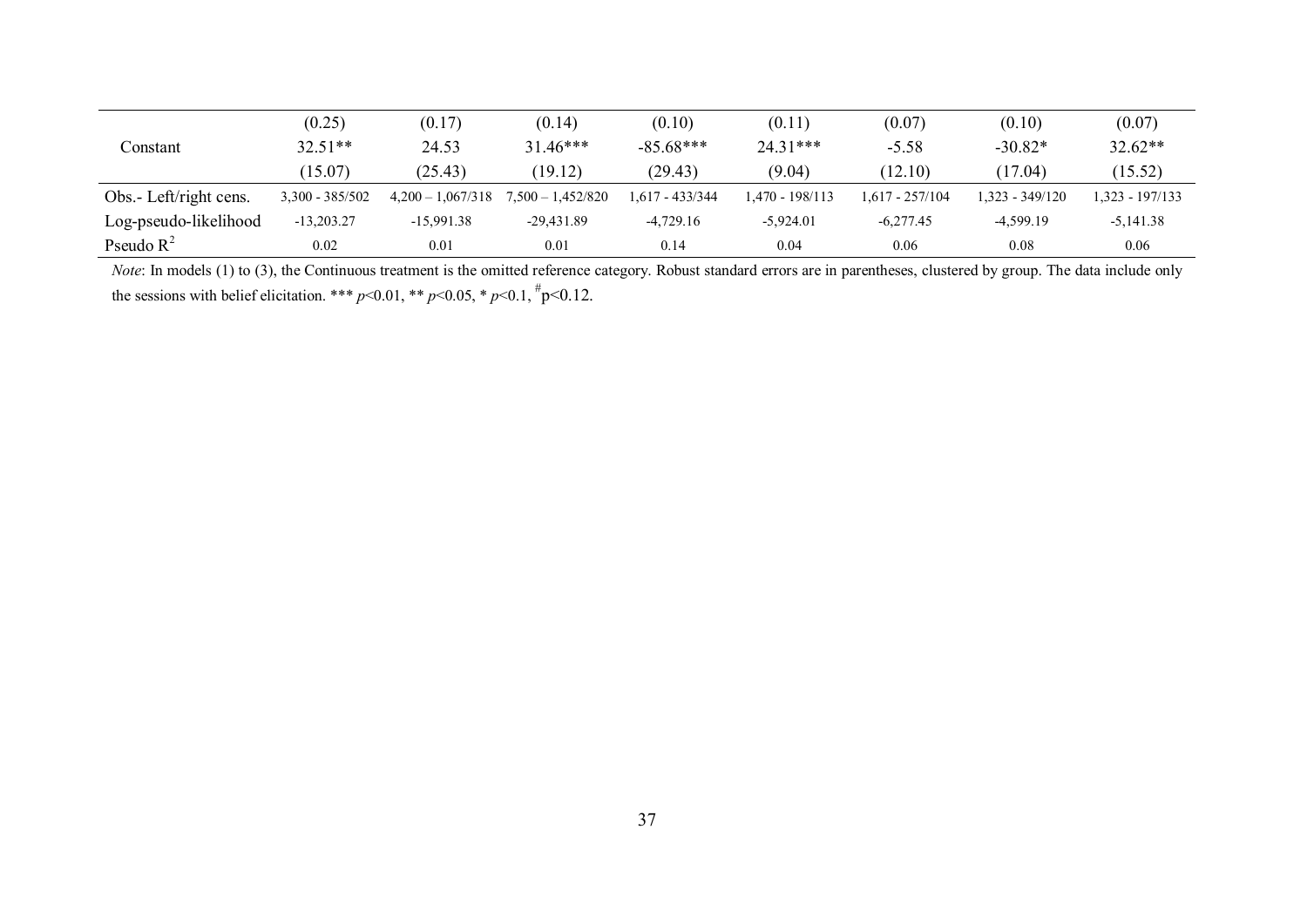| Dependent variable:       |                  | Periods 1-22     |                  |                    | Periods 23-50    |                    |
|---------------------------|------------------|------------------|------------------|--------------------|------------------|--------------------|
| Contribution              | (1)              | (2)              | (3)              | (4)                | (5)              | (6)                |
| Intermittent 7            | $-0.23(0.96)$    | $-0.24(0.96)$    | 0.02(1.00)       | $3.37***(0.77)$    | $3.37***(0.77)$  | $3.11***(0.83)$    |
| Intermittent 5            | $-0.52(1.11)$    | $-0.28(1.19)$    | $-0.88(1.15)$    | $3.03***(0.98)$    | $3.21***(1.05)$  | $2.06**$ (1.03)    |
| Intermittent 3            | $-2.24***(0.84)$ | $-2.00**$ (0.92) | $-2.40***(0.84)$ | $1.40**$ (0.69)    | $1.58**$ (0.79)  | 0.92(0.70)         |
| Intermittent 7 low fine   | $-2.71***(0.89)$ | $-2.47**$ (0.98) | $-3.05***(0.87)$ | 0.90(0.83)         | 1.08(0.91)       | $-0.09(0.77)$      |
| <b>Belief</b> elicitation |                  | $-0.52(1.01)$    |                  |                    | $-0.39(0.83)$    |                    |
| <b>Belief</b>             |                  |                  | $0.02***(0.01)$  |                    |                  | $0.04***(0.01)$    |
| Others' mean              | $0.89***(0.08)$  | $0.88***(0.08)$  | $0.89***(0.08)$  | $0.90***(0.07)$    | $0.90***(0.07)$  | $0.90***(0.07)$    |
| contribution in $t-1$     |                  |                  |                  |                    |                  |                    |
| Loss aversion             | 0.08(0.33)       | 0.08(0.32)       | 0.06(0.33)       | 0.01(0.31)         | 0.01(0.31)       | 0.01(0.31)         |
| Risk index                | $-0.08(0.15)$    | $-0.08(0.15)$    | $-0.10(0.15)$    | $-0.15*(0.09)$     | $-0.15*(0.09)$   | $-0.14(0.10)$      |
| Ambiguity aversion        | 0.12(0.13)       | 0.11(0.13)       | 0.12(0.12)       | $0.24^{\#} (0.15)$ | 0.23(0.15)       | $0.24^{\#} (0.15)$ |
| Male                      | 0.26(0.70)       | 0.25(0.70)       | 0.32(0.71)       | 0.27(0.69)         | 0.27(0.69)       | 0.30(0.71)         |
| Age                       | $-0.02(0.03)$    | $-0.03(0.04)$    | $-0.03(0.03)$    | $-0.03(0.03)$      | $-0.04(0.03)$    | $-0.05(0.04)$      |
| Period                    | $-0.02(0.02)$    | $-0.02(0.02)$    | $-0.02(0.02)$    | $-0.12***(0.02)$   | $-0.12***(0.02)$ | $-0.10***(0.02)$   |
| Constant                  | $5.20**$ (2.58)  | $5.58**$ (2.74)  | $4.73*(2.52)$    | $5.84***(2.02)$    | $6.12***(2.15)$  | $4.91**$ (2.04)    |
| Observations              | 4,410            | 4,410            | 4,410            | 5,880              | 5,880            | 5,880              |
| Left/right-censored o.    | 254/1,388        | 254/1,388        | 254/1,388        | 1,009/1,138        | 1,009/1,138      | 1,009/1,138        |
| Log-pseudo-likelihood     | $-10,687.71$     | $-10,686.25$     | $-10,663.04$     | $-14,967.75$       | $-14,966.88$     | $-14,911.45$       |
| Pseudo $R^2$              | 0.07             | 0.07             | 0.07             | 0.09               | 0.09             | 0.09               |

Table 4. Determinants of contributions (Tobit models with robust standard errors clustered at the group level)

*Note*: The Continuous treatment is the omitted reference category. Robust standard errors are in parentheses, clustered by group. All sessions included. \*\*\* *p*<0.01, \*\* *p*<0.05, \* *p*<0.1, # *p*<0.12.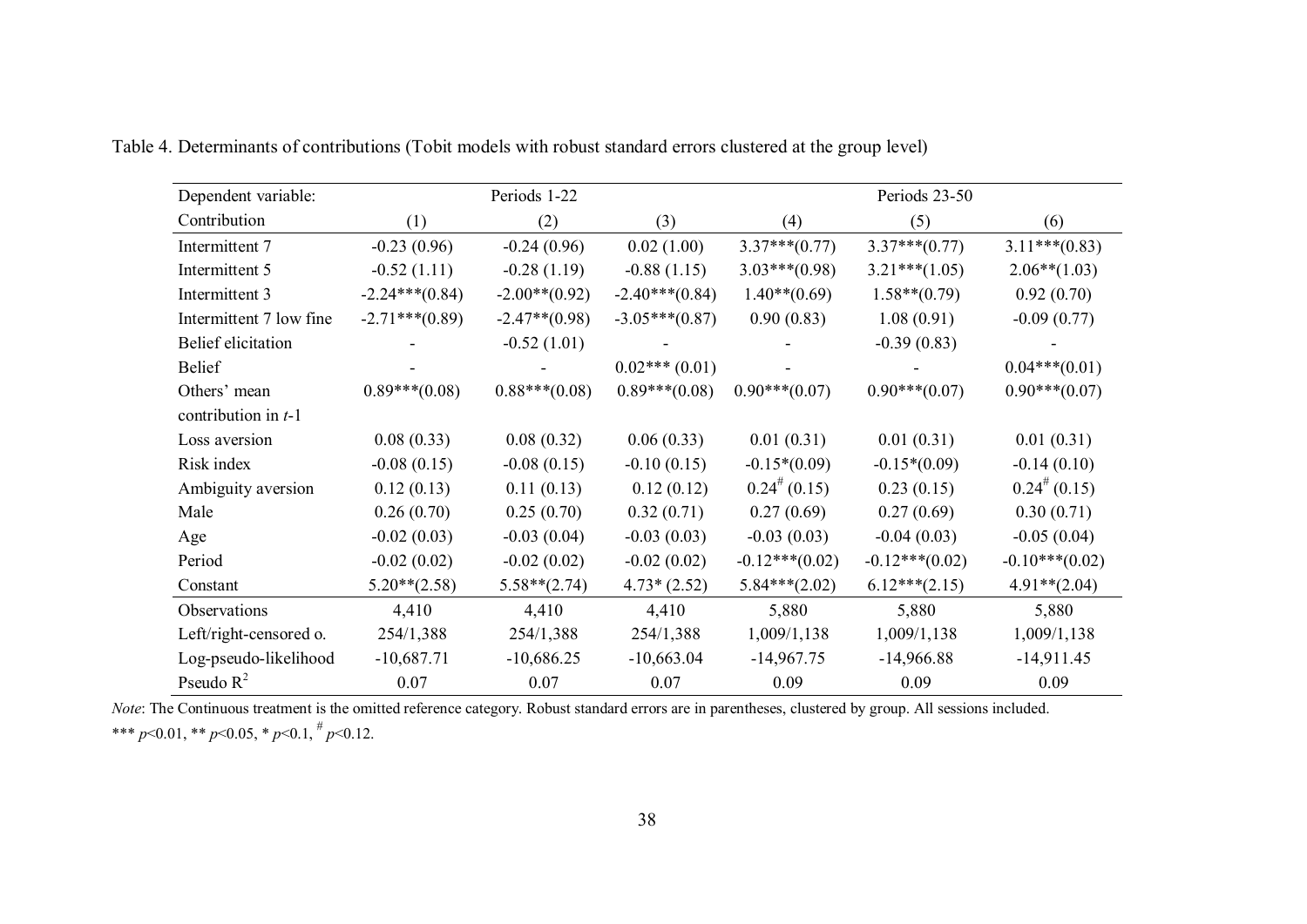| Evolution of contribution between $t-1$ and $t$             | Periods 1-22        | Periods 23-50       | All periods         |
|-------------------------------------------------------------|---------------------|---------------------|---------------------|
|                                                             | (1)                 | (2)                 | (3)                 |
| Evolution of beliefs between $t-1$ and $t$                  | $0.03**$ (0.01)     | $0.06***(0.02)$     | $0.05***(0.02)$     |
| Evolution of belief * Intermittent 7                        | $0.04***(0.02)$     | <0.01(0.03)         | 0.02(0.02)          |
| Evolution of belief * Intermittent 5                        | $0.04^{\#} (0.02)$  | <0.01(0.03)         | 0.02(0.02)          |
| Evolution of belief * Intermittent 3                        | $0.05*(0.03)$       | 0.03(0.03)          | 0.03(0.02)          |
| Evolution of belief * Intermittent 7 with low fine          | $0.03**$ (0.01)     | 0.01(0.03)          | 0.02(0.02)          |
| Punished in $t-1$                                           | $2.86***(0.23)$     |                     |                     |
| Punished in $t-1$ <sup>*</sup> Intermittent 7               | 0.58(0.66)          |                     |                     |
| Punished in t-1 <sup>*</sup> Intermittent 5                 | $2.17***(0.76)$     |                     |                     |
| Punished in $t-1$ <sup>*</sup> Intermittent 3               | $-0.10(0.61)$       |                     |                     |
| Punished in $t-1$ <sup>*</sup> Intermittent 7 with low fine | 0.09(0.52)          |                     |                     |
| Others' mean contribution in $t-1$                          | $0.05***(0.01)$     | $0.03***(0.01)$     | $0.04***(0.01)$     |
| Loss aversion                                               | $-0.04(0.03)$       | <0.01(0.02)         | $-0.03$ ** $(0.01)$ |
| Risk index                                                  | 0.01(0.01)          | 0.01(0.01)          | <0.01(0.01)         |
| Ambiguity aversion                                          | $-0.01(0.02)$       | <0.01(0.01)         | <0.01(0.01)         |
| Male                                                        | 0.09(0.08)          | $-0.07(0.05)$       | $-0.05*(0.03)$      |
| Age                                                         | $<0.01$ ( $<0.01$ ) | $<0.01$ ( $<0.01$ ) | $<0.01$ ( $<0.01$ ) |
| Period                                                      | $<0.01$ ( $<0.01$ ) | <0.01(0.01)         | $<0.01*(-0.01)$     |
| Constant                                                    | $-1.31***(0.35)$    | $-0.41(0.27)$       | $-0.40**$ (0.16)    |
| Observations                                                | 4,410               | 5,880               | 10,290              |
| $R^2$                                                       | 0.16                | 0.08                | 0.09                |

Table 5. Determinants of the evolution of contribution between *t*-1 and *t* (OLS models with robust standard errors clustered at the group level)

*Note*: Robust standard errors are in parentheses, clustered by group. All sessions included. \*\*\* *p*<0.01, \*\* *p*<0.05, \* *p*<0.1,  $\#$  *p*<0.12.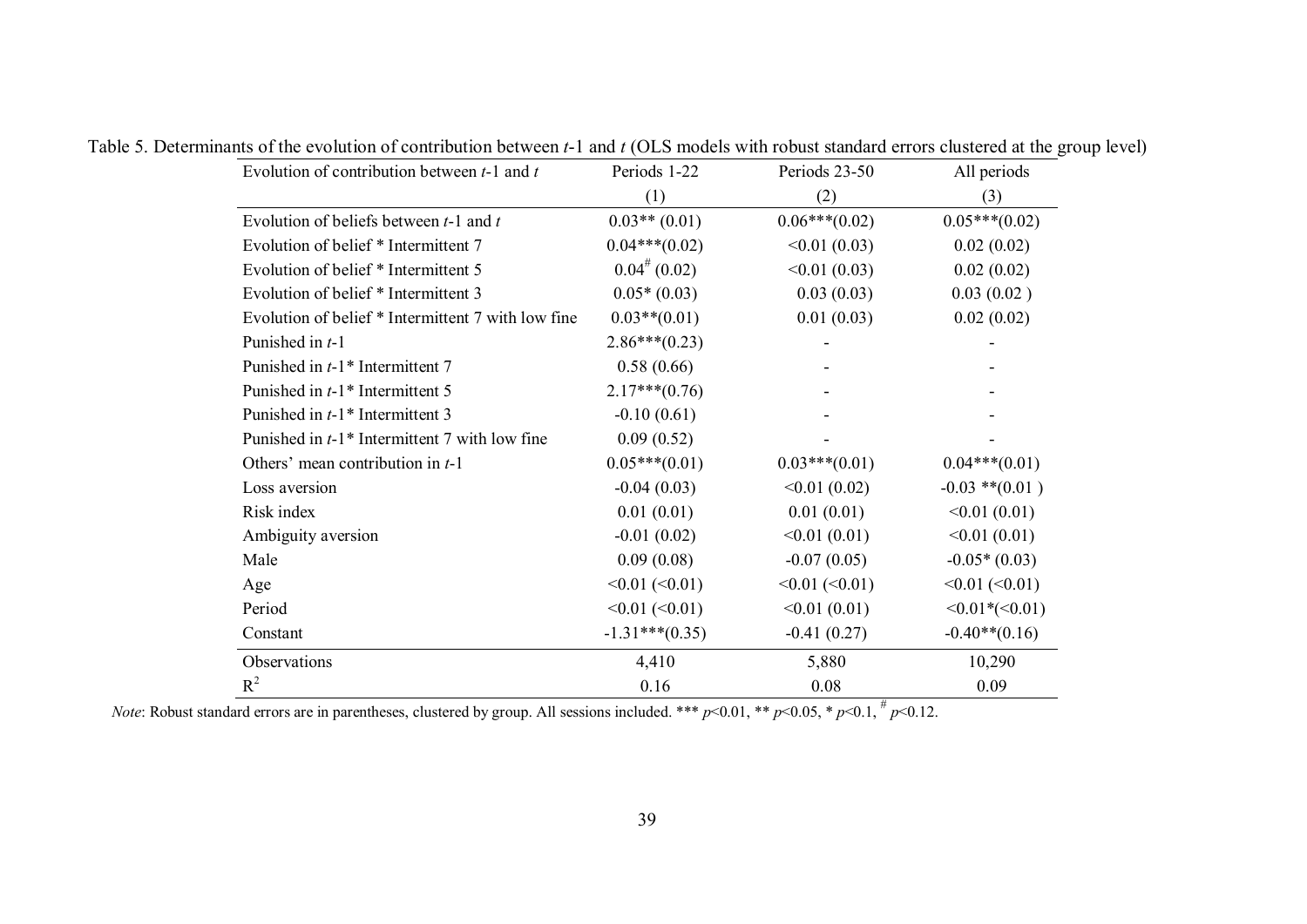

Fig. 1. Simulation of belief learning in the Continuous and Intermittent 7 treatments (with *α*= $\beta$ =0.5 in the Continuous treatment and *α*= $\beta$ =0.2 in the Intermittent 7 treatment)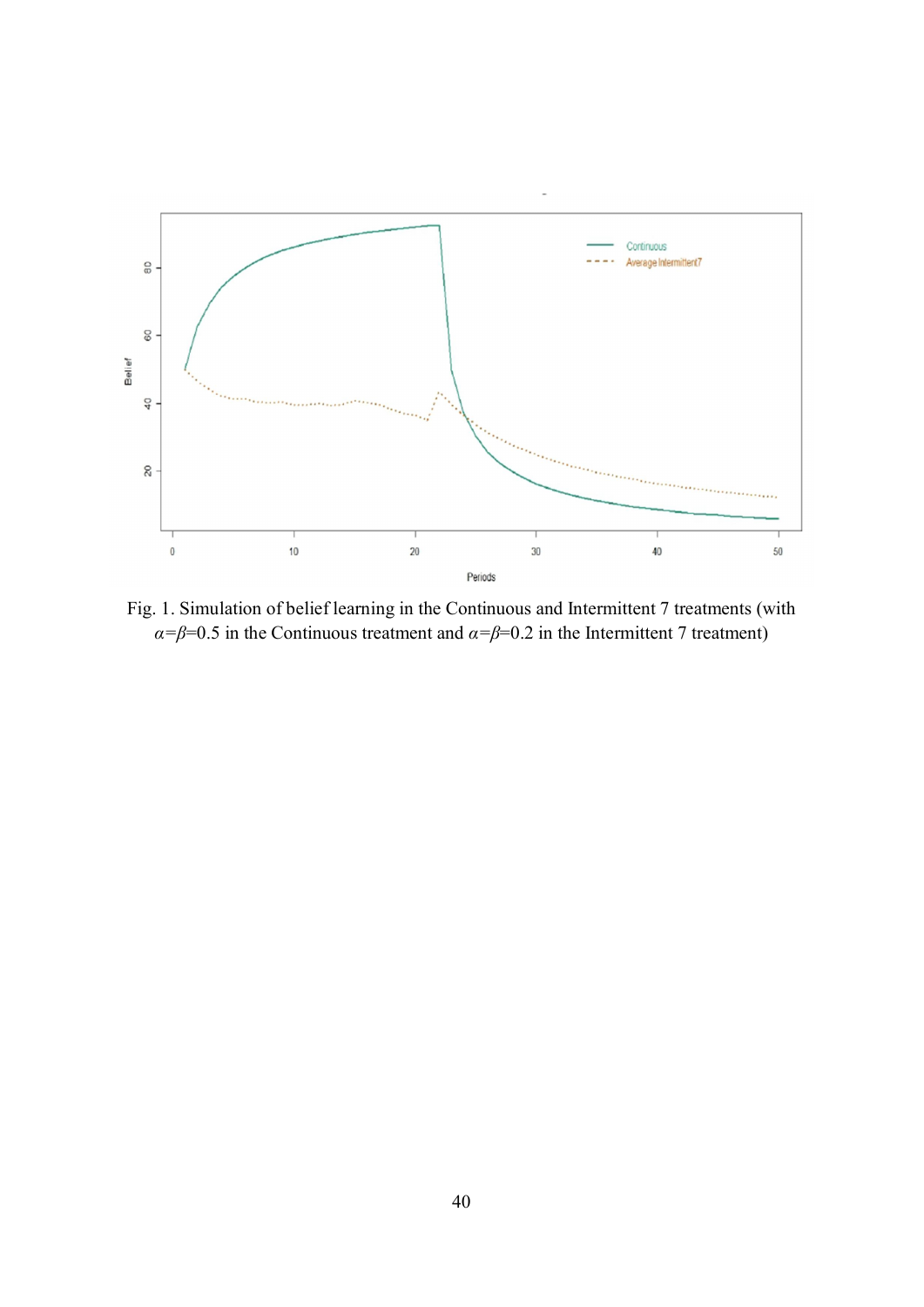

Fig. 2. Distribution of beliefs in the Continuous and Intermittent 7 treatments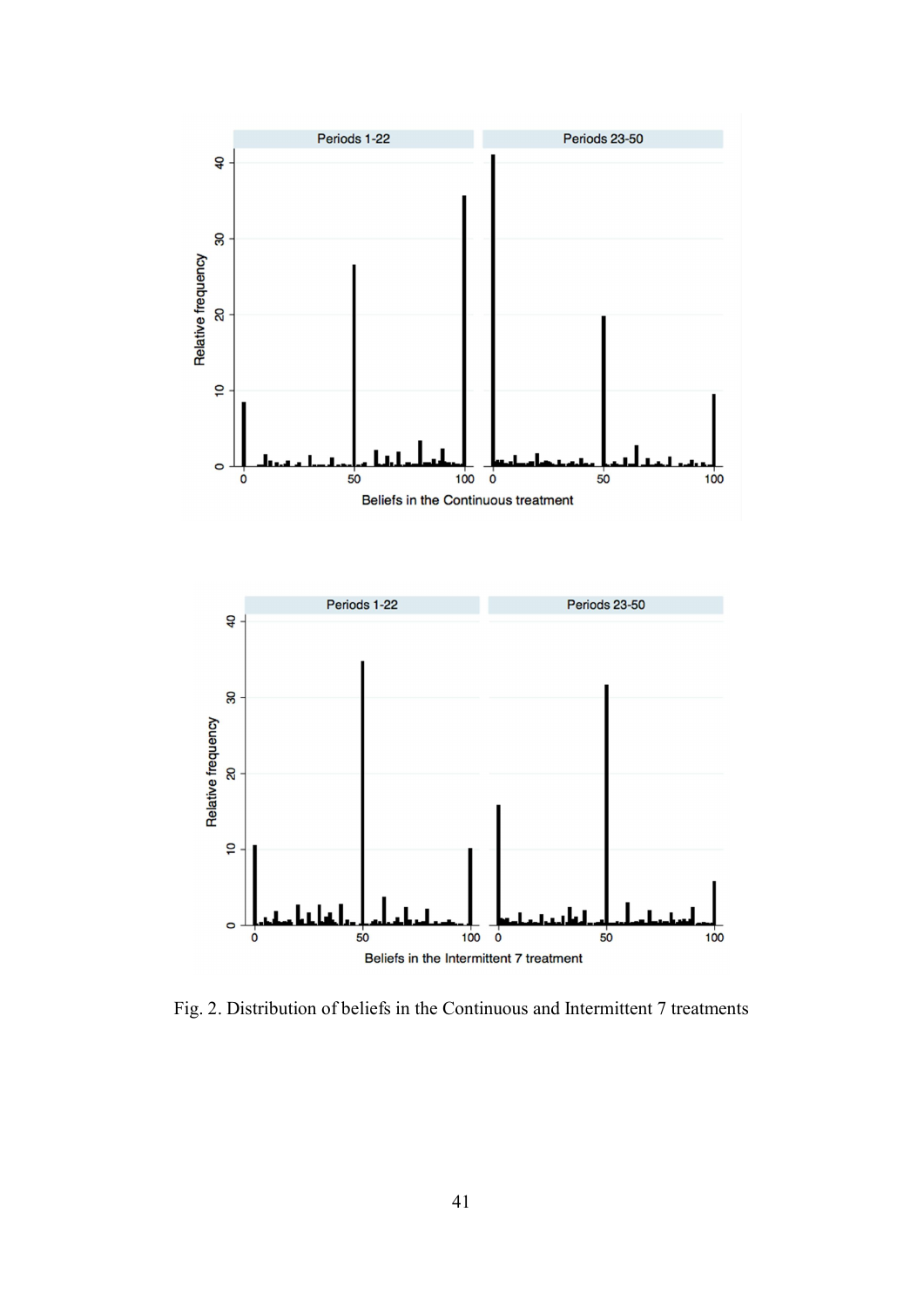

a) Continuous and Intermittent 7 treatments



# b) All treatments

Fig. 3. Evolution of beliefs over time

*Note*: The black bar in each graph indicates the period from which audits are definitely withdrawn.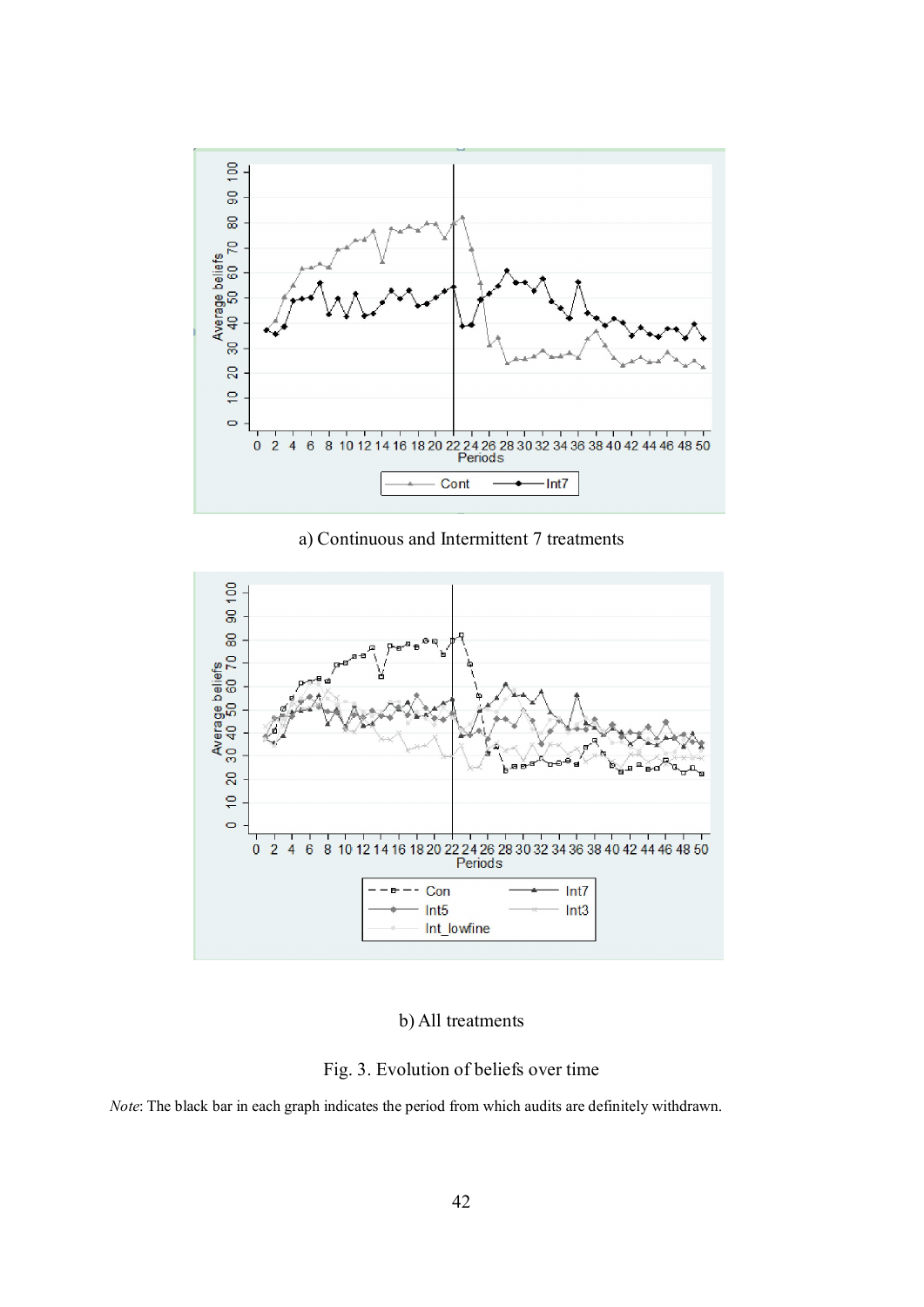

a) Continuous and Intermittent 7 treatments



b) All treatments

Fig. 4. Evolution of contributions over time

*Note*: The black bar in each graph indicates the period from which audits are definitely withdrawn.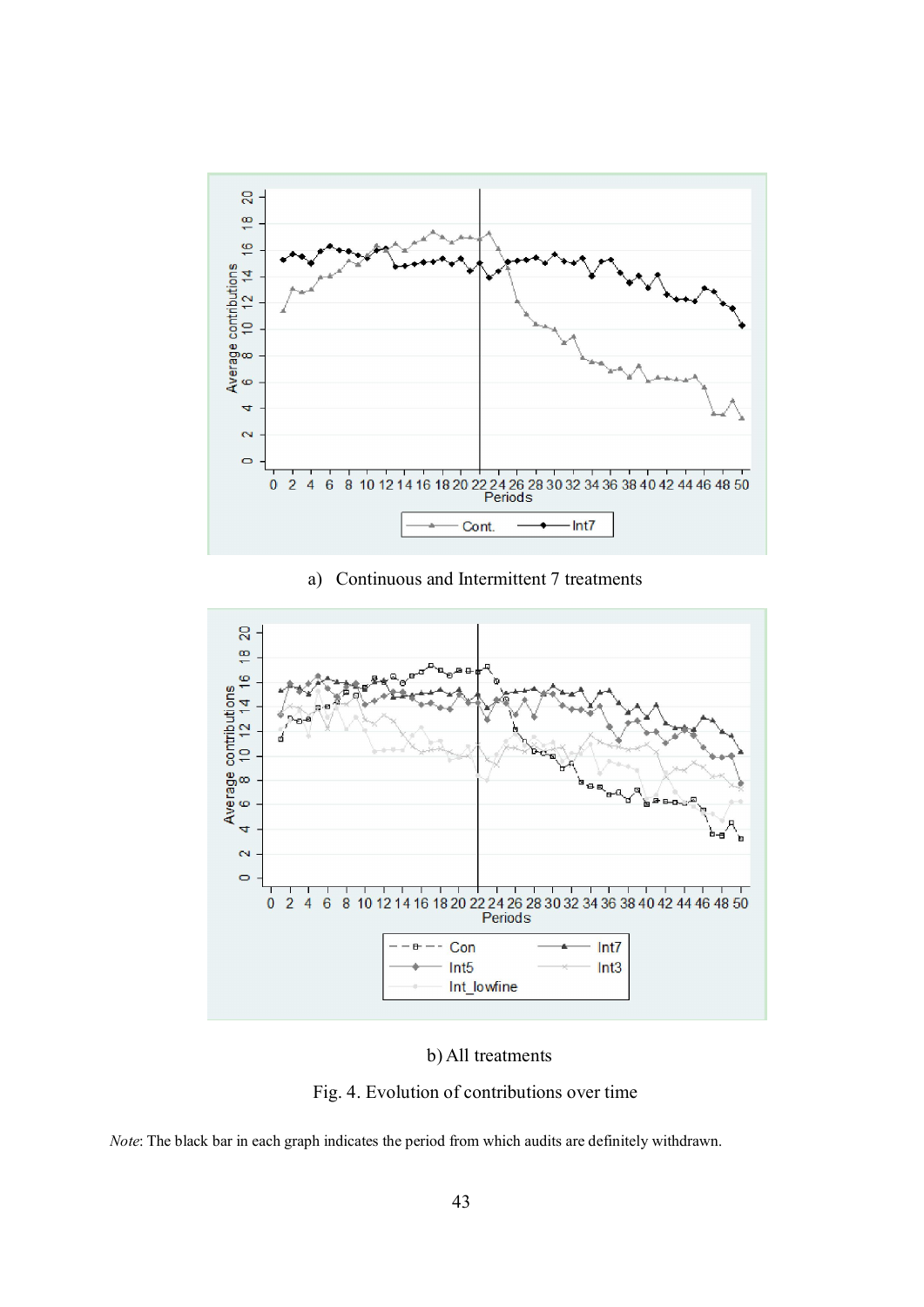#### APPENDIX A. Proof

Suppose that the mean contribution of the other group members is  $\overline{c}_{-i}$ . Player *i*'s contribution can be presented either as:

$$
\overline{c}_{-i} + \alpha_i \text{ if player } i \text{ over-contributes by } \alpha_i, \ \alpha_i > 0,\tag{1}
$$

or as:

$$
\overline{c}_{i} - \beta_{i} \text{ if player } i \text{ under-contributes by } \beta_{i}, \ \beta_{i} \ge 0. \tag{2}
$$

If player *i* chooses to over-contribute*,* his payoff function can be written:

$$
\pi(\overline{C}_{i} + \alpha_{i}) = 20 + 0.5 \overline{C}_{i} - 0.5\alpha_{i}
$$
\n(3)

This reaches a maximum when  $\alpha_i = 0$ . Thus, player *i* has no incentive to over-contribute.

If instead, player *i* chooses to contribute less than his group members and if there is an audit, player *i* will be punished. Suppose an audit occurs with probability  $p$ .  $\delta$  is the fine parameter. Then, player *i*'s payoff function becomes:

$$
\pi(\overline{\mathbf{C}}_{i} - \beta_{i}) = 20 + 0.5\overline{\mathbf{C}}_{i} + (0.5 - p \cdot \delta) \beta_{i}
$$
\n
$$
\tag{4}
$$

If *p* is known, it pays to contribute less than the mean of others only when  $p * \delta < 0.5$ .

Thus, given the others' mean contribution, when *p*\*δ < 0.5 player *i*'s best response is to free-ride completely ( $\beta_i$ =20,  $c_i$ =0). Otherwise, if  $p^*\delta \ge 0.5$ , player *i* should contribute exactly the same amount

as the average of others  $(c_i = \overline{c}_{-i})$ .

There are 20 Nash equilibria corresponding to each possible mean contribution. If we consider the concept of payoff dominance, it is clear that partial contribution will never maximize profits in this linear public goods game. Thus, full contribution is a payoff-dominant Nash equilibrium.

Since  $\delta$  is common knowledge but *p* is unknown, the player has to form beliefs about the value of

 $p^*\delta$  that only depend on beliefs of the value of p. Let us assume that players have the same prior

beliefs on the probability of being audited and expect that others have the same priors, and let us assume risk neutrality. In the Continuous treatment, players should all contribute 20 if they believe that *p* is larger than 0.4, and 0 otherwise. In the Intermittent 7 treatment, players should all contribute 20 if they believe that *p* is larger is 0.13, and 0 otherwise.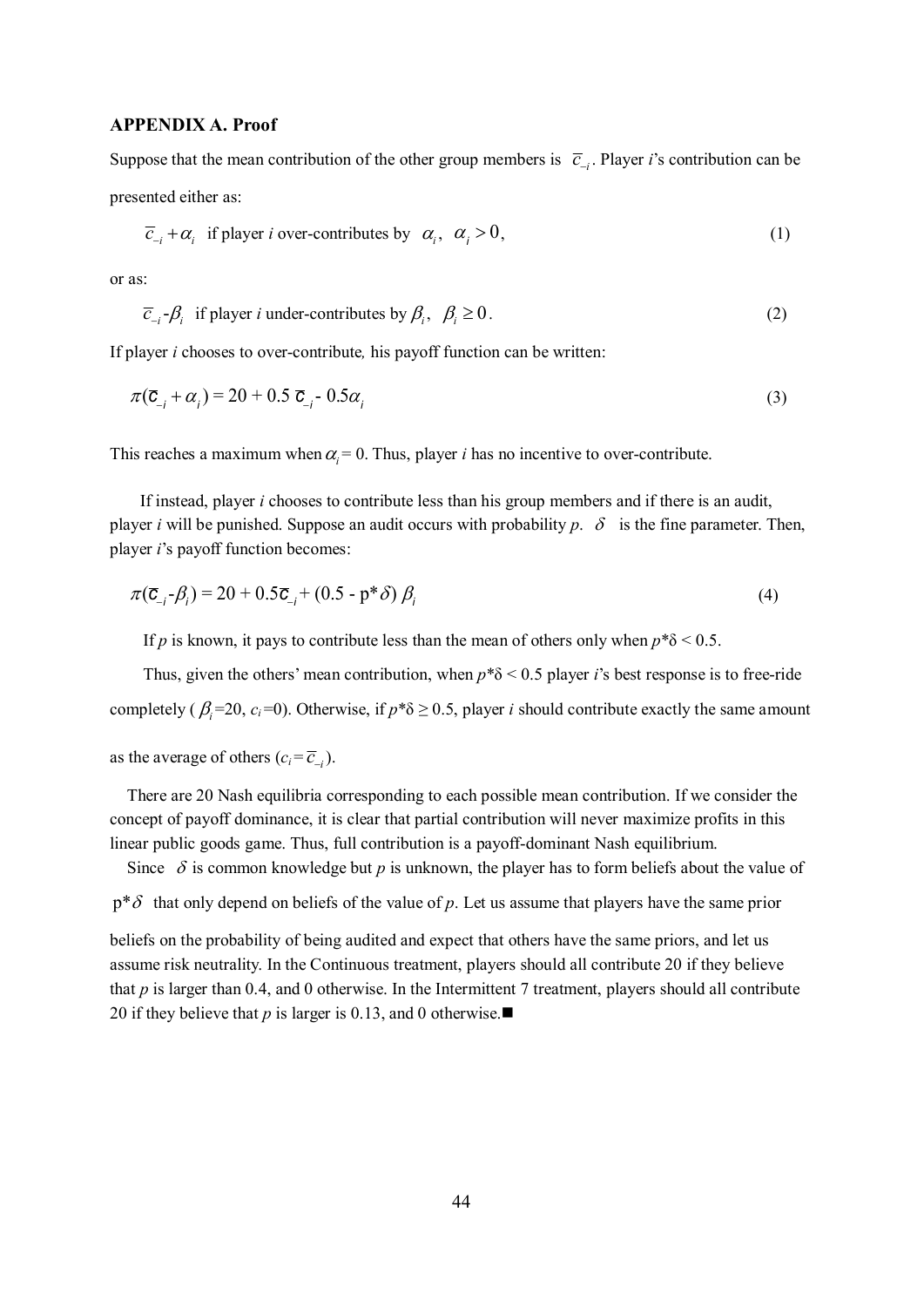#### APPENDIX B. Instructions for the Continuous treatment *(Original instructions in French)*

You are taking part in an experiment in economics during which you can earn money. Your earnings will depend on your decisions and on the decisions of the other participants with whom you will interact. It is therefore important to read these instructions with attention. You will also be given 4 Euros for showing-up on time.

This session consists of several independent parts. We have distributed the instructions for the first part; you will receive later the instructions for the next parts.

At the end of the session, your earnings from the various parts will be added. You will be paid individually and in cash in a separate room, by somebody who is not aware of the content of the experiment.

Throughout the session, it is strictly forbidden to communicate with the other participants.

#### Part 1

Your computer screen will present you successively with two urns that contain each ten balls, either yellow or blue.

- o The first urn contains 5 blue balls and 5 yellow balls.
- o The second urn contains also blue and yellow balls but in unknown proportions.

For each urn, you must make 20 successive choices between drawing a ball from the urn with replacement or earning a certain amount of money. If you draw a yellow ball from the urn, you earn  $\epsilon$  5; if you draw a blue ball from the urn, your earn  $\epsilon$  0.

We propose you 20 certain possible amounts, from  $\epsilon$  0.25 to  $\epsilon$  5, as shown in the Table below. For each urn, you must make a decision for each of the 20 proposals. Only one of these decisions will matter for determining your earnings in this part, as explained below.

Once you have completed each of the two tables, please validate your choice by pressing the "OK" button.

| 1  | O I choose the certain amount of $\in 0.25$      | O I choose to draw a ball |
|----|--------------------------------------------------|---------------------------|
| 2  | O I choose the certain amount of $\epsilon$ 0.50 | O I choose to draw a ball |
| 3  | O I choose the certain amount of $\epsilon$ 0.75 | O I choose to draw a ball |
| 4  | O I choose the certain amount of $\in$ 1         | O I choose to draw a ball |
| 5  | O I choose the certain amount of $\epsilon$ 1.25 | O I choose to draw a ball |
| 6  | O I choose the certain amount of $\in$ 1.50      | O I choose to draw a ball |
| 7  | O I choose the certain amount of $\epsilon$ 1.75 | O I choose to draw a ball |
| 8  | O I choose the certain amount of $\epsilon$ 2    | O I choose to draw a ball |
| 9  | O I choose the certain amount of $\epsilon$ 2.25 | O I choose to draw a ball |
| 10 | O I choose the certain amount of $\epsilon$ 2.50 | O I choose to draw a ball |
| 11 | O I choose the certain amount of $\epsilon$ 2.75 | O I choose to draw a ball |
| 12 | O I choose the certain amount of $\in$ 3         | O I choose to draw a ball |
| 13 | O I choose the certain amount of $\epsilon$ 3.25 | O I choose to draw a ball |
| 14 | O I choose the certain amount of $\epsilon$ 3.50 | O I choose to draw a ball |
| 15 | O I choose the certain amount of $\epsilon$ 3.75 | O I choose to draw a ball |
| 16 | O I choose the certain amount of $\in$ 4         | O I choose to draw a ball |
| 17 | O I choose the certain amount of $\epsilon$ 4.25 | O I choose to draw a ball |
| 18 | O I choose the certain amount of $\epsilon$ 4.50 | O I choose to draw a ball |
| 19 | O I choose the certain amount of $\epsilon$ 4.75 | O I choose to draw a ball |
| 20 | O I choose the certain amount of $\epsilon$ 5    | O I choose to draw a ball |
|    |                                                  |                           |

#### How do we determine your earnings in this part?

At the end of the session, the computer program will randomly determine which urn is used for payment. Next, for this urn, it will randomly draw a number between 1 and 20 to determine which of your 20 decisions will matter for determining your earnings.

• For this decision, if you have chosen the certain amount, this amount will be added up to your other earnings from the experiment.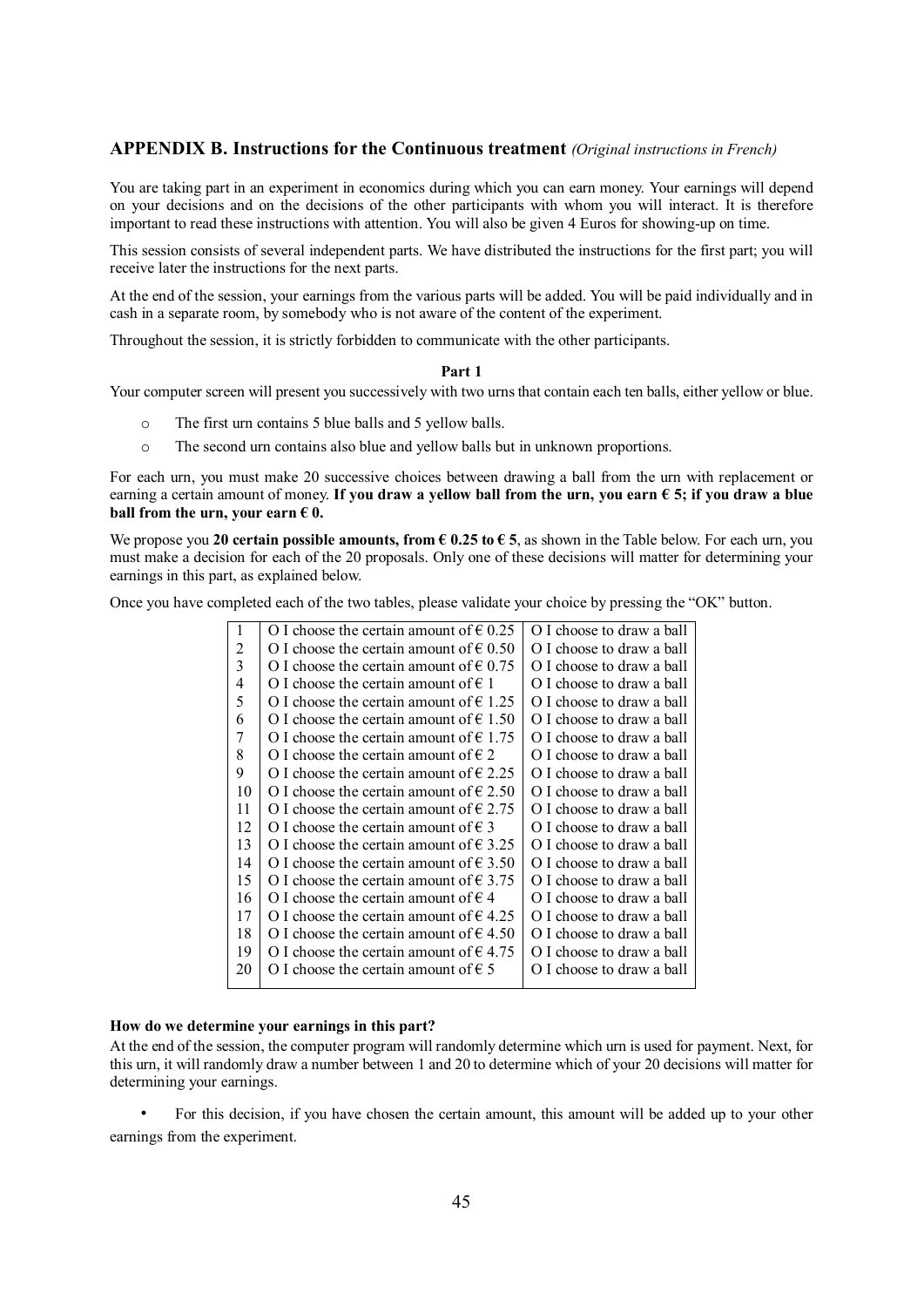• If you have chosen to draw a ball, the computer program will draw the ball from the selected urn. If a yellow ball is drawn,  $€5$  will be added to your other earnings from the experiment.

If you have any question regarding these instructions, please raise your hand and we will answer your questions in private.

----

----

#### Instructions for Part 2 *(distributed after completion of Part 1)*

In this part, you must make six successive choices on your computer between accepting and refusing to take part in a lottery with two possible outcomes: yellow or blue.

o If you refuse the draw, you win  $\epsilon$ 0 and you lose  $\epsilon$ 0.

o If you accept the draw, you win  $\epsilon$ 6 if the computer program randomly draws the yellow color (which comes with a one in two chance) and you lose a certain amount if the computer program draws the blue color ( which happens with a one in two chance).

In each successive decision, the amount of the gain is always  $66$  and the amount of the loss ranges from  $62$  to  $67$ . Your computer screen will display the following Table and you will make a decision on each line.

|                                                                                    | l accept | I reject |
|------------------------------------------------------------------------------------|----------|----------|
| 1. If Yellow is drawn, I earn $\epsilon$ 6. If Blue is drawn, I lose $\epsilon$ 2. |          |          |
| 2. If Yellow is drawn, I earn $\epsilon$ 6. If Blue is drawn, I lose $\epsilon$ 3. |          |          |
| 3. If Yellow is drawn, I earn $\epsilon$ 6. If Blue is drawn, I lose $\epsilon$ 4. |          |          |
| 4. If Yellow is drawn, I earn $66$ . If Blue is drawn, I lose $65$ .               |          |          |
| 5. If Yellow is drawn, I earn $\epsilon$ 6. If Blue is drawn, I lose $\epsilon$ 6. |          |          |
| 6. If Yellow is drawn, I earn €6. If Blue is drawn, I lose $€7$ .                  |          |          |

Please look at the first line. In this line, you choose between accepting and rejecting a draw which gives 1/2 chance to win  $66$  and  $1/2$  chance to lose  $62$ . In the next line, you choose between accepting and rejecting a draw which gives 1/2 chance to win  $\epsilon$ 6 and the same chance to lose  $\epsilon$ 3. And so on until the 6<sup>th</sup> decision.

#### How we determine your earnings in this part?

At the end of the session, the computer program will randomly choose one of your six decisions.

---

---

o If you have refused to draw for this decision, your gain for this part is  $\epsilon_0$ .

o If you have accepted to draw for this decision, the program randomly draws one of two colors. If the yellow color is drawn, your gain for this part is  $\epsilon$ 6 that will be added to your other earnings in the session. If the blue color is drawn, you will lose a certain amount that will be deducted from your other earnings in the session.

If you have any questions about this instruction, raise your hand and we will answer these questions in private.

#### Instructions for Part 3 *(distributed after completion of Part 2)*

This part consists of 50 periods.

All the transactions during this part are conducted in ECU (Experimental Currency Units), according to the following rules:

o Your total payoff in ECU for this part consists of the sum of your payoffs in each of the 50 periods comprising this part.

 $\circ$  ECU will be converted into Euros at the rate: 150 ECU = 1 Euro.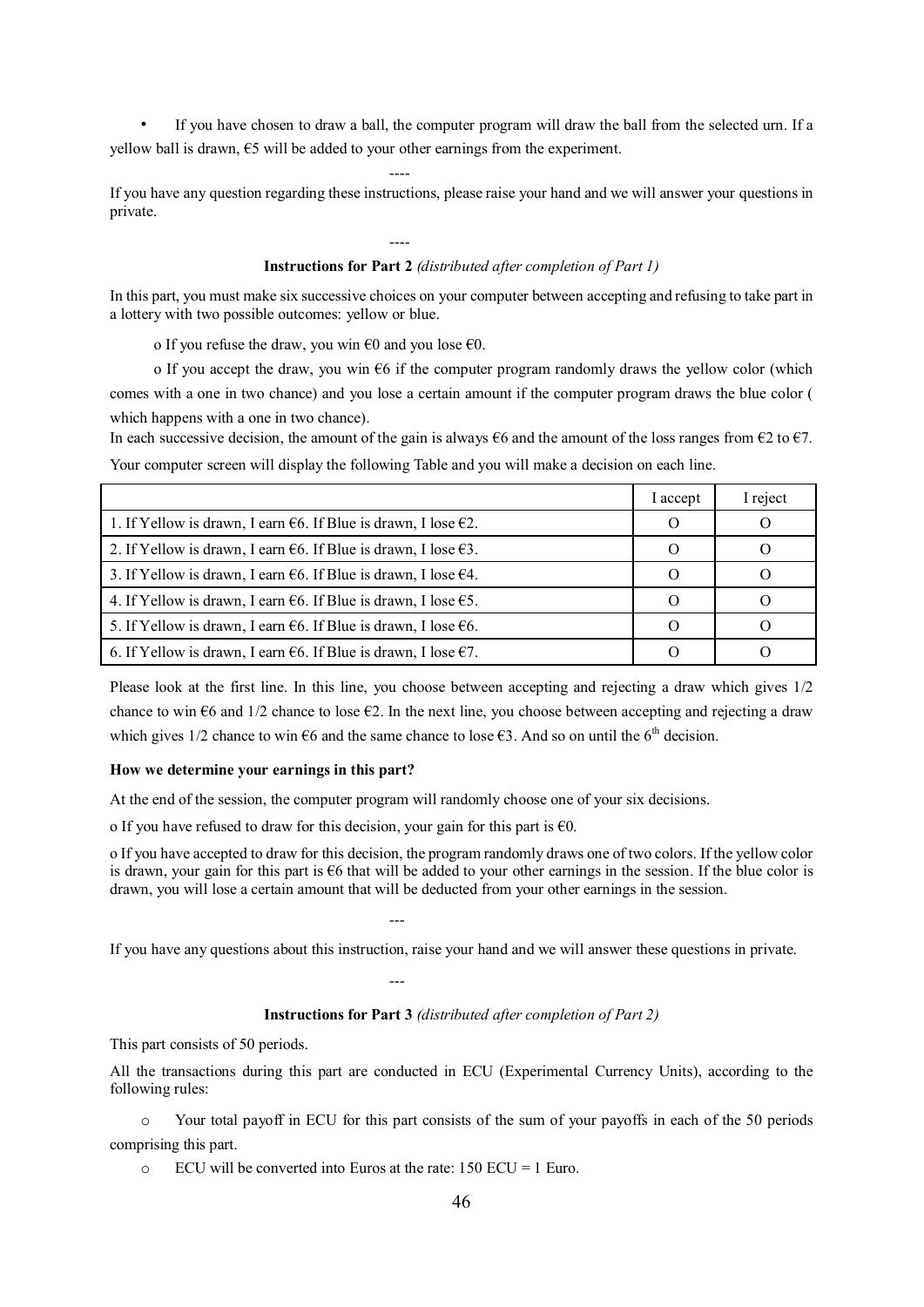At the end of the session, the total amount of ECU you have earned during this part will be converted to Euros and added to your other earnings.

At the beginning of this part, the participants are divided into groups of three. You will therefore interact with two other participants. During the 50 periods, you will interact with the same persons. You will never be informed of the identity of these persons.

#### Description of each period

At the beginning of each period, each group member receives an endowment of 20 ECU.

The three participants belonging to a group can participate in a project by investing in a public account that will be shared equally among them. The amount of this public account is determined by the sum of the individual investments of the three members of the group.

In some periods, the group members' investments can be reviewed by the computer program. In case of a review, if a group member has invested less than the average of the two other group members, his payoff is reduced.

The details of each period are described below.

1) You receive an endowment of 20 ECU. You, as well as the two other group members, simultaneously decide how much of your endowment you will invest in the public account, by indicating a number between 0 and 20. The amount of your endowment that is not invested in the public account is assigned to your private account. To validate your choice, you must press the OK button.

After all group members have made their decision, your screen will display the total amount of ECU invested in the project by the group members (including your own investment).

Your payoff consists of two parts:

 $\bullet$  the amount of your endowment that you have kept for yourself in your private account (i.e. 20 – your investment),

 $\bullet$  the income from the project: this income represents 50% of the total investment of all three group members in the public account.

Your payoff in ECU is computed as follows:

(20 - your investment) +  $50\%$ <sup>\*</sup> (total investment of the group)

The payoff of each group member is calculated in the same way, which means that each group member receives the same income from the project.

Suppose the total investment of all group members is 50 ECU. In this example each member of the group receives an income from the project of 50% of 50 ECU = 25 ECU. If the total investment is 10 ECU, then each member of the group receives an income of  $50\%$  of 10 ECU = 5 ECU from the project.

For each ECU of your endowment that you keep on your private account you earn an income of 1 ECU. Every ECU you invest in the public account instead increases the total investment by one ECU. The income from the project will increase by 0.5 ECU per person and so, the total income of the group from the project rises by 1.5 ECU. This means that your investment in the public account also increases the income of the other group members.

On the other hand you will earn money from each ECU invested by the other members in the project. For each ECU invested by any group member you earn  $50\%$  (1) = 0.5 ECU.

2) In some periods, the investments of the group members are reviewed by the computer. You do not know in advance which periods are reviewed and how many periods are reviewed.

- o If there is no review, the period ends and your payoff of the period is not modified.
- o In case of a review, there are two possible situations.

 If you have invested in the public account less than the average investment of the two other group members, your payoff is reduced. The payoff reduction amounts to 1.25 times the difference between the mean investment of the two other group members and your investment.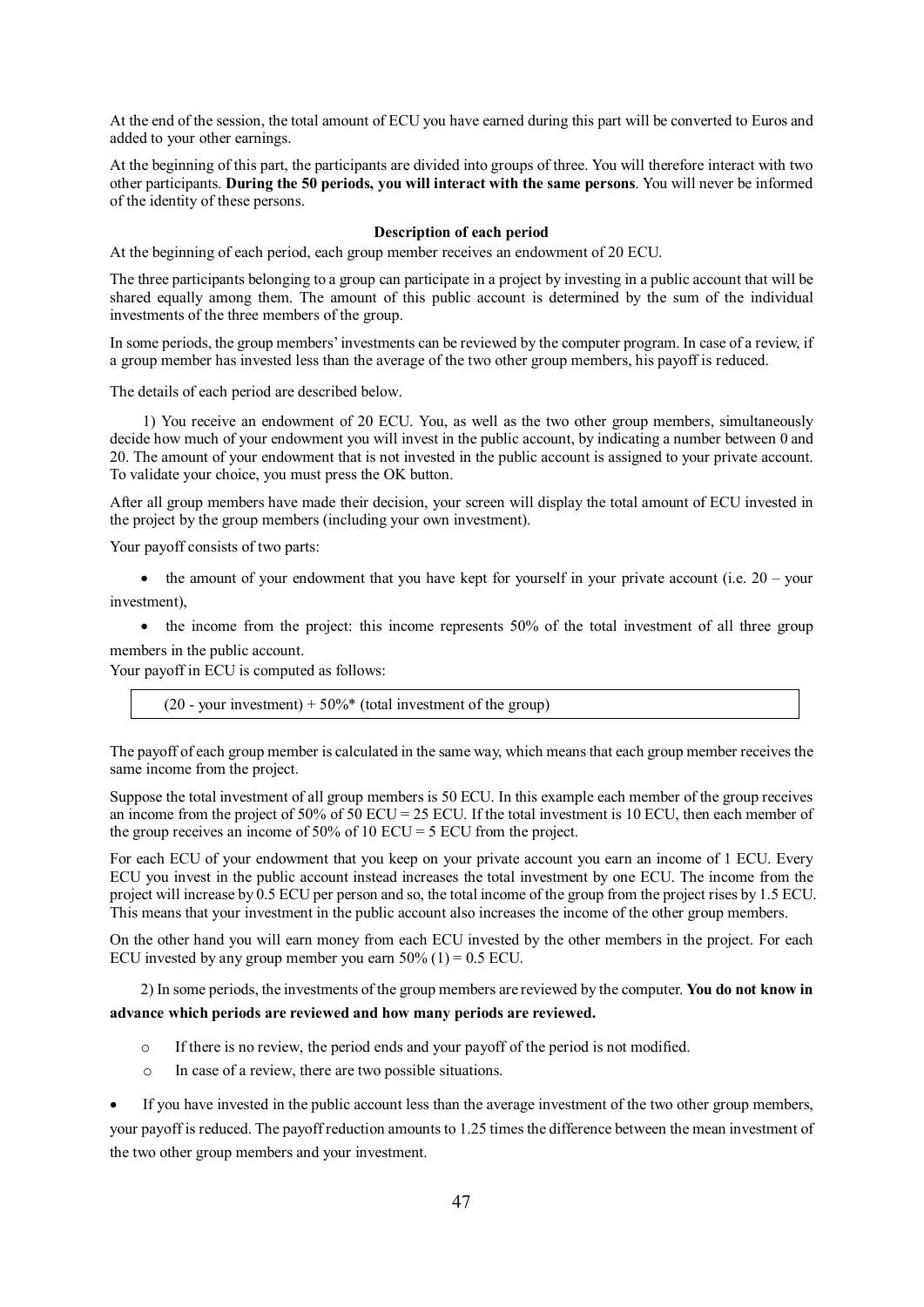If you have invested the same amount or more than the average investment of two other group members, your payoff is not modified.

To recapitulate, in each period, your payoff in ECU is calculated as follows:

• (20 - your investment) + 50%\* (total investment of the group) –  $1.25$  \* (mean investment of the two other group members – your investment) in case of a review and if your investment is lower than the average investment of the two other members

• (20 - your investment) +  $50\%$ <sup>\*</sup> (total investment of the group), otherwise

In periods with a review, your payoff can be negative. In case your payoff would be negative at the end of the 50 periods, this loss would be deducted from your other earnings.

3) At the beginning of each period, before you choose your investment, we ask you to estimate the number of chances (from 0 to 100) that the investments will be reviewed at the end of this period. For example, if you believe that there are X chances out of 100 that they will be reviewed, then enter the number X.

At the end of the session, the computer program will randomly draw one of the 50 periods and it will compare your prediction to the existence or not of a review in this period. You will receive an additional payoff that will depend on the precision of your estimate. We will pay you for your prediction as follows:

Suppose you predict that there are 20 chances out of 100 that there will be a review and therefore 80 chances out of 100 that there will be no review. Suppose now that there was actually no review in this period. In that case, your payoff will be

$$
V_{\text{Oiff}} = \left[2\text{Euro} - \left(1 - \frac{80}{100}\right)^2 - \left(\frac{20}{100}\right)^2\right]
$$

Prediction payoff

In other words, we will give you a fixed amount of 2 Euros from which we will subtract an amount that depends on how inaccurate your prediction was. To do this, when we find out whether a review occurred or not, we will take the number you assigned to the situation that actually occurred, in this case 80% for no review, subtract if from 100% and square it. We will then take the number you assigned to the situation that did not occur, in this case the 20% that you assigned to review, and square it also. These two squared numbers will then be subtracted from the 2 Euros we initially gave you to determine your final prediction payoff.

Note that the worst you can do under this payoff scheme is to state that you believe that there is a 100% chance that a certain situation will occur and assign 100% to that situation when in fact the other situation actually occurs. Here your payoff from prediction will be 0. Similarly, the best you can do is to guess correctly and assign 100% to that situation which turns out to be the actual situation. Here your payoff will be 2 Euros.

However, since your prediction is made before you know whether there is a review or not in the period, the best thing you can do to maximize the expected size of your prediction payoff is to simply state your true belief about the number of chances there will be a review or not. Any other prediction will decrease the amount you can expect to earn as a prediction payoff.

We will pay your prediction in one of the 50 periods. As you do not know in advance which period will be randomly selected at the end of the session for payment of prediction payoff, please pay the same attention to each of your 50 predictions.

#### 4) Information

After all group members have made their prediction and their investment decision, you are informed about the total amount invested in the public account.

You also learn whether the investments were reviewed or not, whether your payoff has been reduced and by how much, and your final payoff for the period.

You are not informed whether other group members' payoffs have been reduced and their final payoffs.

\* \* \*